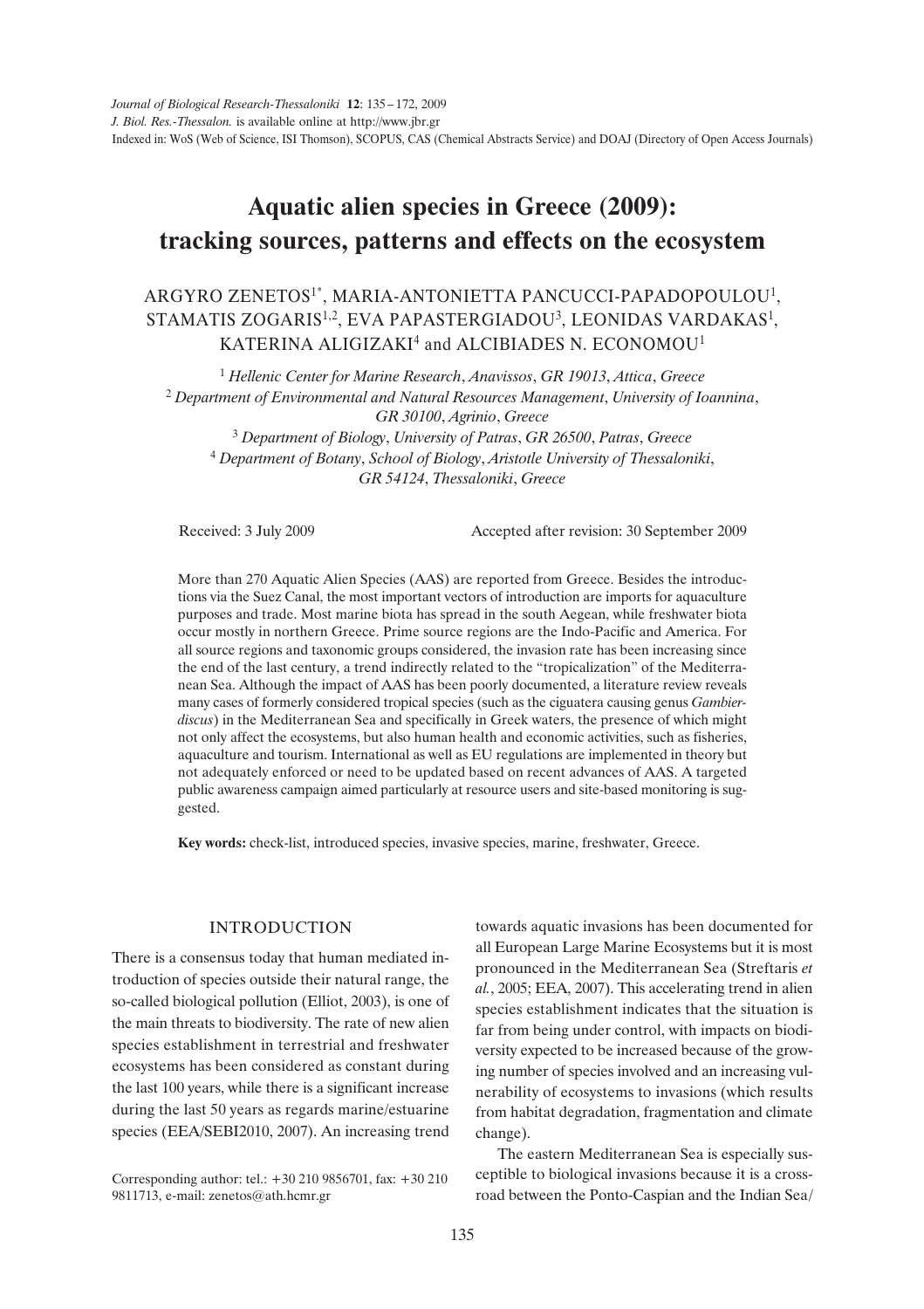Red Sea regions, the maritime traffic from the Indian Ocean and the widespread occurrence of fish and shellfish farms (CIESM, 2007). Hence, Greek waters may function as a gateway to the dispersal of marine alien species, either from the Levantine to the Adriatic and/or to the western Mediterranean or from the Black Sea to the eastern Mediterranean. Pancucci-Papadopoulou *et al.* (2005a) reported that among the Greek Seas, the Aegean, and in particular its southern part, is the area where the majority of the alien marine species is distributed, mainly due to its vicinity to the Levantine Basin. Indeed, the influx of the Levantine Intermediate Water (Kontoyiannis *et al.*, 2005) supplies the southern Aegean with elements of Indo-Pacific origin (Zenetos *et al.*, 2005a). It might be expected that planktonic larvae of alien species established in the Levantine would disperse into the Aegean, and also that larvae of species established in the Black Sea should be able to disperse into this area. Furthermore, shipping traffic through the Dardanelles Strait, Gibraltar and Suez Canal is very heavy, which should increase the likelihood of alien species introductions.

Following a series of scattered publications dealing with single species or groups (Papaconstantinou, 1990; Corsini *et al.*, 2002, 2005; Corsini-Foka *et al.*, 2004; Simboura & Zenetos, 2005; Zenetos *et al.*, 2005a), a summary of marine alien biota in Greek waters was reported by Pancucci-Papadopoulou *et al.* (2005) and updated by Pancucci-Papadopoulou *et al.* (2005b). Zenetos *et al.* (2007) provided some additions to the alien fauna and Corsini-Foka & Economidis (2007) focused on the marine and estuarine fish fauna. Tsiamis *et al.* (2008) have reviewed the alien marine macrophytes, while information regarding marine microalgae (comprising some species formerly known as tropical) is increasing (Aligizaki *et al.*, 2004, 2008a, 2009a; Aligizaki & Nikolaidis, 2006, 2008).

With regard to the freshwater fish fauna of Greece, reviews and checklists produced by Stephanidis (1939), Economidis (1973, 1991), Economidis *et al.* (2001) and Economou *et al.* (2007a) indicate an increasing rate of occurrence of non-native fish. An overview of the introduced fish species to the inland waters of Greece published by Economidis *et al.* (2000a) contains comprehensive information for each species listed. Recently, more data on the introduced species in individual drainages have been provided by numerous authors, i.e. Kokkinakis *et al.* (1999), Economou *et al.* (2004), Kokkinakis (2006) and Leonardos *et al.* (2007).

Despite periodical reviews, site-based inventory and monitoring of species and assemblage distributions is poorly developed and coordinated in Greece. This is epitomized in the remarkable lack of attention to and monitoring of non-vertebrates and aquatic plants from inland waters. Field surveys rarely target alien species distributions or impacts in Greece, as there is a traditional priority placed on identifying range-restricted or endemic terrestrial species (Legakis, 1992, 2004). Unfortunately, the grey literature or even the published bibliography is often susceptible to misidentifications or taxonomic problems since the number of taxonomists interested in alien species has been, until recently, very low. The freshwater invertebrate fauna of Greece is one of the least studied (Mantziou *et al.*, 1999) and therefore many alien species may go unnoticed or unrecorded (Legakis, 2004). Although the flora is better studied (Arianoutsou *et al.*, 2007), there is a lack of work, especially on aquatic macrophytes and wetland flora (e.g. Raus & Raabe, 2002 ). A recent EU initiative focusing on alien flora is the DAISIE project (The Delivering Alien Invasive Species Inventory for Europe), compiled the first comprehensive checklist of alien species of vascular plants in Greece (Lambdon *et al.*, 2008). Coordinating, communicating and promoting all-taxa distribution and status information is one of the most critical needs in managing the issue of alien invasions.

Here, we conducted an extensive update of alien species distributions and their dispersal history in order to produce an inventory dealing with all major taxa within the aquatic ecosystems of inland and marine waters. We aim at producing a baseline for identifying the establishment success of these species in Greece, and the times and modes of introduction. Finally, we analyze the all-taxa dataset to extract generalizations that may allow suggestions about the approach required for managing alien species in Greece.

#### MATERIALS AND METHODS

The list has been compiled gathering the information available to date from the scientific literature and processing it after careful verification and reference cross-checking. Here we analyze species introduced by humans and those of possible natural dispersal (potentially assisted by anthropogenic means).

For marine biota, the basis of the present work is the checklist of alien species reported by Pancucci-Papadopoulou *et al.* (2005b). Additional records of species found in the period January 2006-June 2009,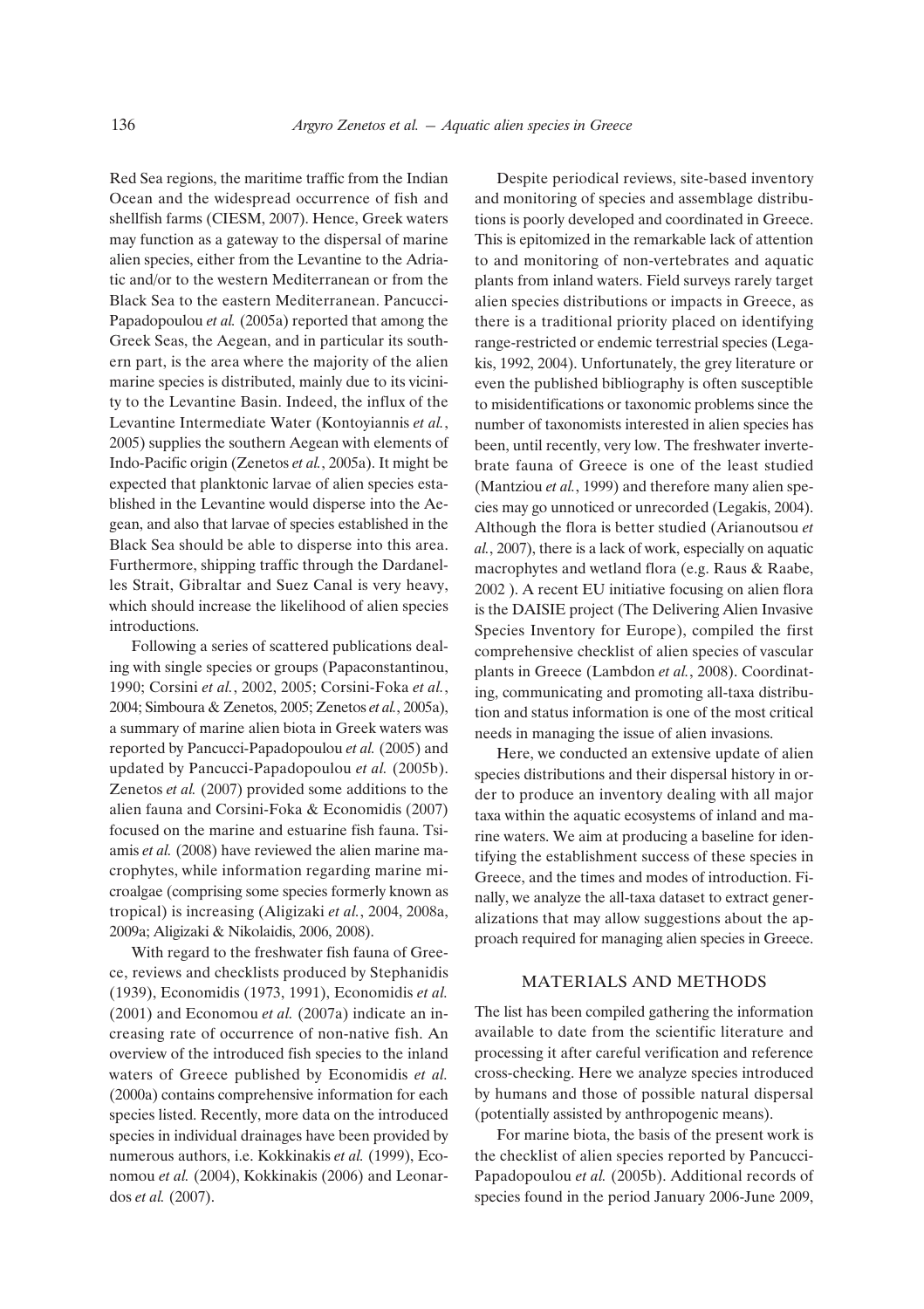published or recorded in the grey literature, as well as species belonging to taxonomic groups not considered previously and unpublished records are included. Grey literature includes HCMR and EU technical reports, scientific congresses, personal communications by specialists and websites (e.g. SEASLUG forum, ALGAEBASE, FISHBASE, FAO's DIAS, IUCN/ ISSG). Another data set of aquatic invaders, which contains more comprehensive information for each species listed, is archived in the HCMR data base and detailed distribution maps for each species can be found on the ELNAIS website (http://elnais.ath.hcmr.gr).

For the freshwater fish of Greece, we employed as a baseline the review by Economidis *et al.* (2000a) and a detailed survey that produced a hydrographic basin based inventory and codification of available data (Economou *et al.*, 2004, 2007a). Euryhaline species stocked in inland waters but not able to reproduce in freshwater (e.g. Bobori *et al.*, 1998) and alien species reported in transboundary water bodies (Stefanof, 2007; Uzunova & Zlatanova, 2007) but not yet found in Greek sections have been excluded. Alien fish/shellfish species used in aquaculture with uncertain presence in the field are reported as questionable.

For the macrophyte species of inland waters (lakes, rivers and ponds) and of some wetland habitats in Greece, the basis of the present work is the published papers and Ph.D. theses of Greek and other experts (e.g. Koumpli-Sovantzi, 1983, 1989, 2008; Papastergiadou, 1990; Raus, 1991; Yannitsaros, 1991; Papastergiadou & Babalonas 1993; Sarika-Hatzinikolaou, 1999; Raus & Raabe, 2002; Sarika, 2005; Sarika *et al.*, 2005; Zotos *et al.*, 2006), Mediterranean Check Lists (Greuter & Raus, 1982, 2001, 2002, 2006), as well as further investigation and cross checking of reports, conference proceedings and databases (e.g. IUCN, DAISIE). Due to difficulties in distinguishing between terrestrial and amphibious plants and misunderstanding of taxonomic rules we followed the proposed synthetic ecological classification system by Hutchinson (1975), based on life forms and growth forms for aquatic macrophytes. For the purposes of this work we exclude alien ruderal and nitrophilous species (for example *Cotula coronopifolia*, *Xanthium strumarium*, etc) growing on the banks of bodies of water or on wet habitats, which will be included in a future publication (Papastergiadou *et al.*, in preparation).

According to their establishment success alien species have been grouped into four broad categories namely "established" (permanent, self-maintaining

populations including invasive), "casual" (recorded only once or twice), "questionable" (insufficient information, highly probable records requiring confirmation), and "cryptogenic" (species of inconclusive origin). Uncertainties in systematic identifications could result in unsound hypotheses or incorrect conclusions about the evolutionary and invasion history of populations. In such cases we have used the term "cryptogenic/questionable".

The date of the discovery of the first population is of significance when studying patterns and processes of invasion (Ruiz *et al.*, 2000). Thus, the year of the first sighting or report for each taxon as well as corresponding references are given. For some of the species, the exact dates of introductions are unknown and are indicated by the decade when the introduction occurred. When the year of the first record is missing, we consider the date of publication. However, in many, if not most, cases, comprehending the patterns of the spread of aliens is hampered by our ignorance of the species arrival date and the location of first arrival.

Regarding origin of species, both origin and donor area are given in cases of secondary introductions (species imported or invasive in neighbouring Seas that have progressively penetrated into the Mediterranean). In such cases, our considerations on origin refer to the donor area.

#### RESULTS AND DISCUSSION

A total of 275 alien taxa reported from Greek waters are considered in this overview, i.e. the coasts of the Aegean and Ionian Seas (193 species) and the inland and estuarine waters (87) within the national borders of Greece (Annex). Five of them were found both in fluvial and estuarine areas (see Annex). Most alien species are invertebrates, followed by plants and vertebrates (Table 1). Of the zoobenthic species, the majority belongs to mollusca and crustacea (Fig. 1). A biogeographic study of marine aliens showed that they are present in their majority in the southeastern Aegean (Pancucci-Papadopoulou *et al.*, 2005a). In contrast, most freshwater alien fish species have been recorded in northern Greece (Economidis *et al.*, 2000a).

#### *Trends in establishment success*

Overall trends for marine and freshwater environments are presented in Fig. 2. In the marine environment it is widely perceived that the littoral and in-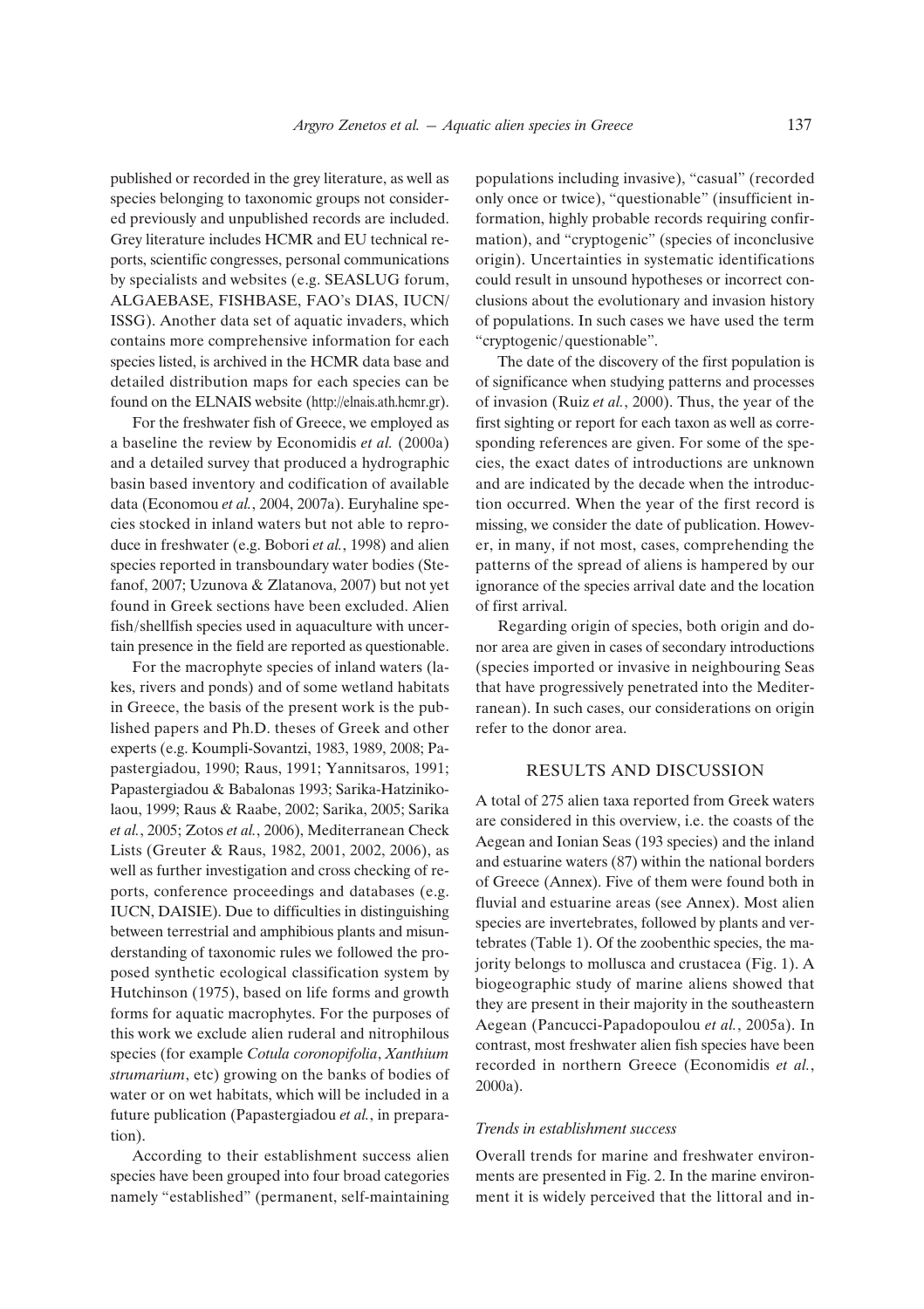|                         |                                                    | Total | Marine/estuarine | Freshwater/estuarine |
|-------------------------|----------------------------------------------------|-------|------------------|----------------------|
| <b>VERTEBRATES</b>      | fish                                               | 66    | 42               | 28                   |
| (74 species)            | mammals                                            | 2     |                  | 2                    |
|                         | other                                              | 6     |                  | 5                    |
| <b>INVERTEBRATES</b>    | zooplankton                                        | 9     | 9                | <b>NA</b>            |
| $(110 \text{ species})$ | zoobenthos                                         | 99    | 91               | 8                    |
|                         | parasites/pathogens                                | 3     | 2                | 2                    |
| <b>PLANTS</b>           | planktonic microalgae                              | 8     | 8                | <b>NA</b>            |
| $(90$ species)          | benthic microalgae                                 | 9     | 9                | <b>NA</b>            |
|                         | macrophytes (hydrophytes)                          | 10    |                  | 9                    |
|                         | macrophytes (helophytes<br>and amphibious species) | 33    |                  | 33                   |
|                         | phytobenthos                                       | 30    | 30               |                      |
| TOTAL                   |                                                    | 275   | 193              | 87                   |

TABLE 1. Who is who per ecofunctional/taxonomic group. NA: Non available data



FIG. 1. Breakdown of zoobenthic alien species per taxonomic group (MOL=Mollusca, CRU= Crustacea, ANN=Annelida, FOR=Foraminifera, ECH=Echinodermata, CNI=Cnidaria, SIP= Sipuncula, BRY=Bryozoa).

fralittoral biota has been undergoing a rapid and profound change. An increasing trend in the occurrence of marine aliens (Fig. 2A) that started in the decade 1980-1990 coincides with the revival of Greek taxonomists, mainly in zooplanktonic and zoobenthic groups. This trend continues in the following decade, when the world scientific interest in aliens increased, and culminates in the present decade. It is worth noticing that intensive research during the last nine years has revealed 65 new entries (Fig. 2A).

The introduction of freshwater alien species in Greece is also rising (Fig. 2B). We suspect that some of the fish introductions reported in the 1990s had occurred at an earlier time but went unrecorded. The increasing rate at which invasions are reported in Greece may be due to a multiplicity of interactions, such as intensive research into marine biota and increased anthropogenic activities over the last decades (e.g. aquaculture, international trade and tourism favour the unintentional introduction of aliens). In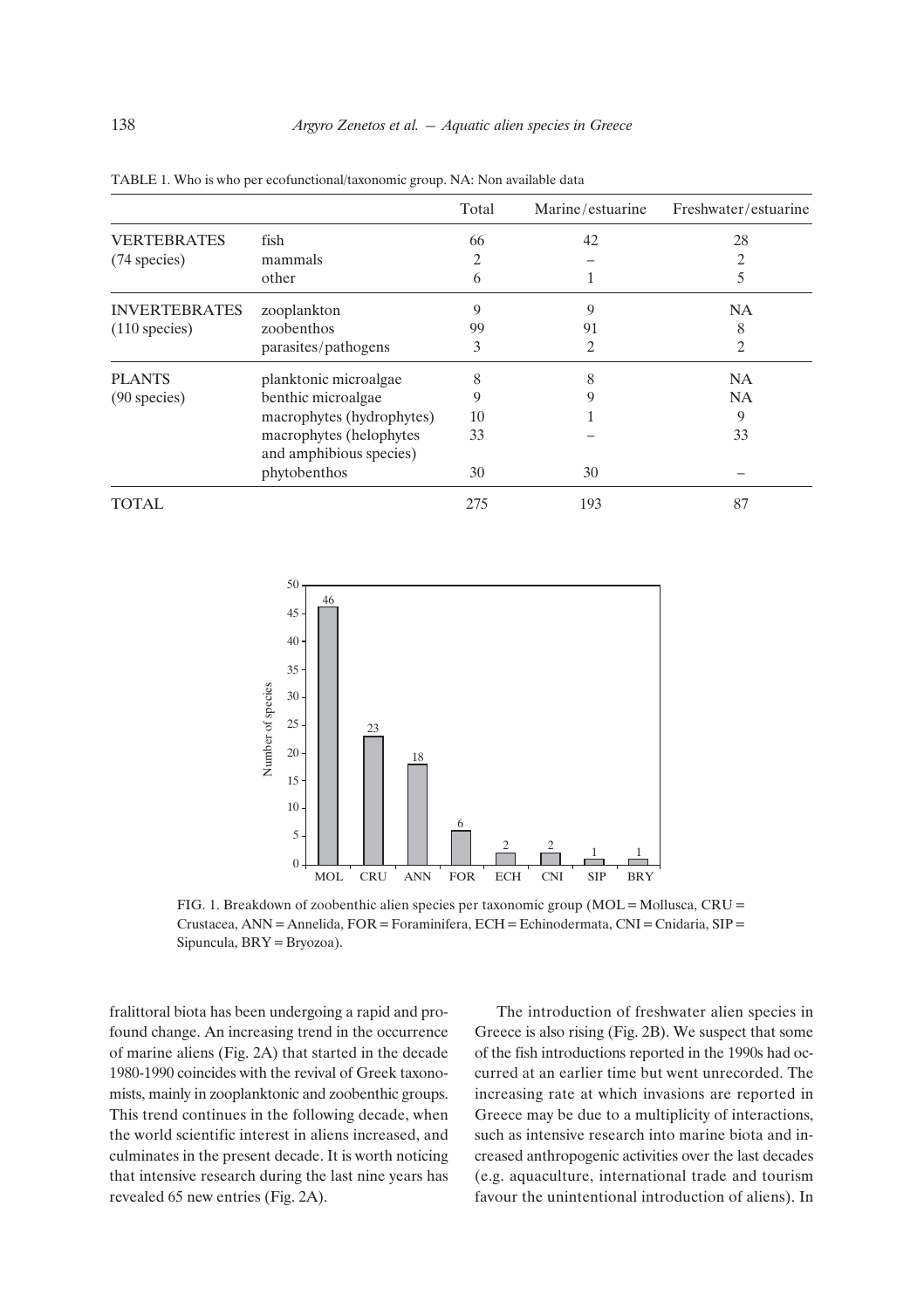

FIG. 2*.* Number of A) marine and B) freshwater species introductions into Greek waters for 10 year intervals after 1950.

addition, global warming and the tropicalization scenario (Occhipinti-Ambrogi, 2007) cannot be ruled out as contributing factors enhancing the opportunities for introduced aliens to establish viable populations. Thus, although water warming cannot explain totally the aliens success, it may accelerate the northward expansion and biomass increase of thermophilic species, including non-indigenous tropical and subtropical species (Boudouresque, 2005; Bianchi, 2007; Fraga, 2007); this seems to be the case for the toxigenic tropical dinoflagellate genus *Gambierdiscus*, which was recorded for the first time in the Mediterranean Sea in Crete Island (Aligizaki & Nikolaidis, 2008; Aligizaki *et al*., 2008a), but very recent data indicate its further northward expand at Saronikos Gulf (Aligizaki *et al.*, 2009b). Details on the history of introduction per ecofunctional/taxonomic group are provided below.

#### VERTEBRATES: Fish

A review of the alien ichthyofauna occurring in the marine and estuarine waters presented in Corsini-Foka & Economidis (2007) includes 41 species. Among them, six species fall into the category of introduced for aquaculture and their presence in nature is based on observation of free swimming specimens, strongly suggesting unintentional release or escape from fish farms.

Corsini & Economidis (1999) reported that several Indo-Pacific species were reported in the Dodecanese (SE Aegean) almost simultaneously as on the coasts of Israel. Such are the cases of *Siganus rivulatus*, *Upeneus moluccensis*, *Sargocentron rubrum*, *Pteragogus pe-* *lycus* and *Fistularia commersonii.* The trend in fish species introduction and establishment success is increasing; *Scomberomorus commerson* was recorded in 2007 (Corsini-Foka & Kalogirou, 2008), *Lagocephalus sceleratus* spread rapidly in the Aegean (Peristeraki, 2007); *Upeneus pori, Scomberomorus commerson* and *Torquigener flavimaculosus* are recorded more and more often (Corsini-Foka, personal communication).

Of the 28 alien freshwater fish species in Greece, only 10 have established themselves through natural reproduction. Among the intentionally introduced aliens with established populations, the most widespread is the mosquito fish *Gambusia holbrooki* followed by the common carp *Cyprinus carpio.* Of the intentionally introduced species, the most commercially important are *Oncorhynchus mykiss*, *Ctenopharyngodon idella* (grass carp) and *Hypophthalmichthys molitrix* (silver carp). Of the unintentionally introduced species with well-established populations, *Carassius gibelio* is particularly widespread and has entered water bodies following carp introductions. *Lepomis gibbosus* and *Pseudorasbora parva* are two other aliens unintentionally introduced, which are spreading quite rapidly. *Lepomis gibbosus*, *Pseudorasbora parva*, *Carassius gibelio* and *Gambusia holbrooki* have been adapted very successfully and established thriving populations in many water bodies. These four species are spreading rapidly and are regarded as invasive. Others, such as *Salmo trutta* and *Acipenser naccarii*, can potentially breed but the rarity of individuals in the wild indicates either low reproductive success or poor survival. Such species are considered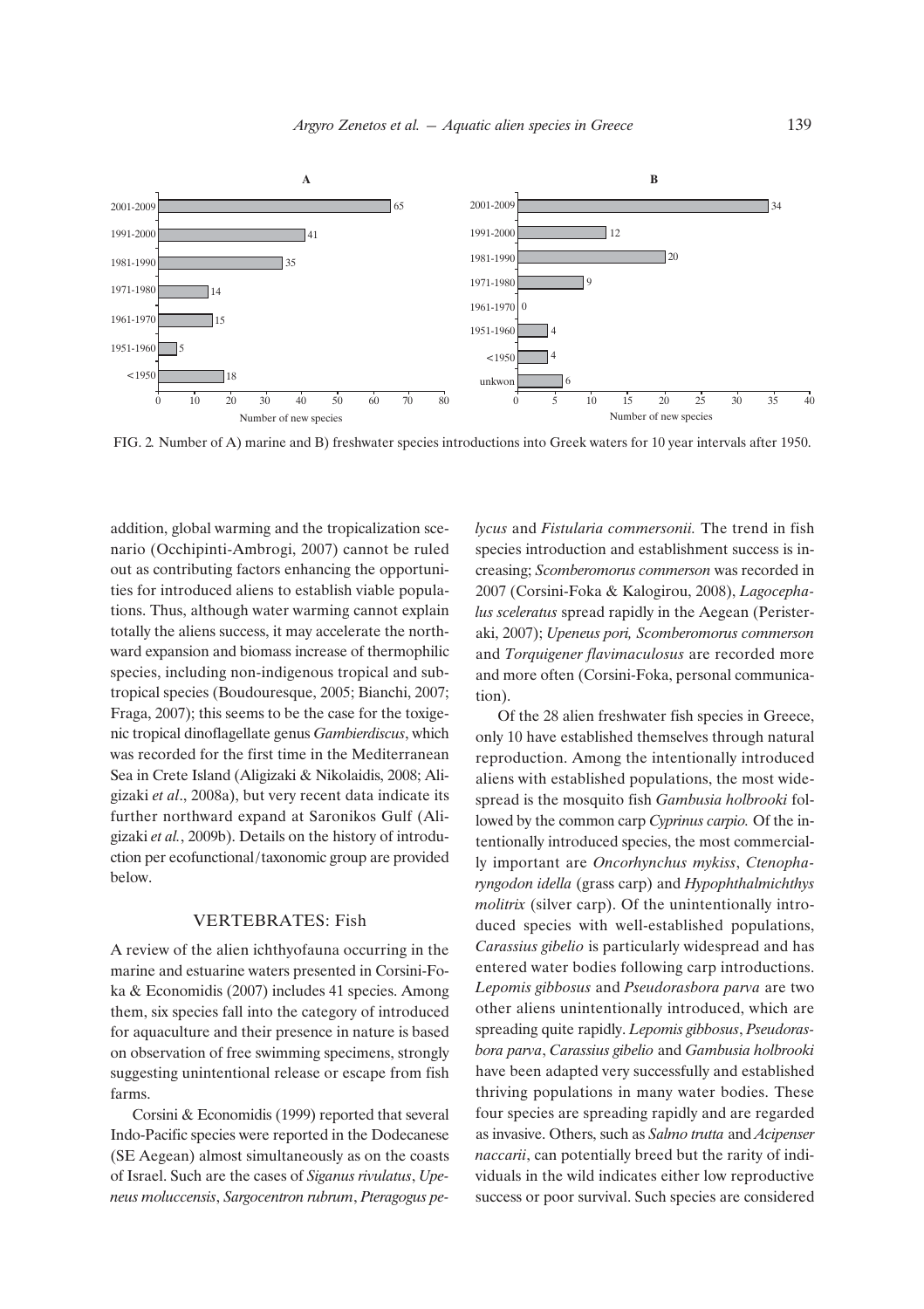as non-acclimatised and their occurrence in the field depends on stockings and/or aquaculture escapes.

The available data indicate conclusively rising trends in introductions and establishments of alien fish species during the 20<sup>th</sup> century. Improvements in experimental fishing techniques (e.g. electrofishing) and data collection systems have facilitated the detection of rare species in the last decades.

#### VERTEBRATES: Mammals

Few semi-aquatic mammals have been released in Greece. *Myocastor coypus* (coypu), raised in captivity, has been observed in the wild between 1948 and 1966 in a variety of habitats (Aliev, 1967). There are currently wild populations in the northen part of Greece (Mitchell-Jones *et al.*, 1999). The status of some other species remains questionable such as the distribution of *Ondatra zibethicus* (Mitchell-Jones *et al.*, 1999) which may have been introduced through fur farming, although no evidence of establishment has been confirmed.

#### VERTEBRATES: Amphibians/Reptiles

There are very few incidences of reptile or amphibian introductions, e.g. the released pond slider, *Trachemys scripta*, occurs in Crete, Kos, Zakynthos and Corfu islands (Bruekers *et al.*, 2006). The American bullfrog *Lithobates catesbeianus* has been introduced into Crete (Mantziou *et al.*, 1999). An incidental sighting of the tropical sea serpent *Laticauda colubrina* in Corfu (Steinicke & Trutnau, 1993) is classified as questionable on the grounds that it is highly unlikely that the species would occur in Greek seas.

#### VERTEBRATES: Birds

Officially only one alien aquatic waterfowl population is established in Greece, although several ornamental waterbirds have been released or have unintentionally escaped from captivity. The mute swan, *Cygnus olor*, although a native localized breeding species and winter visitor to Greece, has been intentionally introduced to lakes in northern Greece where these resident alien populations have survived in a wild state. These small alien populations in Lakes Agra and Orestiada (N. Greece) have resulted from introductions of specimens brought from northwestern Europe in the 1960s (Handrinos & Akriotis, 1997).

There is no documented evidence of other alien established waterbird populations. Free-flying escapes from zoos or private collections are rather frequent but these species usually do not survive for long periods in the wild; *Pelecanus rufesens* was recorded in one western Greek wetland at the same time as an individual escaped from the Attika Zoological Park (Zogaris *et al.*, 2003). Several species of ornamental ducks and other waterfowl are frequently seen in the wild and especially in or near urban parks including *Aix galericulata*, *Aix sponsa*, *Alopochen aegyptiacus*, *Branta leucopsis*, *Branta canadensis*, *Cygnus atratus*, and *Phoenicopterus minor* (Hellenic Ornithological Society, 2007). Some of these, such as *Aix sponsa* are already taking advantage of artificial reservoirs (e.g. in Crete) and they may be able to breed there in the future.

An interesting potential addition to the Greek avifauna is the sacred ibis (*Threskiornis aethiopicus*), a wading bird, which breeds in sub-Saharan Africa, southeastern Iraq, and formerly in Egypt, where it was venerated and often mummified as a symbol of the god Thoth. The species was first observed in Greece in December 2008 and two sub-adult birds were present at Schinias Wetland in Attika throughout the spring of 2009 (S. Zogaris, A. Vidalis, A. Papadaki & L. Katerinopoulos, personal observation). These birds may be escapees or may possibly have dispersed from established breeding colonies in the Western Mediterranean; the number of individuals of this alien species has been rapidly increased in France while *T. aethiopicus* populations have been established in Italy and other European countries (Yésou & Clergeau, 2005).

#### INVERTEBRATES: Molluscs

To date there are 40 alien marine molluscs in Greece (Zenetos *et al.*, 2005a, 2007, 2008a, 2009b; Ovalis & Zenetos, 2007; Mollo *et al.*, 2008; ELNAIS website). The latest records mostly concern establishment of recently introduced nudibranchia, such as *Aplysia dactylomela* and *Haminoea cyanomarginata* (Zenetos *et al.*, 2007), or bivalvia (*Petricola pholadiformis*; Zenetos *et al.*, 2009a) and new findings such as *Syphonota geographica* (Mollo *et al.*, 2008), *Chama aspersa* and *Chama asperella* (Ovalis & Zenetos, 2007), *Ergalatax junionae* (Zenetos *et al.*, 2008a), *Cerithium scabridum* (Zenetos *et al.*, 2009b) and *Sepioteuthis lessoniana* (Lefkaditou *et al.*, 2009). The occurrence of freshwater alien molluscs seems to be restricted to certain sites, and this may represent inadequate sampling and inventory. Taxonomic problems with the local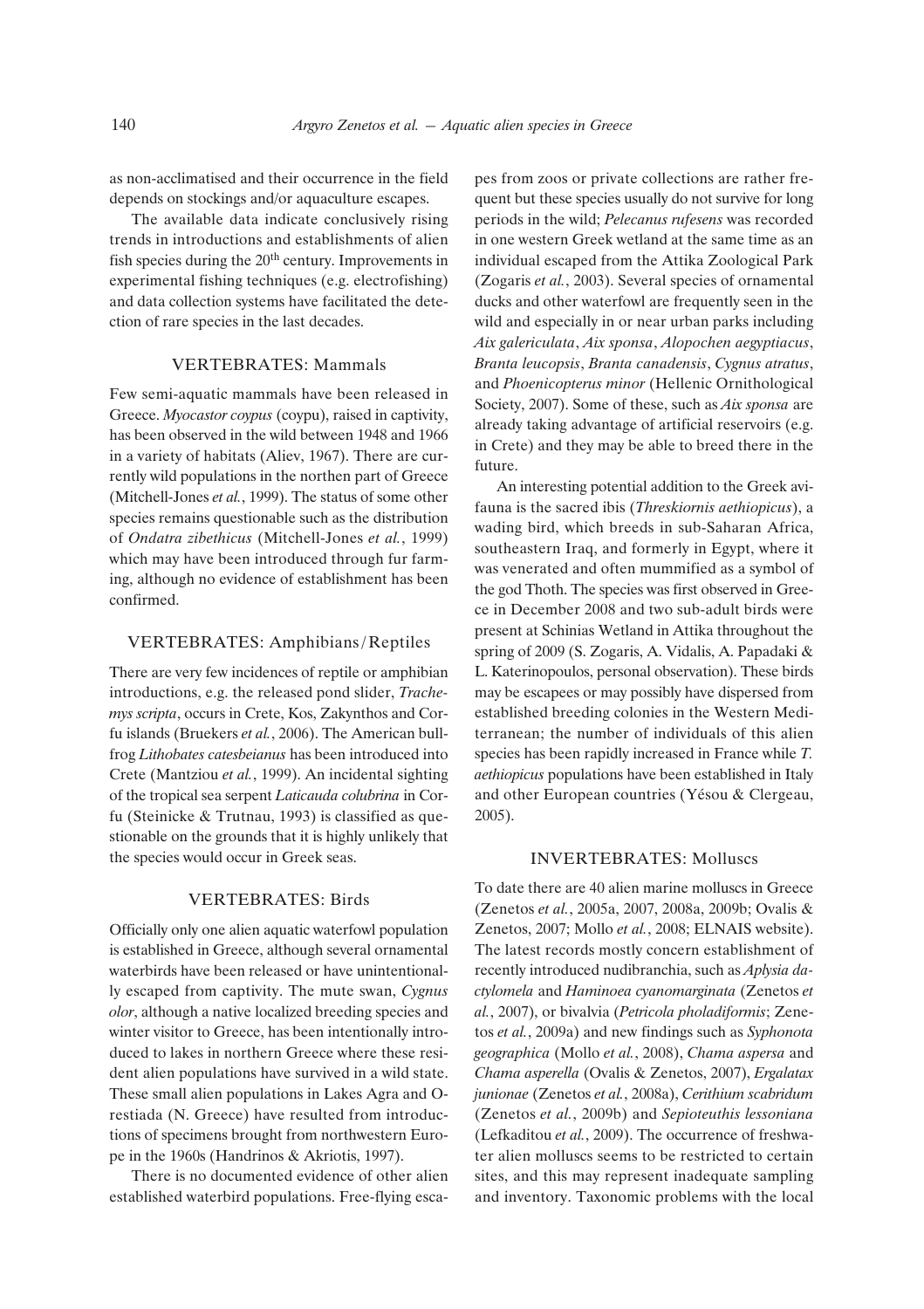fauna have not been totally resolved (Bank, 2006). A dreissenid invasion of unknown origin (true zebra mussel or autochthonous Balkan dreissenid) was reported from Greek reservoirs (especially Tavropos, Kremasta and Kastraki), where invaders were identified as *Dreissena polymorpha* (Economou *et al.*, 1991; Petridis & Sinis, 1993; Conides *et al.*, 1995). The New Zealand mud snail, *Potamopyrgus antipodarum,* one of the most invasive species in Europe (EEA/ SEBI2010, 2007) is established in Lake Trichonis (W. Greece) (Radea *et al.*, 2008).

#### INVERTEBRATES: Crustacea

As opposed to freshwater crustacea, marine species are fairly well studied and, among them, 23 alien benthic species are registered, thirteen of which are wellestablished. One third of these species were recorded for the first time after 2000. *Callinectes sapidus* was the first alien crab collected in northeastern Greece in 1947 (Serbetis, 1959) also reported in the marine area of Rhodes island by 1976 (Lewinshon, 1976). One of the latest alien species reported for Greece (*Sirpus monodi*: Pancucci-Papadopoulou & Naletaki, 2007) is also a first record for the Mediterranean Sea while the finding of *Carupa tenuipes* (Pancucci-Papadopoulou *et al.*, 2009a) confirms the successful establishment of the species in the Eastern Mediterranean after Israel and Turkey (Yokes *et al*., 2007). One of the most invasive species is *Percnon gibbesi* (Thessalou-Legaki *et al.,* 2006), which is widely distributed along the south Aegean coasts.

Published work on freshwater crustacean distribution in Greece is scarce. Moreover, unidentified and misidentified animals by some authors complicate the situation. Previous papers on pan-European crayfish distribution provide a description of crayfish distribution up to 1996, but only in northern Greece (Machino & Holdich, 2006). *Pacifastacus leniusculus* was imported, at least in two cases, from Sweden and Germany during the early and late 1980s, respectively. It was introduced into Lake Agra, near Edessa (N. Greece) in 1987, imported from Germany after a mass mortality incidence during 1976-1977 that eliminated the native population in the lake (Evaggelidis, 2001). Today this is the only known established population of the species in Greece (Koutrakis *et al.*, 2007; Perdikaris *et al.*, 2007). Research pertaining to freshwater planktonic crustaceans (Copepoda, Cladocera) in Greece does not exist.

#### INVERTEBRATES: Annelida: Polychaetes/Oligochaetes

Simboura & Zenetos (2005) report six alien species occurring in Greek waters that have more or less passively entered through the Suez Canal. Some of these species, such as *Metasychis gotoi*, have established viable populations and are widely distributed while others, such as *Notomastus aberans* and *Spirobranchus tetraceros* have a very restricted distribution in the Aegean Sea. Pancucci-Papadopoulou *et al.* (2005b) have revised previous lists, following the Mediterranean Annotated List of Alien Biota (Zenetos *et al.*, 2005b) inventorying twelve species, two of them as questionable (*Cossura coasta* and *Lysidice collaris).* The present work adds 5 more species, namely *Hydroides diramphus*, *Glycinde bonhourei* and *Polydora cornuta* as casual records (Nicolaidou & Pitta, 1986; Simboura, 2008; Simboura *et al.*, 2008), and *Branchiomma luctuosum* and *Pseudonereis anomala* as established (Zenetos *et al.*, 2007). Fifty six (56) individuals of the freshwater oligochaete *Branchiura sowerbyi* were found in 2008 in Strymonas River, N. Greece (Grabowski & Jabłońska, 2009).

#### INVERTEBRATES: Other

The Indo-Pacific holothurian, *Synaptula reciprocans*, which has entered the Mediterranean Sea through the Suez Canal and has spread along the Levantine coast was first noted in Rhodes island in 2004 (Pancucci *et al*., 2006). A recent survey reports the finding of flourishing populations off the Dodecanese and Kyklades islands, southeastern Aegean Sea (Antoniadou & Vafidis, 2009). Similarily, the scleractinian coral *Oculina patagonica* first reported in 2005 (Salomidi *et al*., 2006) has become one of the most invasive species in the Saronikos Gulf by 2009 (M. Salomidi, personal communication).

#### PLANTS: Planktonic and benthic microalgae

Seventeen marine microalgal species have been recorded totally, nine of which are benthic dinoflagellates. While the planktonic forms were mostly reported in the 1980s, the benthic ones are being detected mainly after 2002. The records of taxa, such as *Prorocentrum borbonicum*, *Sinophysis canaliculata* and *Gambierdiscus* sp. in Greek waters indicate the northward expansion of previously considered tropical species (Aligizaki & Nikolaidis, 2008; Aligizaki *et al*., 2008a, 2009a), strengthening the discussions on the "tropi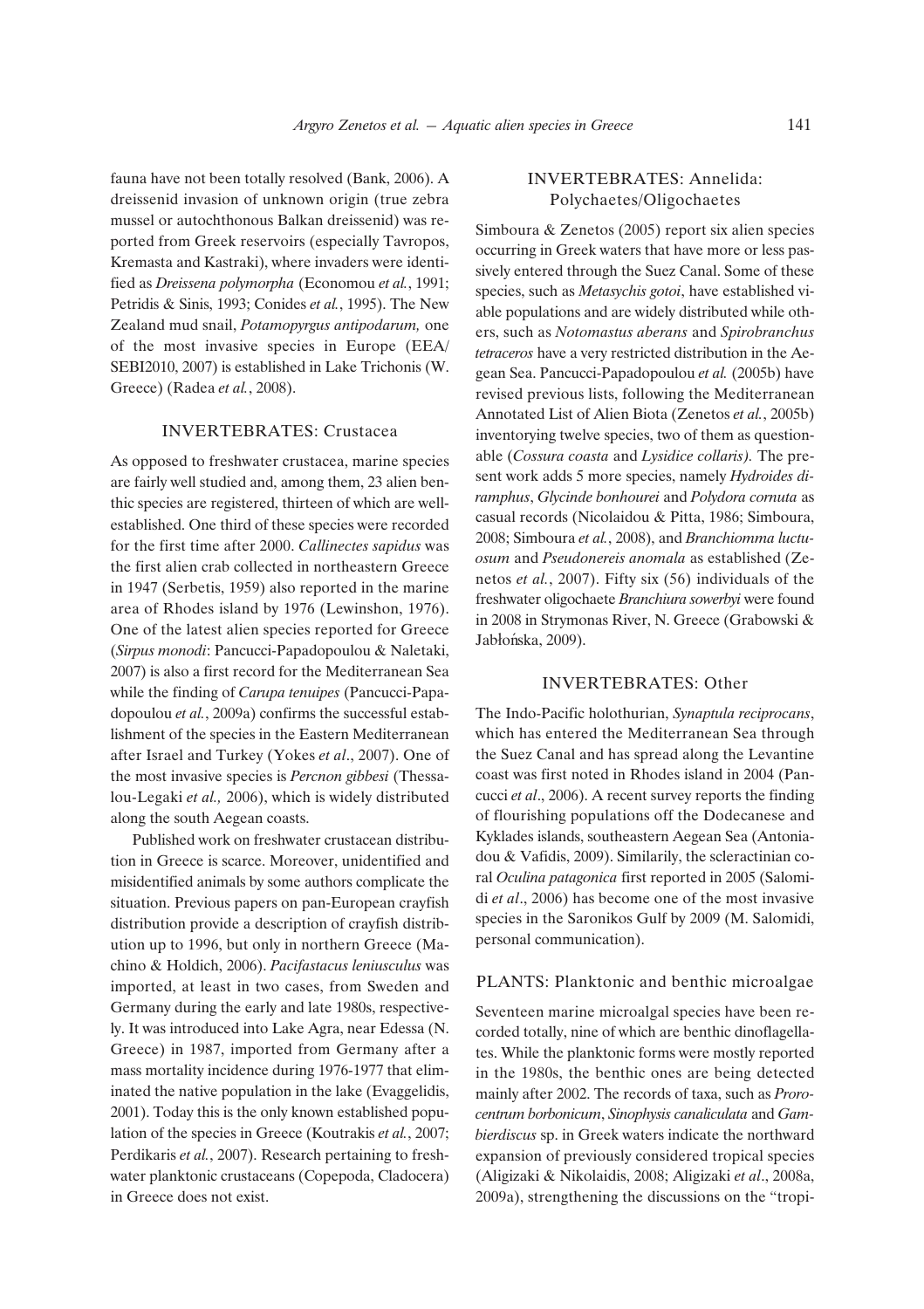calization" of the Mediterranean Sea (Bianchi, 2007).

An ambiguous case is that of *Prorocentrum rhathymum*, a benthic/ticoplanktonic dinoflagellate, and *P. mexicanum*, a planktonic species; these taxa were erroneously considered as synonyms for more than 20 years (Steidinger, 1983; Cortés-Altamirano & Sierra-Beltrán, 2003) and this confusion led to a high number of inaccurate records of *P. mexicanum* worldwide*. Prorocentrum mexicanum* was reported from Greek waters in 1991 (HCMR, 1992), while *P. rhathymum* was recorded and identified according to its original and its emended description (Loeblich *et al.*, 1979; Cortés-Altamirano & Sierra-Beltrán, 2003) in 2003 (Aligizaki & Nikolaidis, 2006). Based on similar records from the Mediterranean Sea (e.g. Vila *et al*., 2001), and the fact that *P. mexicanum* has a very narrow distribution in the South Pacific (Cortés-Altamirano & Sierra-Beltrán, 2003) and has not been detected in Greek waters after 1991, is most possible that this record represents a misidentification of *P. rhathymum*. The aforementioned situation is indicative of the difficulties that arise regarding detection of alien microalgae, where precise morphological and molecular identification should be addressed.

To our knowledge, there is no data on alien freshwater microalgae, a fact most probably attributed to the absence of research on this issue.

#### PLANTS: Macroalgae

During recent decades, there has been an increasing rate of marine macroalgae introduction in all parts of the world, but especially in the Atlantic Ocean and the Mediterranean Sea (Wallentinus, 2002). Alien marine macroalgae, such as *Hypnea cornuta*, have been reported in Greece since the late 19th century (Reinbold, 1898). However, their occurrence on the Greek coasts was restricted, and until the 1970s their rate of introduction was extremely low  $($   $\sim$  1 alien algal species per decade). Since then, the rate of introduction has clearly increased. From today's total of alien macroalgae in Greek waters, approximately 65% has been reported during the last 30 years. To a large extent, this is due to confusion in nomenclature and literature. Genetic and morphological studies will help solve many difficulties, e.g. genetic studies in *Asparagopsis taxiformis* have demonstrated that several strains co-occur in the Mediterranean and one of them is definitely introduced (Andreakis *et al.*, 2004).

Among the introduced marine macrophytes in Greece, five have invasive behaviour: *Asparagopsis* *taxiformis*, *Caulerpa racemosa* var. c*ylindracea*, *Codium fragile fragile*, *Womersleyella setacea* and *Halophila stipulacea*; these are among the 9 most invasive marine macrophytes listed for the Mediterranean Sea (Boudouresque & Verlaque, 2005). Most alien marine macroalgae are found in the south Aegean, while the fewest are found in the Ionian Sea. *Caulerpa racemosa* var*. cylindracea*, *Asparagopsis taxiformis*, *Codium fragile fragile* and *Womersleyella setacea* are considered as invasive on several Greek coasts (Tsiamis *et al.*, 2008). By July 2009, the total number of alien marine macroalgae recorded on Greek coasts (30 taxa) remains unchanged when compared to Tsiamis *et al.* (2008); however, the proportion of each category differs with 12 established, 6 casual and 12 questionable species (Tsiamis *et al*., in press). *Neosiphonia harveyi* (J. Bailey) M.-S. Kim, H.-G. Choi, Guiry & G.W. Saunders has been added to the list, while *Chorda filum* (Linnaeus) Stackhouse has been excluded as according to Athanasiadis (1987), the record of *Chorda filum* from the N. Aegean Sea (Candargy, 1899) is probably based on a misidentification (Tsiamis *et al*., in press).

#### PLANTS: Macrophytes

The marine flowering plant *Halophila stipulacea* is one of the first alien species reported in the Mediterranean and was noted in Greece in the late 19th century (Fritsch, 1895). The species is presently widely spread along Greek coasts (Tsiamis *et al.*, 2008).

The alien freshwater flora of Greece is poorly studied, since several regions and habitats likely to host such species are under-sampled. Recent inventory and compilation work has been promoted through the DAISIE project; the database currently concerns 325 taxa, with comparatively few truly aquatic species (hydrophytes). Most of the alien taxa grow in disturbed and man-made habitats, such as cultivations, paddy fields, fallow lands, roadsides and wastelands, around and within inhabited areas (Greuter & Raus, 2002, 2006; Bazos *et al.*, 2009). It is remarkable that certain widespread aquatic aliens have been recorded only locally or remain unrecorded in Greece; more intense field research will eventually increase their numbers (Raabe & Koumpli-Sovantzi, 2002; Raus & Raabe, 2002; Sarika, 2005; Zotos *et al.*, 2006). Most alien macrophytes have been found recently in the paddy fields of northern and western Greece (Raus & Raabe, 2002; Koumpli-Sovantzi, 2008) and some others have escaped from aquaria or botanical gardens.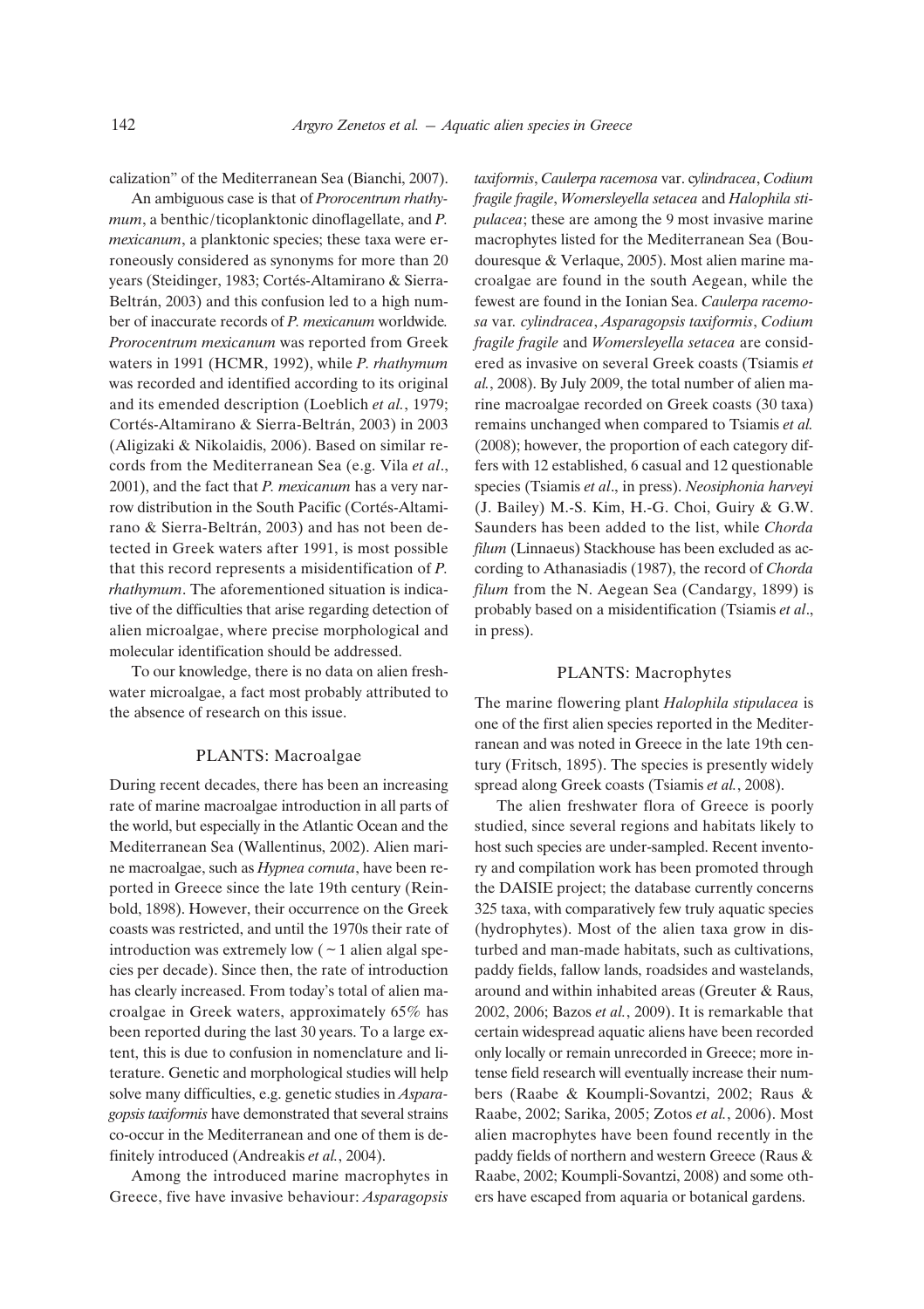Semi-terrestrial riparian areas and humid wetland fringes seem to be a hotspot for certain invasive species and larger woody species which are widespread and influence riverine and lacustrine shores. These alien woody species include *Robinia pseudacacia*, *Alianthus altissima*, *Amorpha fruticosa*, *Eucalyptus camaldulensis* and locally *Acacia cyanophylla* (DAISIE; Zogaris pers. obs.). *Arundo donax* is a reed-cane which was presumably introduced by man before classical times but the species has become naturalized and exhibits very 'invasive' behaviour in lowland riparian areas, as it does in the western Mediterranean and in California (Bell, 1997). Another non riparian species of *Arundo*, growing close to river banks but at a higher elevation, *Arundo mediterranea* Danin (synonym *A. mauritanica* Desf, originating in Algeria) has recently been reported from many areas of Greece, Cyprus and east Mediterranean countries (Greuter & Raus, 2006).

#### Parasites/Pathogens

*Aphanomyces astaci* is a fungus endemic to North America, carried by North American species, i.e. signal crayfish *Pacifastacus leniusculus*, *Procambarus clarkii* and *Orconectes limosus*. In Greece, crayfish plague was first noted in 1982 (Thyamis River) after 1,000 individuals of *Pacifastacus leniusculus* were released from a Swedish stock. Mass deaths of local species occurred also later in the Louros River (W. Greece). The parasitic swimbladder nematode, *Anguillicola crassus*, originally native to East Asia, has transferred from its native host, the Japanese eel, *Anguilla japonica*, to the European eel, *Anguilla anguilla. Anguillicola crassus* is a very successful colonizer and is known to occur in four continents (Asia, Europe, Africa and America). Its unintentional spread into Greece took place in the 1980s (Moravec, 1992). The introduction and the rapid expansion of this nematode in Europe since the early 1980s is considered one of the causes for the decrease in European eel populations. The nematode can severely impair swimbladder function and has caused mortalities in both farmed and wild populations in the presence of other stressors. No recent widespread survey of this or other potentially threatening parasites has been undertaken.

#### *Origin/Donor area*

The origin of the Greek populations of an alien species is deduced from the species known distribution. However, the true source population may be either its populations in the Pacific/Indian/Atlantic, or secondarily from other established populations in another region e.g. the Levantine, east Atlantic or the Black Sea. The source populations or means of introduction of alien species in Greece have not yet been successfully ascertained by molecular means and as such are often questioned. One such example is the invasive species *Caulerpa racemosa*. Panayotidis (2006) argues for the cryptogenic origin of *C. racemosa* supporting a differentiation of pre-existing Mediterranean Sea varieties of *Caulerpa racemosa* triggered by the extremely hot summers observed frequently in the Mediterranean Sea since the last decade of the 20th century. In other cases the use of molecular techniques has tried to elucidate the origin. For example, the morphological evidence and the molecular data led to the conclusion that the alien species reported in the Adriatic Sea, Greece and Turkey as *Anadara demiri* is an allochthonous population of *Anadara transversa* (Albano *et al*., 2009). Morphological comparison may suggest the origin of the Mediterranean population is from the southern part of the range of *Anadara transversa*, e.g. Gulf of Mexico coasts of Florida (Albano *et al.*, 2009)

In aquaculture introductions, the origin of the donor population is not always reported and when hatchery-reared young are introduced, the previous breeding history of the hatchery brood stock is seldom known or indicated. Furthermore, there is some degree of uncertainty as to the origin of the donor stock due to the confounding effect of multiple stockings for fishery exploitation and unrecorded private transfers by anglers.

The origin of marine alien species (Fig. 3A) shows that ca. 11% have a circumtropical distribution, while most species originate in the tropical Indo-Pacific or parts thereof (Indo-Pacific 43%, Indian Ocean 9%, Red Sea 7%). Few species, such as the molluscs *Strombus persicus* and *Chromodoris annulata* are endemic to the Red Sea or the Persian Gulf. However, the number of Atlantic species, either of Senegalese or West Atlantic origin, is non-negligible. Four species, namely *Rapana venosa*, *Liza haematocheila*, *Beroe ovata* and *Mnemiopsis leidyi* well-established in the Black Sea, have progressively penetrated through the Dardanelles Straits.

Most introduced freshwater species (Fig. 3B) originate in the temperate areas of the Northern Hemisphere and are characterised according to their native distributional ranges as American (47.1%), Asian (17.2%), European (9.2%), African (6.9%), African/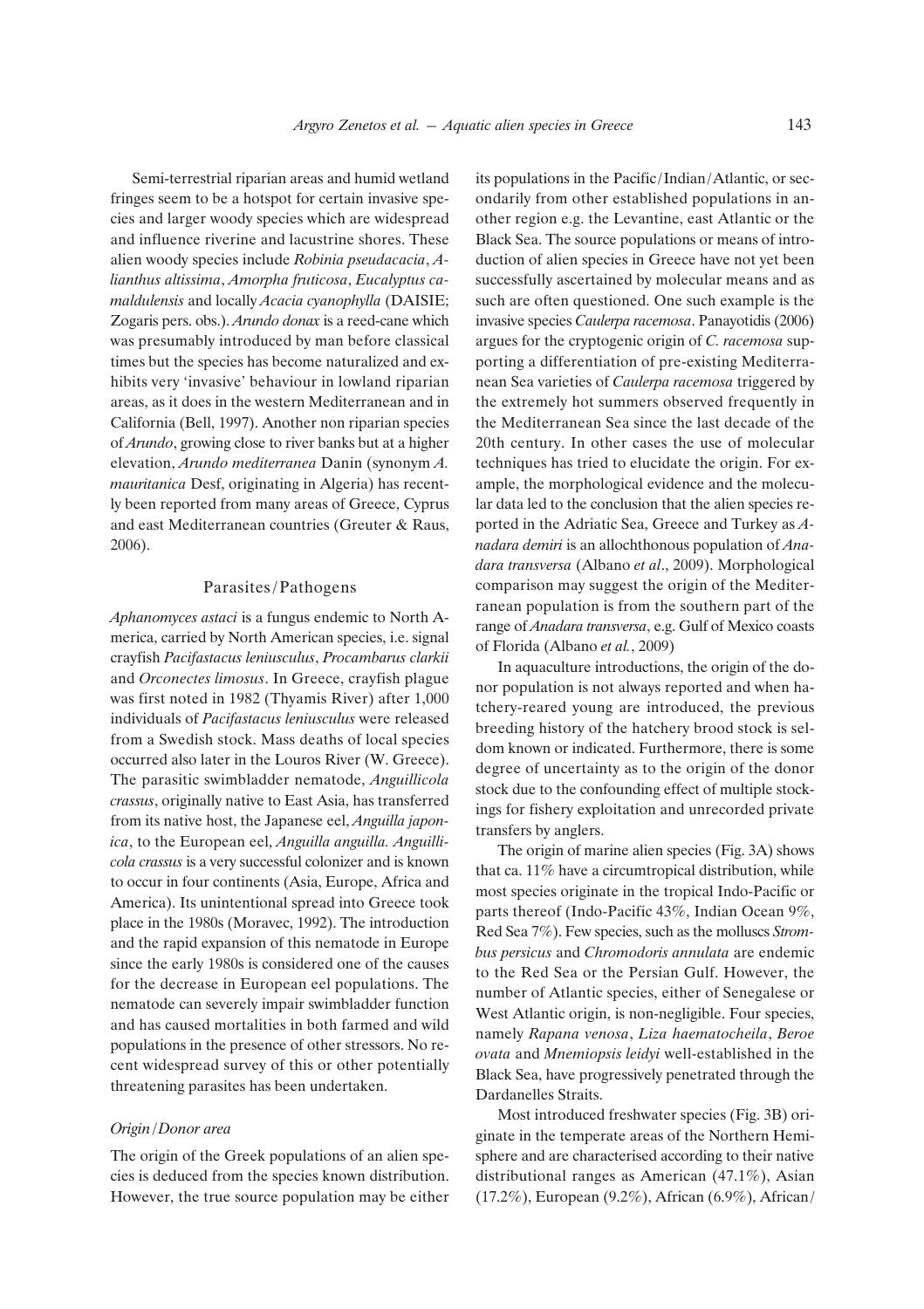

FIG. 3. Origin of A) marine B) freshwater alien species in Greek waters.

Asian (4.6%) Eurasian (4.6%), Circumtropical (6.9%), Australasian (1.1%) and Ponto-Caspian (1.1%).

#### *Mode of introduction of AAS in Greece*

Introductions of marine species in Greece have often been multiple and through different pathways (see Annex). Thus, multiple vectors have been considered as different entries when calculating the mode of introduction of an alien species. The most important pathway for marine species introduction appears to be the canals (Fig. 4A). The Suez Canal accounts for 44-54%, introduction via Gibraltar is also significant (6%) while that from the Black Sea is very limited (3%). Shipping is considered to be the second most important vector of the primary as well as the secondary spread of alien species (23-33%) (see also Pancucci-Papadopoulou *et al.*, 2006). *Callinectes sapidus* is one of the vessel-transported alien species, recorded in the North Aegean Sea in the 1940s, and it is now widely spread, ranging from Spain to the Levantine. Finally, aquaculture plays a minor role in the introduction of estuarine and marine species. The mode of introduction is somewhat different among the various taxonomic groups.

Molluscs are one of the 'leading' groups of the Lessepsian migration (progressive penetration via the Suez Canal: Por, 1978), together with decapod crustaceans and fish (Por & Dimentman, 1989). Many of the Indo-Pacific species, either well-established in the eastern Mediterranean (*Cylichna girardi*, *Bursatella leachii*, *Brachidontes pharaonis*, *Malfuvundus regulus*, *Gastrochaena cymbium*, *Cellana rota*, *Cerithium scabridum*, *Trochus erithreus*), or casual (*Murex forsko-* *ehli*, *Pseudochama corbieri*) occur in the Suez Canal and therefore their occurrence on the Greek coasts should be attributed to Lessepsian migration. However, the exclusive occurrence of many molluscan alien species in or near major port areas leads to the assumption that shipping is playing an equally important role in their transport.

Similarly, Lessepsian fish dominate among marine alien ichthyofauna. The spread and establishment of Lessepsian fish varies. Some species have spread rapidly, such as the recent invader *Lagocephalus sceleratus*, whereas others, such as *Sphyraena chrysotaenia*, *Apogon pharaonis, Etrumeus teres*, advanced slowly along the Anatolian coasts and reached the Dodecanesos area (SE Greece) after a relatively long time, depending on biotic and abiotic factors (Corsini-Foka & Economidis, 2007). *Siganus luridus* has established a permanent population in the Ionian Sea, while the recent colonizer *Fistularia commersonii,* thriving in the Dodecanese (Kalogirou *et al.*, 2007), has spread to the Ionian Sea (Bardamaskos *et al.*, 2008). There is widespread discussion regarding the exact number of Atlantic vagrant and new colonizer fish species in the Mediterranean (Quignard & Tomasini, 2000). Some of them, particularly *Sphoeroides pachygaster*, *Seriola fasciata* and *Seriola carpenteri*, have achieved significant biomass (Andaloro *et al.*, 2005). Five species have been recorded in the Aegean Sea: *Sphoeroides pachygaster*, a species well-established throughout the Mediterranean, *Enchelycore anatina, Seriola fasciata*, and *Gaidropsarus granti* as casual records, while the record of *Alopias superliciosus* as alien is considered as questionable (Corsini-Foka &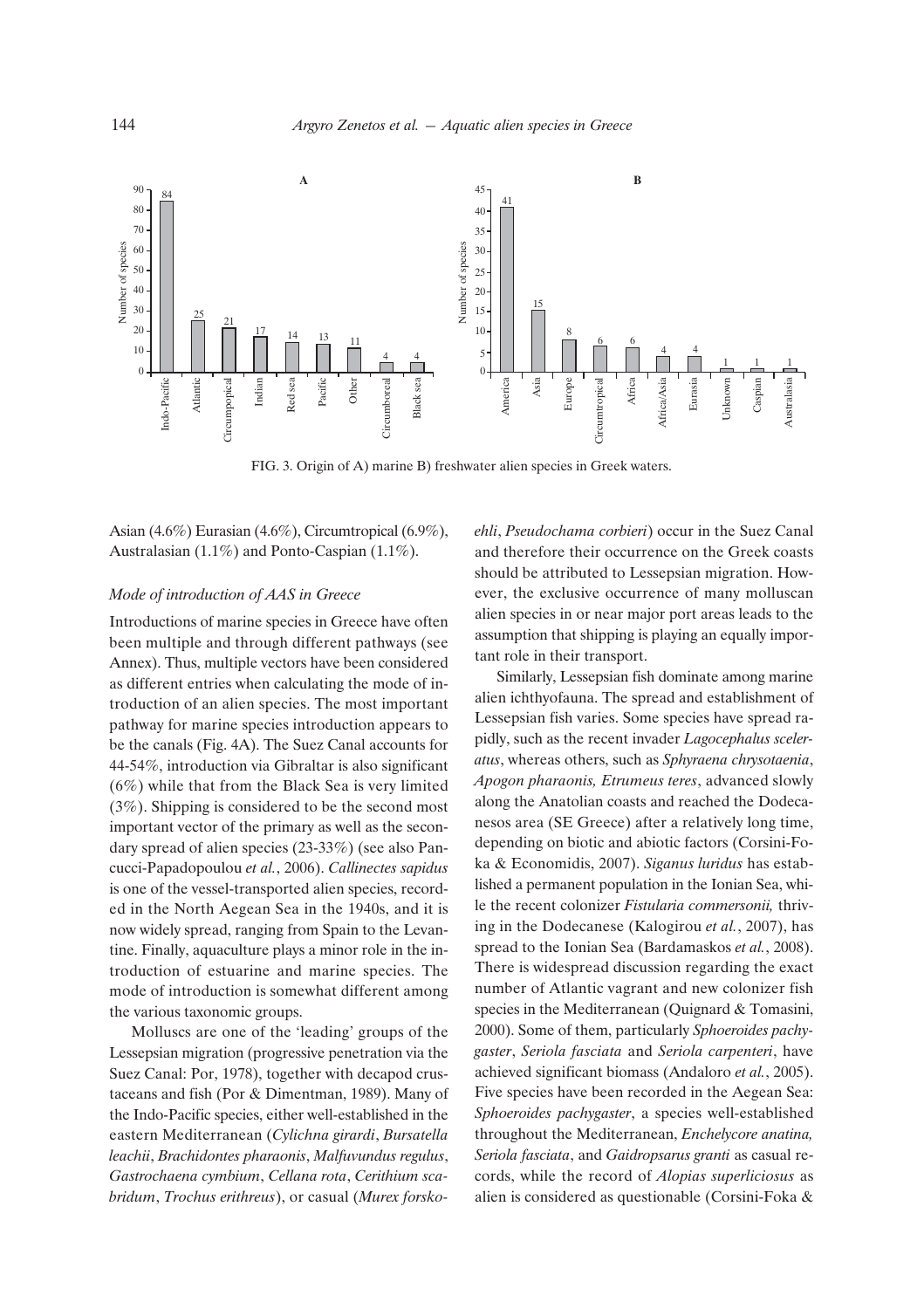

FIG. 4*.* Introduction vectors of A) marine B) freshwater alien species in Greek waters.

Sioulas, 2008; Zenetos *et al.*, 2008b). Shipping is suspected as a secondary vector of Indo-Pacific species introduction, such as the cases of *Stephanolepis diaspros* and *Alepes djedaba* (Galil *et al*., 2008). The Atlantic muraenid *Enchelycore anatina* spread from the Atlantic to the Mediterranean, where there are only two records one of which being from Elafonissos (S. Aegean Sea) could be explained by passive dissemination of the leptocephali larvae and/or via transport in ship ballast (Golani *et al.*, 2006).

In contrast to fish and zoobenthos, alien marine macrophytic taxa have been introduced mostly through shipping (48%) and via the Suez Canal (33%), while aquaculture has played a rather minor role (16%) (Tsiamis *et al.*, 2008). The modes of invasion have not been studied thoroughly in the case of microalgae in Greek waters. However, shipping and aquaculture products seem to be the common means of microalgal dispersion, especially in the form of resting cysts (Hallegraeff & Gollach, 2006). Although, cyst formation is extensively studied (Steindinger & Garcés, 2006) for planktonic microalgae, the information regarding benthic microalgae is limited (Pearce *et al.*, 2001; Aligizaki & Nikolaidis, 2006). Nevertheless, benthic dinoflagellates have the advantage of being able to "travel" attached on floating material, e.g. macroalgae or even plastic debris (Bomber *et al.*, 1988; Masó *et al.*, 2003). Thus, it is possible that some benthic dinoflagellates may have invaded the Mediterranean Sea along with "alien" macroalgae, which are increasing in Mediterranean waters lately (Tsiamis *et al*., 2008).

In some cases we suspect a different form of transport from the one assumed for the alien species in the Mediterranean Sea. For instance, the pearl oyster *Pinctada radiata*, established in the Mediterranean prior to 1900, widely recognized as one of the first Lessepsian species, was introduced deliberately into Greece for mariculture purposes (Serbetis, 1963), and has since established thriving populations in the sites where it was first imported for aquaculture (i.e. Lesvos island, the Evoikos Gulf, the Saronikos Gulf) (Zenetos *et al.*, 2005a). However, its recent finding in Rhodes Island and the Lakonikos Gulf (S. Aegean Sea), where aquaculture activities are absent, also supports a Lessepsian mode of introduction. *Rapana venosa*, a gastropod native to the Sea of Japan, was accidentally introduced into the Black Sea in the 1940s and independently in the Adriatic in the 1970s, also related to aquaculture activities (Ghisotti, 1974). Its discovery in the bay of Thessaloniki (a major port in the N. Aegean Sea) in 1998 (Koutsoubas & Voultsiadou-Koukoura, 1991) is most possibly related to shipping; however, transfer via the Dardanelles Straits should not be excluded. *Codium fragile fragile* has been introduced into the Mediterranean Sea through shipping and aquaculture (Boudouresque & Verlaque, 2002). Its occurrence in Greece is attributed mostly to shipping (Tsiamis & Panayotidis, 2007b).

The exact pathways of transfer for freshwater species are also not always known. Most introductions were intentional and in many cases they have been carried out with more than one purpose. Introductions made by stocking, primarily for fishery enhancement or angling, have been the most numerous. The common carp, *Cyprinus carpio*, was originally introduced into western Greece in the 1920s with the purpose of improving fisheries (though aquaculture activities subsequently provided another way for introduction). Today there are stable populations in most Greek lakes and the commercial catches of this species have replaced the catches of all other native species (Economou *et al.*, 2001). Various other species, e.g. *Salvelinus fontinalis* and *Oncorhynchus mykiss*, have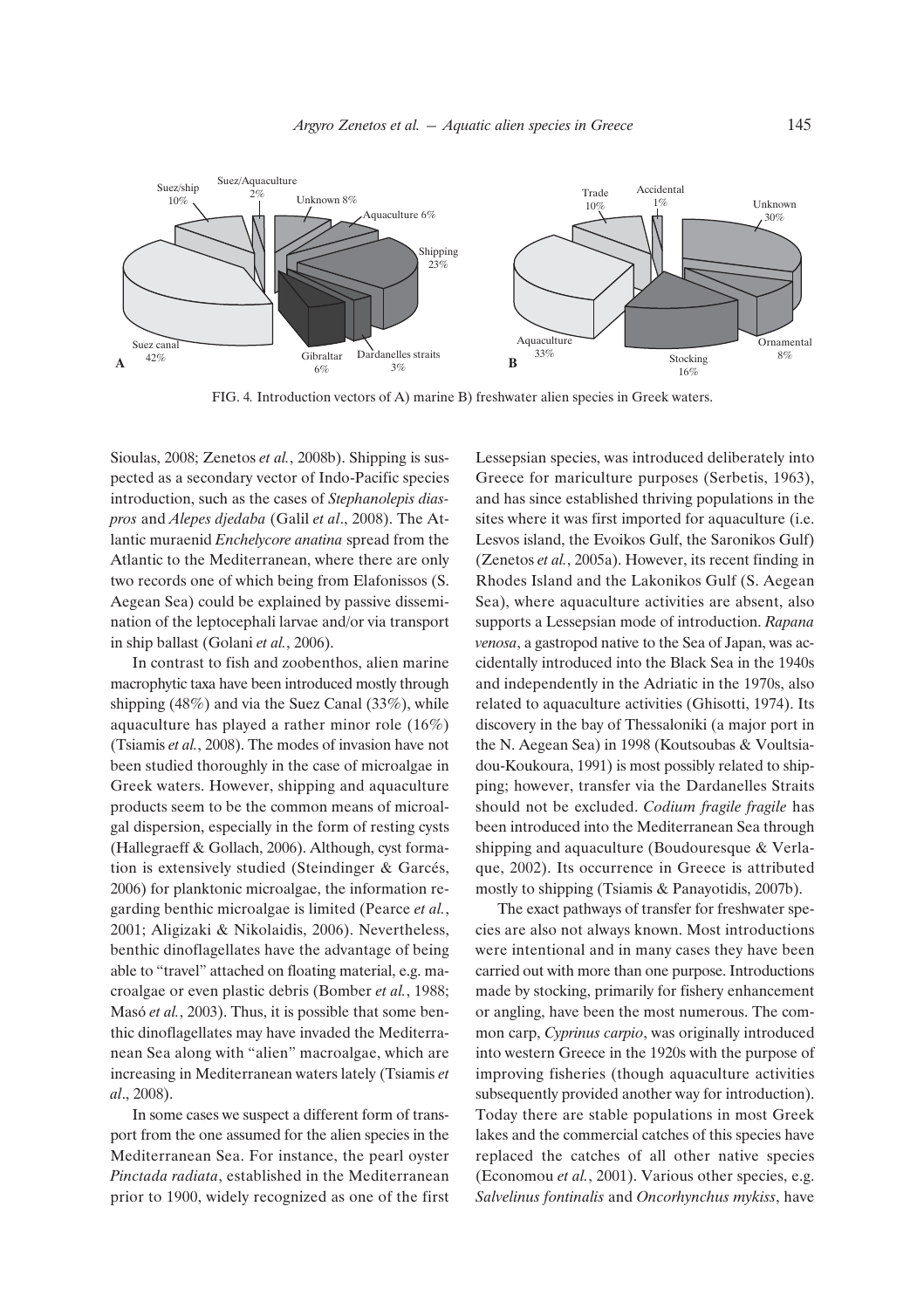also been introduced for commercial or sport fisheries. Four species, *Gambusia holbrooki*, *Ctenopharyngodon idella*, *Hypophthalmichthys nobilis* and *Hypophthalmichthys molitrix*, have been introduced as biocontrol agents. Unintentional introductions have been less frequent than the intentional ones and they seem to be connected with accidental transfers during stocking operations, aquaculture practices or ornamental trade. A classic example of accidental transfer is the one of *Pseudorasbora parva*. This small cyprinid is a common contaminant of grass carp shipments and most probably spread around the country among stocking material. Escapes of fish transferred for aquaculture purposes, e.g. *Oncorhynchus mykiss*, is suspected to be responsible for introductions in some water bodies. It is difficult to ascertain the scope and pathway of transfer of *Carassius gibelio*. While it is possible that this species has been intentionally introduced into some water bodies due to ignorance of the catastrophic consequences (e.g. Lake Amvrakia, NW Greece), most introductions seem to have taken place during transfers of other fish. In the case of ornamental fish, it is not always clear if the introduction was really unintentional (fish having escaped into the wild) or intentional (fish were deliberately released by aquarium owners). Ornamental trade accounts for a limited but steadily growing proportion of fish introductions to Greek freshwaters. The goldfish (*Carassius auratus*) is a favourite species for aquaria and garden or park ponds, and its introduction may be due either to escapes or to releases. *Poecilia latipinna* is an aquarium fish but it is also used for mosquito control. Its introduction into Lake Vouliagmeni (Attica, C. Greece) is most likely linked to its ornamental use. *Lepomis gibbosus* is another aquarium fish with an unclear pathway of transfer. It seems likely that originally this fish found its way to natural water through accidental or deliberate releases by aquaria owners. However, *Lepomis gibbosus* is highly adaptable to different habitats, and hence invasive, and its range is expanding, presumably through fish transfers among basins.

The freshwater oligochaete *Branchiura sowerbyi* has already been known for a long time from the Struma River in Bulgaria (Uzunov, 1976). The Strymonas River (N. Greece) is the downstream section of Struma River flowing to the Aegean Sea. The sampling site was located just some 15 km below Bulgarian-Greek border. Thus, it is likely that *Branchiura sowerbyi* has reached Greece with the river flow from Bulgarian territory and then spread throughout the country (Grabowski & Jabłońska, 2009).

Although the invasion mode of the gastropod *Potamopyrgus antipodarum* in the wider area of Lake Trichonis (W. Greece) still remains unknown, it is suggested that it has possibly been transported from other parts of Europe and/or Asia Minor by migrating and/or wintering shorebirds (Radea *et al.*, 2008).

*Why does it matter?* 

#### VERTEBRATES

Despite some positive influences (contribution to fishery production, aquaculture development, mosquito control and reduction of heavy algal blooms; see Economidis 1986, 2000), fish introductions have strongly negative ecological, socio-economic and genetic impacts, particularly in regard to fish population interactions, environmental degradation, habitat modification, new diseases and deterioration of fishing opportunities.

Certain alien species have a strongly adverse effect on ecosystems. For example, the introduction of herbivorous carp into some Greek lakes has led to the decline of submerged macrophytes, and thus to loss of habitat complexity (Kagalou & Leonardos, 2009). The introduction of *Carassius gibelio* has caused severe problems to fisheries in several lakes, both because of altered community structure and because of the frequent 'clogging' of gill-nets. Stocking of a number of streams with *Oncorhynchus mykiss* has resulted in the decline or even local extinction of native salmonids. Also, the introduction of *Salmo trutta* and *Salmo letnica* to Greek freshwaters (where different *Salmo* species exist) has resulted in harmful hybridizations that may prove detrimental to the native trout species in the long term (Crivelli *et al.*, 1997; Economou *et al.*, 2007b).

One of the highest potential risks concerns fish introductions into reservoirs and lakes for angling interests. Although the popularity of angling in Greece is steadily growing, fortunately it has not yet led to widespread introductions of invasive aliens, in contrast to other Mediterranean European countries where angling in inland waters is more popular and live bait is widely used. Therefore, Greece does not have a problem –yet– with highly sought-after piscivorous species such as the American bigmouth bass *Micropterus salmoides*. It should be made clear that the threat of alien predatory fish introductions remains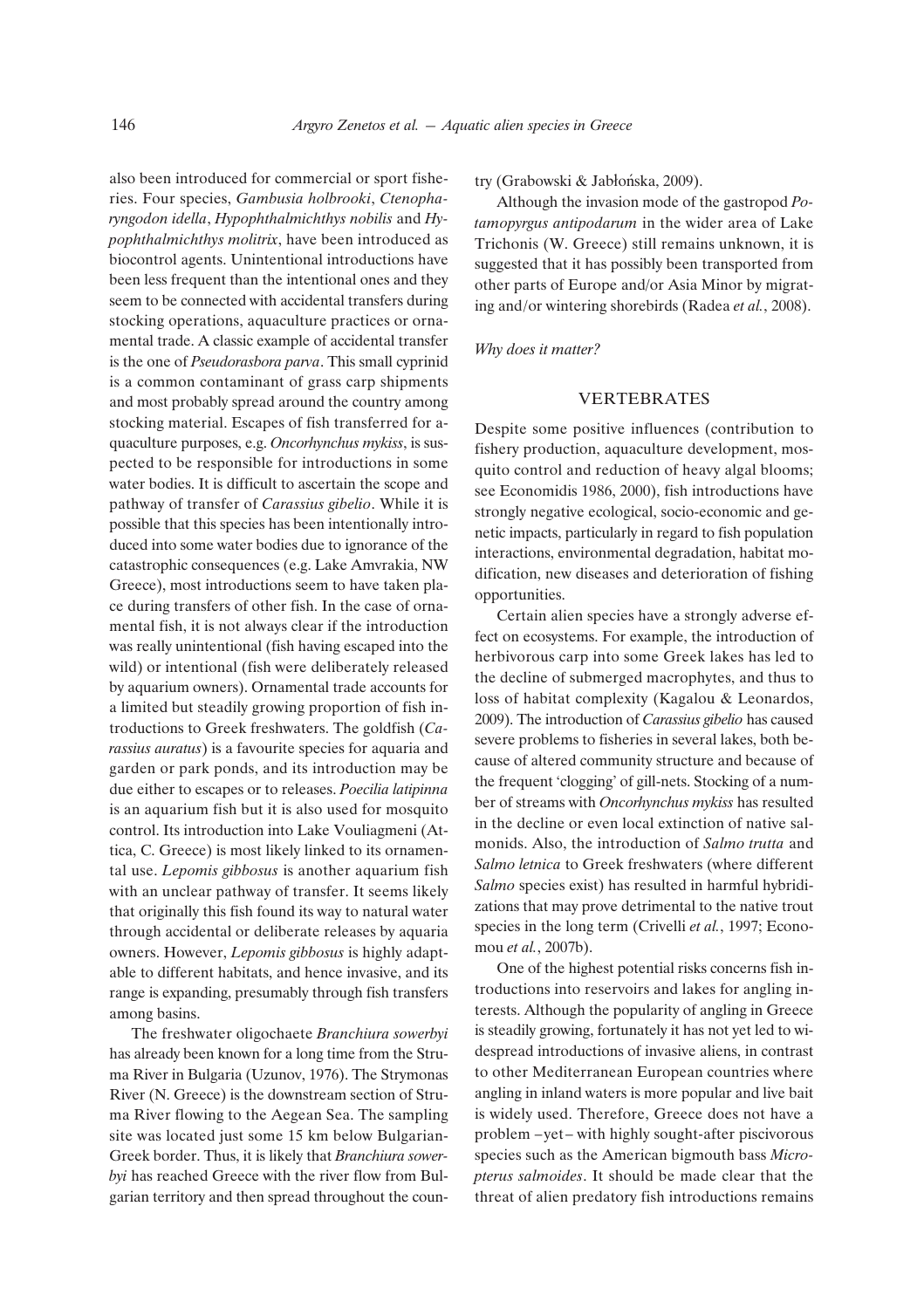extremely high. This is due to a combination of a recently increasing interest in amateur angling, low public awareness about alien fish impacts, and a poor means of enforcing bans on alien introductions –even within protected natural areas. Furthermore, in some cases, transnational rivers (such as the three rivers entering Greece from Bulgaria) have effectively facilitated the introduction of certain alien fish into Greece.

Alien species often negatively affect the survival of native fish or interfere with ecosystem function through competition and predation. Some small-sized alien species, particularly *Gambusia holbrooki* and *Lepomis gibbosus*, are reported to feed on the eggs and fry of other species (García-Berthou & Moreno-Amich, 2000; Wittenberg, 2005). Introduced fish can also reduce the amount of natural feed available to native species through a dietary overlap. For instance, *Pseudorasbora parva* can potentially compete with three native species in Lake Prespa, NW Greece (Rosecchi *et al.*, 1993), while *Carassius gibelio* is a very effective competitor of carp and other cyprinids; where the latter species was introduced, it formed huge populations replacing native fish species (Paschos *et al.*, 2004). *Gambusia holbrooki* has been implicated in the decline of the critically endangered endemic fish *Valencia letaourneuxi* through competition for food (Bianco & Miller, 1989). The numerous introductions of alien species and the extensive stocking efforts made in Lake Pamvotis (NW Greece) have been blamed for the severe decline, almost extinction, of the local endemic *Pelasgus epiroticus*, though the specific determinant of its decline is not yet fully understood (Perdikaris *et al.*, 2005).

However, the negative impacts of fish introductions reported so far have not been well documented and rely on incidental observations or scattered empirical evidence. No research has been undertaken to examine how alien species may affect the survival of native species, the structure of the local fish communities or ecosystem function. The fish fauna in some lakes and reservoirs is comprised mainly of alien species. For example, Lake Pamvotis contains 24 species of which only four are native and 20 have been introduced to this system (Leonardos *et al.*, 2007). Likewise, the fish fauna of the Tavropos reservoir (N Greece) is composed of 15 species, five of which are native and 10 have been introduced (Tsekos *et al.*, 1992).

Although some introductions do not entail visible negative ecological or socio-economic consequences, they may have a considerable impact on the genetic composition and quality of endemic fish. This kind of problem is expected when the introduced species interbreed with closely-related native forms and hybrids are produced. Since the 1960s stocking operations have been carried out on a regular or *ad hoc* basis, involving releases of hatchery-reared fingerlings in several lakes and rivers and also interbasin transfers of juveniles. Without appropriate genetic research, this kind of impact is difficult to quantify. Aquaculture escapes and deliberate releases of *Salmo trutta* imported from abroad into the Aroaneios River (S. Greece) may have been detrimental to the local trout species *Salmo farioides*, which has been extirpated from this river (Economou *et al.*, 2007b). However, aquaculture escapes and stocking of the Aroaneios River with the rainbow trout *Oncorhynchus mykiss* have also occurred, thus confounding interpretations about the possible causes of the extirpation. Fortunately, there are still river reaches in the Ladon and Erymanthos basins (S. Greece) where unaffected remnant trout stocks of the native trout species can still be found; these stocks can be used as an egg source for rehabilitation projects.

The spreading of new diseases and parasites is one of the most important and persistent environmental risks inherent to fish introductions. This is still a poorly-explored issue in Greece. There are a few reports of pathogen introduction associated with the culture of imported trout and sturgeon (Athanassopoulou *et al.*, 2004) but the extent of the problem is unknown and many more instances of disease remain unreported.

Among the established marine fish species listed in the Annex, some species, successfully established, are common and have acquired a commercial importance, i.e. *Siganus luridus*, *Siganus rivulatus* and *Sphyraena chrysotaenia* (Corsini-Foka & Economidis, 2007). The rapidly increasing population of the recent colonizer *Etrumeus teres* is already contributing to enriching fishery resources in the Dodecanese and Kyklades islands (Kallianiotis & Lekkas, 2005) and Crete (Kasapidis *et al.*, 2007); it has also been observed in Israel, Cyprus and Turkish Mediterranean waters (Golani *et al.*, 2006). Local indigenous fish, especially the small sized and fry, are subject to a remarkable predation pressure. Consequently, the impact on the local fish populations by Lessepsian immigrants seems to be serious and accelerated in some cases. In several cases successful breeding in combination with food availability and other favourable environmental factors has very often led to a population explosion. Such a case of population explosion was observed in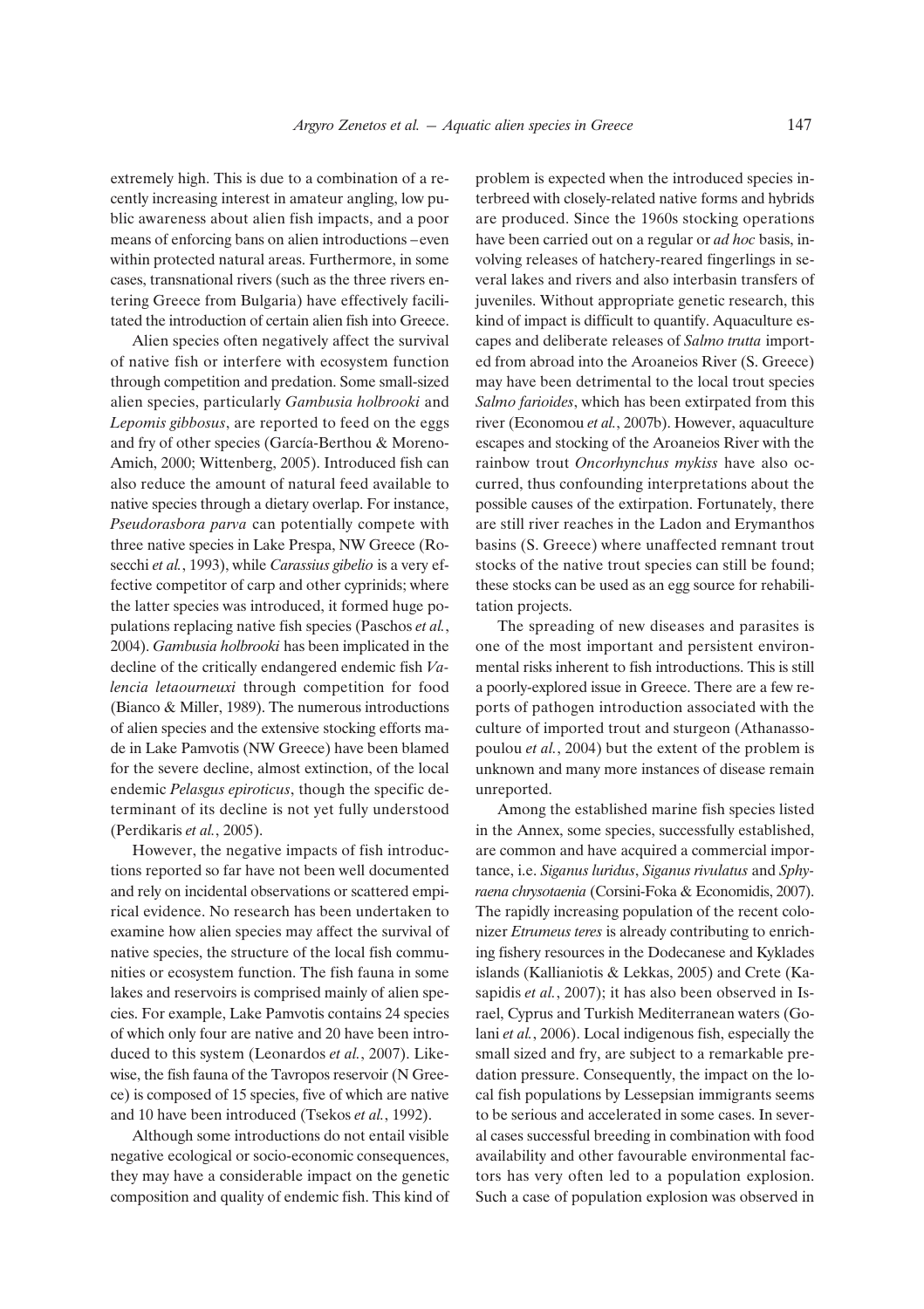the area during the 1940s for *Upeneus moluccensis* (Laskaridis, 1948b), followed by an incomprehensible dramatic fall shortly after, so that nowadays this species is rather rare in the area (Corsini & Economidis, 1999).

In terms of impact, the blue cornetfish, *Fistularia commersonii*, caught normally by trawl-nets up to a 50-60 m depth, has developed an important population and it is considered at the moment as one of the most invasive species in the Mediterranean Sea (Streftaris & Zenetos, 2006). This species exhibits a rapid expansion along the coasts of the Levantine Basin, to the northern coasts of Crete and westward to the Central Mediterranean and Tyrrhenian Sea (Golani *et al.*, 2006). The phenomenon is alarming because this fish reproduces and grows very rapidly, reaching a remarkably large size (160 cm TL: Fritzsche & Schneider, 1995). Since its first appearance in 2001 in the Rhodes island marine area, the blue cornetfish has actually occurred at a number of 5 to 20 specimens in a catch of any trawl net operation, mainly at 20-25 m depth (Kalogirou *et al.*, 2007). Among these last invaders, the population of the the silver stripe blaasop *Lagocephalus sceleratus* is increasing rapidly (Kasapidis *et al.*, 2007; Peristeraki, 2007) and this poses severe health hazards (Corsini-Foka & Economidis, 2007). The blaasop's internal organs, and in particular the gonads, contain a strong paralytic neurotoxin called tetrodotoxin (TTX) that has a potential risk to humans (Katikou *et al*., 2009). Thirteen cases of poisoning have been reported from Israel (Bentur *et al*., 2008).

The pond slider *Trachemys scripta* is native to the eastern and central United States of America. In some places they are considered to represent a threat to the local turtle species (through competition) and to the ecosystem (competition, predation) (Cadi & Joly, 2003). The species is included in the IUCN/ISSC Invasive Species Specialist Group 100 Worst Invasives List. The American bullfrog *Lithobates catesbeianus* introduced into Crete (Mantziou *et al.,* 1999), is a potential predator of native species and a possible vector of pathogens (Barrasso *et al*., 2009). The nutria, (*Myocastor coypus*) has been introduced to every continent except Antarctica and Australia, primarily for use as a furbearer (Carter & Leonard, 2002). While perceived in some regions as a valuable resource, in most regions the species is considered as a pest. Coypus have caused damage to water control structures, crops and marsh systems and are considered as a disease host (Carter & Leonard, 2002).

#### INVERTEBRATES

Although there is no documentation of direct competition between alien and indigenous invertebrate species, there are many instances of sudden changes in abundance where competition is suspected. Among the most invasive species worth noting are the molluscan *Strombus persicus* and *Pinctada radiata;* the grapsid crab *Percnon gibbesi* and the scleractinian coral *Oculina patagonica.* Besides the adaptation of *Pinctada radiata* to the subtropical environment of the south-eastern Mediterranean Sea, its tolerance to chemical contamination has enhanced its expansion in enclosed polluted ecosystems all over Greece. *Strombus persicus* has become locally invasive in the south-eastern Mediterranean Sea including several Greek localities such as Rhodes, the south Peloponnesos coast, the Argolikos Gulf and along the Attiki coast of the Saronikos Gulf from Cape Sounion to Agia Marina (Zenetos *et al.*, 2007). The grapsid crab, *Percnon gibbesi*, is the most invasive decapod species to enter the Mediterranean (Streftaris & Zenetos, 2006). Thus, if the present rate of introduction persists, a modification of the composition and structure of the fauna is entirely possible.

#### PLANTS

Reports on potentially toxic epiphytic dinoflagellates of the genera *Ostreopsis*, *Coolia* and *Prorocentrum* in the Mediterranean Sea, including Greece, are rising during the last decade (Penna *et al.*, 2005; Aligizaki & Nikolaidis, 2006; Monti *et al.*, 2007; Aligizaki *et al.*, 2008a, 2009a; Dolapsakis *et al.*, 2008). This fact possibly represents the global trend towards increase of harmful algal blooms in frequency, intensity and geographic distribution (Hallegraeff *et al.*, 2003). However, the possibility that increased records of potentially harmful microalgae might be partially attriduted to the intensification of research towards this field should not be overlooked.

The main harmful dinoflagellates, which have so far caused the greatest economic losses in Greece, due to diarrhetic shellfish intoxication (Mouratidou *et al.*, 2006), belonged to the genus *Dinophysis* (Koukaras & Nikolaidis, 2004; Nikolaidis *et al.*, 2005). However, the documented presence of additional potentially toxic and/or toxic species of the genera *Ostreopsis*, *Prorocentrum* and *Gambierdiscus* (Aligizaki & Nikolaidis, 2006, 2008; Aligizaki *et al.*, 2008a, 2009a) indicate the potential increase in different kinds of fish and shellfish intoxication, following the already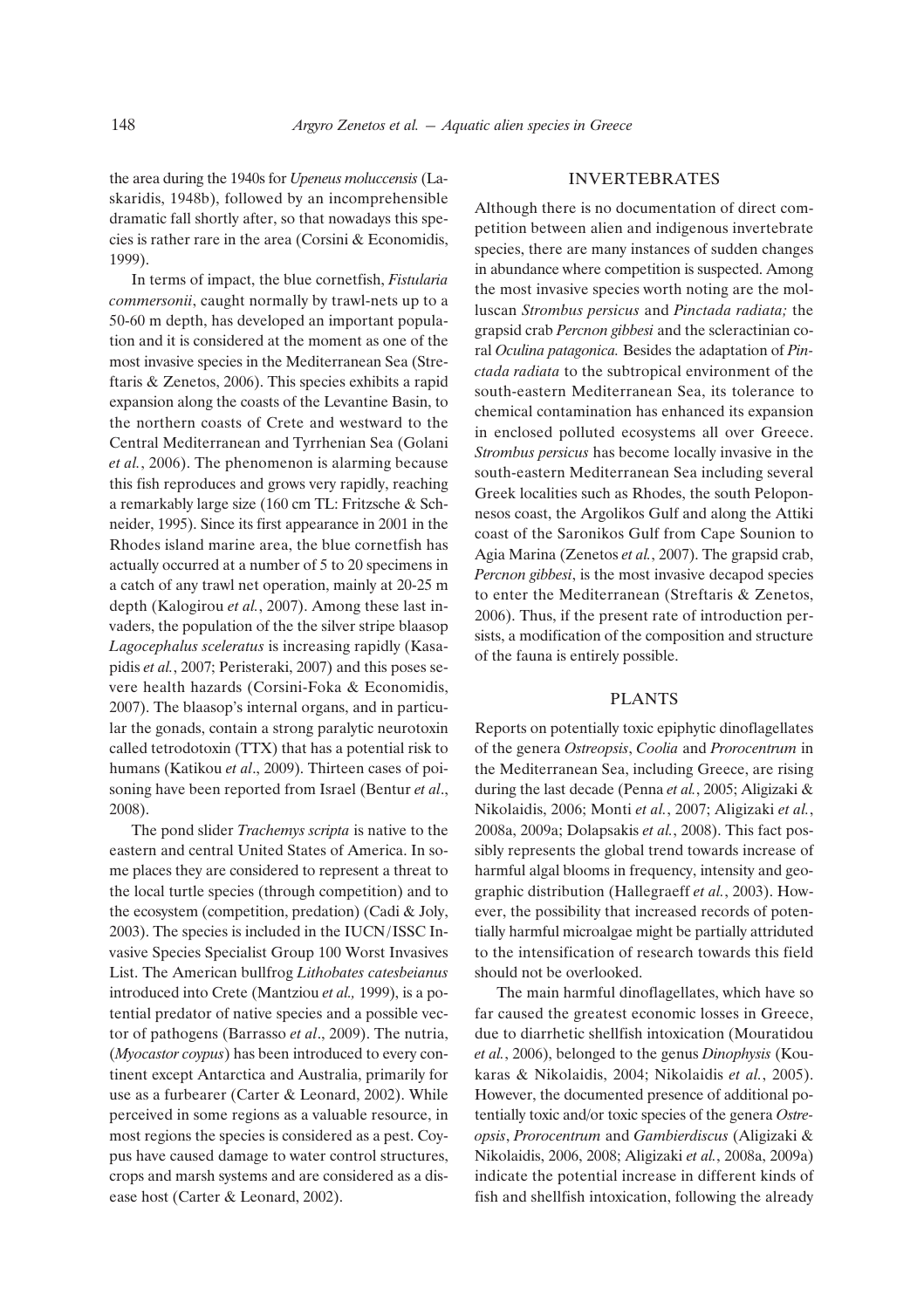documented shellfish contamination by palytoxin-like compounds from *Ostreopsis* species (Aligizaki *et al.*, 2008b, 2009b).

The most serious impact caused by invasive alien freshwater macrophytes comes from aquatic plants which have escaped from aquaria, water gardens, or ricefield cultivations. These plants often reproduce rapidly by vegetative means and can rapidly colonise large areas (e.g. *Azolla filiculoides*, *Azolla caroliniana*). *Ludwigia peploides* subsp. *montevidensis*, *Paspalum distichum*, *Paspalum dilatatum*, *Paspalum paspalodes* expand very quickly and disrupt channel flow and stagnation, and eventually compete with indigenous species for resources (Yannitsaros, 1991; Zotos *et al.*, 2006). They may pose a threat to native plants and animals and ecosystems, and are likely to increase as a consequence of climate change and increasing water temperature.

The direct impact of the invasive macrophytes on the native biota has not yet been documented off the Greek coasts. The green alga *Caulerpa racemosa* var. *cylindracea* has been spreading extremely rapidly along Greek coasts since 1993 (Panayotidis & Montesanto, 1994), occupying diverse substrata, various depths, polluted and unpolluted areas, revealing thus a strong invasive behaviour (Tsirika & Haritonidis, 2005) and it is presently found in all Greek seas. Populations of the green alga *Codium fragile fragile* have been present in Greece at least since the last decade of the 20th century, and today it can be found in several locations in the Central and North Aegean Seas (Tsiamis & Panayotidis, 2007b). Its spread seems to be still in progress along Greek coasts, presenting some sporadic blooms. The seagrass *Halophila stipulacea* was first reported in the Mediterranean in Rhodes Island (SE Aegean) by Fritsch (1895). Since then, it has been reported from numerous Greek coasts, revealing a strong invasive behaviour in both the Aegean and Ionian Seas (Haritonidis & Diapoulis, 1990). Invasive behaviour was observed for *Asparagopsis taxiformis* on Andros Island (Central Aegean Sea) in June 2008. More specifically, numerous gametophytes of *Asparagopsis taxiformis* were found on rocky substrate, monopolizing the indigenous phytocommunity along with tetrasporophytes ("*Falkenbergia"* stage) as turfs or epiphytes at the upper sublittoral zone (0-2 m depth), in the same area (Tsiamis *et al.*, 2009).

#### *What do we do?*

Marine alien fish species are not monitored specifically, but fish populations are monitored on a regular basis for the needs of the European Community Regulation (EC) No 1543/2000 and data are recorded in the Hellenic Fish Information System (IMAS-Fish 2007) based at HCMR. Based on the increasing records of marine alien species, which may have been the result of intense research in this field, it could be suggested that the gradual increase in sea surface water temperature (EEA, 2006; Zervakis *et al.*, 2007) has facilitated the acclimatisation and settlement of tropical species in the Greek Seas.

The presence of the genus *Gambierdiscus* in the Mediterranean Sea constitutes the prerequisite for the onset of ciguatera disease in this area; ciguatera is the most frequently reported marine toxin-derived disease resulting in the illness of more than 50,000 people each year worldwide and also affecting the fish industry with consequent economic losses (Lewis, 2001). The fact that *Gambierdiscus* detection in the Canary Islands (Fraga *et al.*, 2004) was followed by ciguatera incidents in the same area (Pérez-Arellano *et al.*, 2005), indicates the potential hazard for a future occurrence of ciguatera inside the Mediterranean Sea, since *Gambierdiscus* is a Mediterranean inhabitant for at least 6 years (Aligizaki & Nikolaidis, 2008). The only data that stands against this possibility is the fact that the preliminary results from the first examined *Gambierdiscus* strains from the Mediterranean Sea have shown low toxicity (Aligizaki *et al*., 2009b; Caillaud *et al*., 2009).

It is surprising that many alien woody plants have not spread widely in Greek inland waters and seem to be quite localized; this is evident even in aliens in riparian vegetation in montane streams (Zogaris *et al.*, 2008), a fact that could be attributed to the relatively small size and geographical isolation of most river basins especially in southern and western Greece. Invasion of one isolated basin means the species has to somehow cross a watershed barrier in order to spread; this is one reason for maintenance of a slower spread of some freshwater species within Greece.

In this way, freshwater species may spread through unintentional or negligent human releases and unfortunately these introductions and associated impacts may go unnoticed for years. An example of pettrade introductions is the turtle *Trachemys scripta*, an opportunistic inhabitant of freshwater habitats, generally in close proximity to human habitation and/or recreation areas. European populations are either tolerated or their elimination is desired. The European Union has banned the import of *Trachemys scripta* on the basis of it being an invasive species, but other sub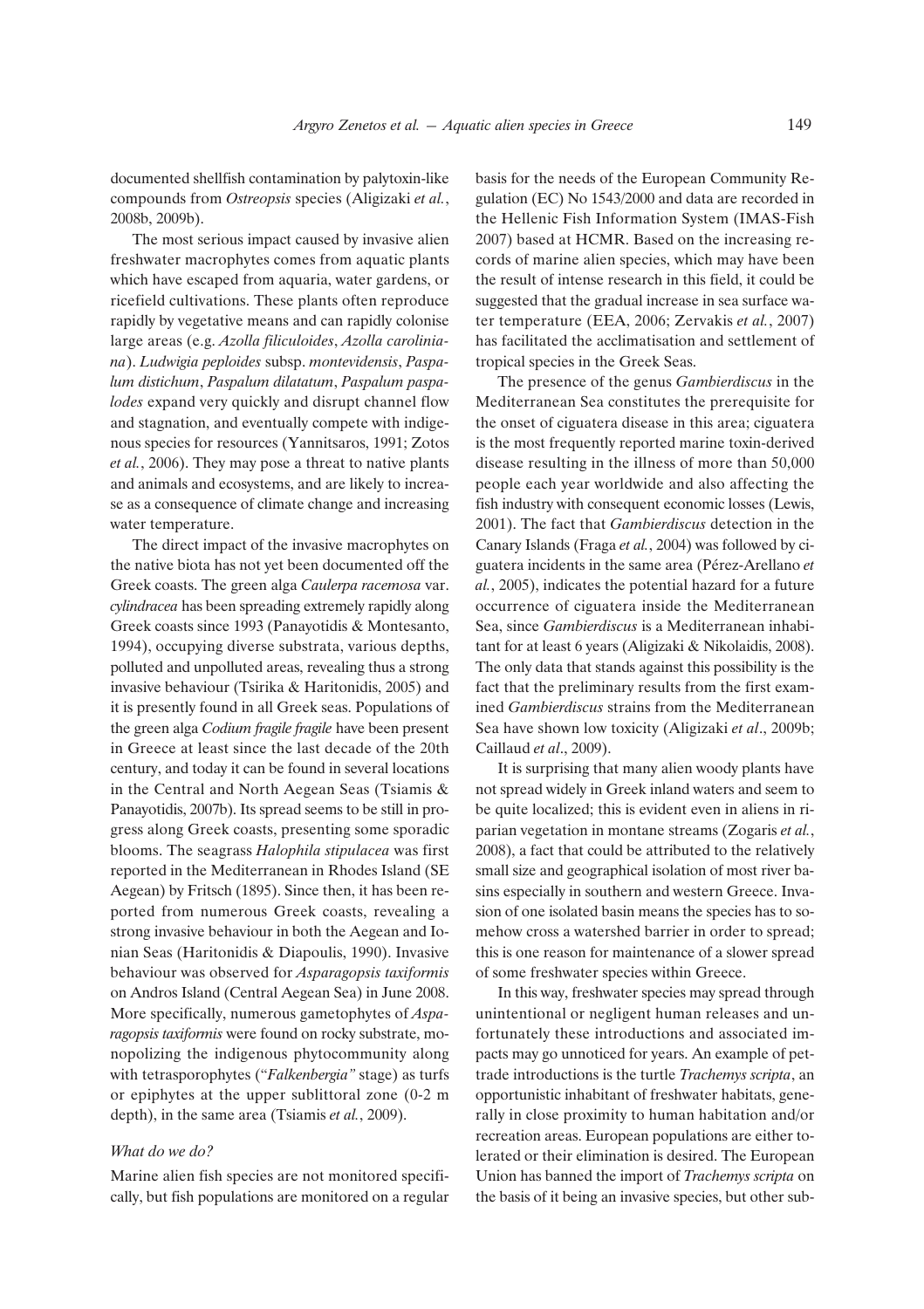species are being imported instead. For some of the vertebrate aliens there is a surprising lack of published information or public interest. Nutria *Myocastor coypu*, for example, has large populations in some wetland localities such as Axios River (N. Greece) and Kalamas River (W Greece) (S. Zogaris, personal observation), but specific impacts and potential habitat degradation caused by this herbivore have never been assessed. It is not therefore possible to suggest any kind of management before baseline studies assess current impacts of these alien populations (Carter & Leonard, 2002).

In Greece, national regulations concerning alien introductions are poorly enforced and public interest or awareness of the environmental risks is nearly nonexistent. The International Maritime Organization (IMO) was involved in the establishment of an International Convention for the Control and Management of Ships' Ballast Water and Sediments (BWM Convention 2004) which focuses on minimizing risks and side effects to the environment and human health arising from the transfer of species in ship ballast water and sediments. The Commission has concluded a cooperation agreement with the IMO, and the EU has passed legislation to implement IMO decisions. However, by May 2009, the IMO Convention has been ratified by only 18 countries (Greece excluded).

With regard to freshwater biota, EU regulations such as the Council Regulation (EC) No 708/2007, are implemented in policy manuscripts, but rarely in practice. Fish controls and the enforcement of discipline in lowland areas fall under the authority of the police, while in upland areas they fall under the authority of the Forestry Service. In theory, any introduction or translocation should follow certain rules, but in practice the existing rules are insufficient and not adequately enforced. Greek governmental authorities have no mechanism for systematically recording information concerning alien species in aquatic environments and very little information is present in the literature (apart from area species lists and biota survey reports).

In Greece, alien species have been primarily reported through publication in a relatively few peerreviewed journals, conference abstracts and reports. Although a small number of Greek scientists have extensive experience in the systematic recording of alien species and their impacts, recently some isolated initiatives have been taken. Examples of recent initiatives include the University of Athens involvement in the DAISIE Project and the Hellenic Centre for Marine Research (HCMR) marine and inland waters biota surveys. Recognising world scientific interest in alien species, a Greek national network of experts on aquatic alien species was brought together by HCMR and hence the Ellenic Network on Aquatic Invasive Species (ELNAIS) was initiated in 2007, structured according to the same pattern as that of the European Research Network on Aquatic Invasive Species (ERNAIS).

Recently, a debate has been opened regarding alien species and the assessment of ecological status under the Water Framework Directive (WFD). Following ECOSTAT workgroup resolutions, a workshop held in Ispra (Italy) hosting representatives from 10 European countries, tried to unify the way different countries construct lists of alien species for use under the WFD and how levels of impact are assessed. Furthermore, it was discussed how information on alien species is being used in the classification of ecological status. Considering the peculiarity of E Mediterranean countries, Greek representatives (Pancucci-Papadopoulou *et al*., 2009b) suggested that alien species presence and impact must be assessed as a separate risk analysis alongside the classification of WFD, otherwise a significant number of good or high status EcoQ areas, but affected by high biopollution levels, would risk to be severely downgraded due to vicinity with Alien Species pathways-gateways (e.g. Suez Canal) or vectors' incidence (e.g. navigation routes) that is practically impossible to deal with.

One of the most important requirements needed to stem the spread of aquatic aliens is a targeted public awareness campaign aimed particularly at resource users. Special interest groups such as anglers, fishermen, port authorities, tourism development stakeholders and Ministries may play an important role in guarding against intentional and unintentional species introductions. Governmental authorities must also be given greater incentives to become involved in monitoring and enforcement activities, particularly within protected areas where they have increased jurisdiction to act and prevent introductions. Therefore, we suggest promotion of educational programmes to reduce the risk of new introductions and translocations from established populations.

Finally, the scientific community must intensify actions towards inventorying and monitoring alien species distributions and impact assessments. Careful site-based monitoring is necessary for the early detection and management of newly established populations. In order to achieve such a goal, it is critically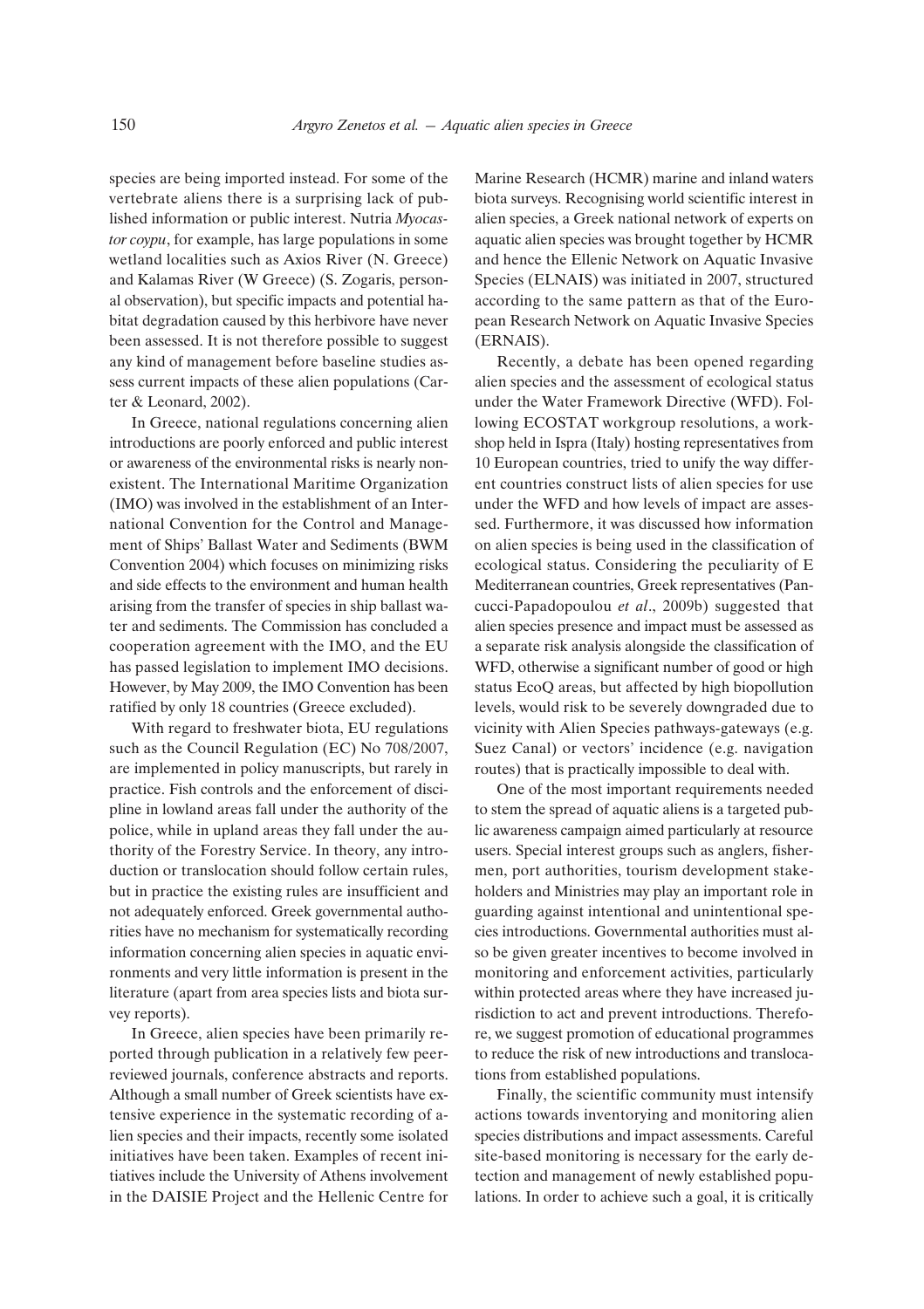important that baseline inventorying and monitoring is supported by long-term funding.

## ACKNOWLEDGEMENTS

The authors are grateful to a large number of colleagues who contributed to this inventory. In alphabetic order these are: Jaco Bruekers: The Netherlands; Maria Corsini-Foka: Hydrobiological Station of Rhodes, HCMR; Achileas Dimitropoulos: Goulandris Natural History Museum; Panayotis Dimopoulos: University of Ioannina; Anastasios Legakis: University of Athens; Giannis Leonardos: University of Ioannina; Petros Lymberakis: Natural History Museum of Crete, University of Crete. Thanks are also due to Sophia Giakoumi, Nikos Koutsikos, Dimitris Kommatas, Yiorgos Chatzinikolaou, Elena Economou (HCMR) and Katerina Vourka and Skevi Manolaki (PhD students, University of Patras).

### REFERENCES

- Abed-Navandi DA, Kikinger R, 2007. First record of the tropical scyphomedusa *Phyllorhiza punctata* von Lendenfeld, 1884 (Cnidaria: Rhizostomeae) in the Central Mediterranean Sea. *Aquatic invasions*, 2: 391- 394.
- Albano PG, Rinaldi E, Evangelisti F, Kuan M, Sabelli B, 2009. On the identity and origin of *Anadara demiri* (Bivalvia: Arcidae). *Journal of the marine biological association of the United Kingdom*, 89: 1289-1298.
- Albrecht C, Lohfink D, Schultheiß R, 2006. Dramatic decline and loss of mollusc diversity in long-lived lakes in Greece. *Tentacle*, 14: 11-13.
- Albrecht C, Schultheiß R, Kevrekidis T, Streit B, Wilke T, 2007. Invaders or endemics? Molecular phylogenetics, biogeography and systematics of *Dreissena* in the Balkans. *Freshwater biology*, 52: 1525-1536.
- Aliev FF, 1967. Numerical changes and the population structure of the coypu, *Myocastor coypus* (Molina, 1782), in different countries. *Saugertierkundliche mitteilungen*, 15: 238-242.
- Aligizaki K, Nikolaidis G, 2006. The presence of the potentially toxic genera *Ostreopsis* and *Coolia* (Dinophyceae) in the North Aegean Sea, Greece. *Harmful algae*, 5: 717-730.
- Aligizaki K, Nikolaidis G, 2008. Morphological identification of two tropical dinoflagellates of the genera *Gambierdiscus* and *Sinophysis* in the Mediterranean Sea. *Journal of biological research-Thessaloniki*, 9: 75- 82.
- Aligizaki K, Koukaras K, Nikolaidis G, 2004. Potentially toxic epiphytic dinoflagellates from NE Mediterranean coasts, Aegean Sea, Hellas. *Proceedings of the 11th in-*

*ternational conference on harmful algal blooms*, *14-19 November*, *Capetown*: 56.

- Aligizaki K, Nikolaidis G, Fraga S, 2008a. Is *Gambierdiscus* expanding to new areas? *Harmful algae news*, 36: 6-7.
- Aligizaki K, Katikou P, Nikolaidis G, Panou A, 2008b. First episode of shellfish contamination by palytoxin-like compounds from *Ostreopsis* species (Aegean Sea, Greece). *Toxicon*, 51: 418-427.
- Aligizaki K, Nikolaidis G, Katikou P, Baxevanis AD, Abatzopoulos TJ, 2009a. Potentially toxic epiphytic *Prorocentrum* (Dinophyceae) species in Greek coastal waters. *Harmful algae*, 8: 299-311.
- Aligizaki K, Katikou P, Nikolaidis G, 2009b. Toxic benthic dinoflagellates spreading and potential risk in the Mediterranean Sea. *7th international conference in molluscan shellfish Safety*, *Nantes*: 35.
- Anagnostidis K, 1968. Untersuchungen uber die Salz- und Sußwasser- Thiobiocoenosen (Sulpuretum) Griechenlands. Ph. D. Thesis, Aristotle University of Thessaloniki, Greece.
- Ananiadis C, 1952. On the appearance of the fish *Tetrodon spadiceus* (Rich.) in Greek seas. *Proceedings of the hellenic hydrobiological institute*, 6: 73-74.
- Andaloro F, Falautano M, Sinopoli M, Passarelli FM, Pipitone C, Addis P, Cau A, Castriota L, 2005. The lesser amberjack *Seriola fasciata* Perciformes: Carangidae) in the Mediterranean: A recent colonist? *Cybium*, 29: 141-145.
- Andreakis N, Procaccini G, Kooistra W, 2004. *Asparagopsis taxiformis* and *Asparagopsis armata* (Bonnemaisoniales, Rhodophyta): genetic and morphological identification of Mediterranean populations. *European journal of phycology*, 39: 273-283.
- Antoniadou C, Vafidis D, 2009. Updated distribution of the holothuroid *Synaptula reciprocans* (Forskal, 1775) in the Mediterranean: does it follow shallow-water circulation patterns? *Aquatic invasions*, 4: 361-363.
- Arianoutsou M, Kokkoris Y, Andriopoulos P, Bazos I, Zikos A, Delipetrou P, 2007. Life history traits and habitat preferences of the alien plants in Greece. In: Rokich D, Wardell-Johnson G, Yates C, Stevens J, Dixon K, McLellan R, Moss G, eds. *Conference Proceedings of the 11th MEDECOS*, *2-5 September*, *Perth*, *s*: 7-8.
- Arvanitidis C, 2000. Polychaete fauna of the Aegean Sea: inventory and new information. *Bulletin of marine science*, 60: 73-96.
- Athanasiadis A, 1987. A survey of the seaweeds of the Aegean Sea with taxonomic studies on species of the tribe Antithamnieae (Rhodophyta). Ph. D. Thesis, University of Göteborg.
- Athanassopoulos GD, 1935. Particularités de la distribution de l' ichthyofaune des eaux douces en Grèce. *Verhandlungen internationale vereinigung für theoretische und angewandte limnologie*, 7: 117-121.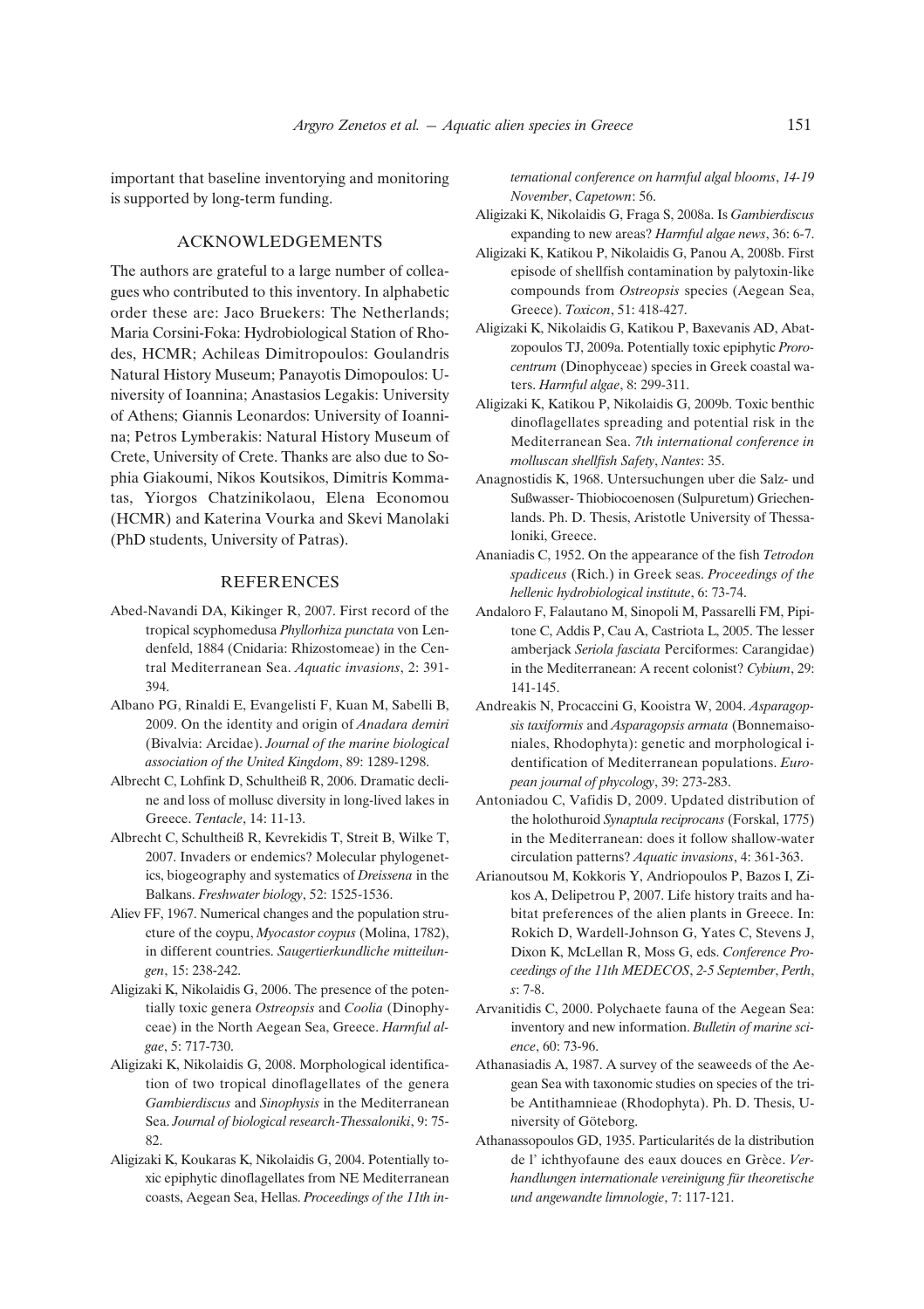- Athanassopoulou F, Billinis C, Prapas T, 2004. Important disease conditions of newly cultured species in intensive freshwater farms in Greece: first incidence of nodavirus infection in *Acipenser* sp. *Diseases of aquatic organisms*, 60: 247-252.
- Bakopoulos V, Adams A, Richards RH, 1995. Some biochemical properties and antibiotic sensitivities of *Pasteurella piscicida* isolated in Greece and comparison with strains from Japan, France and Italy. *Journal of fish diseases*, 18: 1-7.
- Bank RA, 2006. Towards a catalogue and bibliography of the freshwater Mollusca of Greece. *Heldia*, 6: 51-86.
- Barash A, Danin Z, 1986. Further additions to the knowledge of Indo-Pacific mollusca in the Mediterranean Sea. *Spixiana*, 9: 117-141.
- Barash A, Danin Z, 1988/1989. Marine Mollusca at Rhodes. *Israel journal of zoology*, 35: 1-74.
- Bardamaskos A, Tsiamis K, Panayotidis P, Megalofonou P, 2008. New records and range expansion of alien fishes and macroalgae in Greek waters (SE Ionian Sea). *JMBA2 Biodiversity records*, 6361.
- Barnich R, Fiege D, 2003. The Aphroditoidea (Annelida: Polychaeta) of the Mediterranean Sea. *Senckenbergische naturforschende gesellschaft*, 559: 1-167.
- Barrasso DA, Cajade R, Nenda SJ, Baloriani G, Herrera R, 2009. Introduction of the American Bullfrog *Lithobates catesbeianus* (Anura: Ranidae) in Natural and Modified Environments: An Increasing Conservation Problem in Argentina. *South American journal of herpetology*, 4: 69-75.
- Bazos I, Kokkoris Y, Zikos A, Andriopoulos P, Delipetrou P, Georghiou K, Yannitsaros A, Arianoutsou M, 2009. The alien vascular flora of Greece: floristic analysis and chorology. *Bocconea*, 23: 281-284.
- Bell GP, 1997. Ecology and Management of *Arundo donax*, and approaches to riparian habitat restoration in southern California. In: Brock JH, Wade M, Pysêk P, Green D, eds. *Plant Invasions: Studies from North America and Europe*. Backhuys, Leiden, The Netherlands: 103-113.
- Ben-Eliahu MN, 1972. Studies on the migrations of the Polychaeta through the Suez Canal. *17th Congress International Zoology*, *Section 'Biological effects of Interoceanic Canals'*, *25-30 September 1972*, *Monte Carlo*.
- Bentur Y, Ashkar J, Lurie Y, Levy Y, Azzam ZS, Litmanovich M, Golik M, Gurevych B, Golani D, Eisenman A, 2008. Lessepsian migration and tetrodotoxin poisoning due to *Lagocephalus sceleratus* in the eastern Mediterranean. *Toxicon*, 52: 964-968.
- Bianchi CN, 2007. Biodiversity issues for the forthcoming tropical Mediterranean Sea. *Hydrobiologia*, 580: 7-21.
- Bianco PG, 1988. Occurrence of the Asiatic gobionid *Pseudorasbora parva* (Temminck and Schlegel) in southeastern Europe. *Journal of fish biology*, 32: 973-974.
- Bianco PG, Miller RR, 1989. First record of *Valencia le-*

*tourneuxi* (Sauvage, 1880) in Peloponnese (Greece) and remarks on the Mediterranean family Valenciidae (Cyprinodontiformes). *Cybium*, 13: 385-387.

- Bobori DC, Rogdakis I, Economidis PS, 1998. Some preliminary results of stocking with *Mugil cephalus* in several Greek lakes. *Proceedings of the EIFAC symposium on water for sustainable inland fisheries and aquaculture*, *23-26 June*, *Lisbon*, *Portugal*: 38-39.
- Bogdanos C, Fredj G, 1983. Sur la presence de *Cossura coasta* Kitamori, 1960 (Polychaeta, Cossuridae) dans les eaux côtières greques (Mer Égée, Mer Ionienne). *Thalassographica*, 6: 5-15.
- Bogdanos K, Diapoulis A, 1984. Contribution to the study of zoobenthos and phytobenthos of Mesologhi lagoon. *Thalassographica*, 7: 39-52.
- Boudouresque CF, 2005. *Les espèces introduites et invasives en milieu marin*. GIS Posidonie publ., Deuxième edition, Marseilles, France.
- Boudouresque CF, Verlaque M, 2002. Biological pollution in the Mediterranean Sea: invasive versus introduced macrophytes. *Marine pollution bulletin*, 44: 32-38.
- Boudouresque CF, Verlaque M, 2005. *Propagule Pressure: Shellfish industry*. *5th PCRD European Program "ALIENS"*. *Final Report*. UMR, CNRS.
- Bomber JW, Morton SL, Babinachak JA, Norris DR, Morton JG, 1988. Epiphytic dinoflagellates of drift algae: another toxigenic community in the ciguatera food chain. *Bulletin of marine science*, 18: 204-214.
- Bruekers J, 1993. Schildpadden op het Griekse eiland Kos. *De Schildpad*, 19: 38-50.
- Bruekers J, Uijtterschout G, Brouwer A, 2006. First record of the red-eared slider (*Trachemys scripta elegans*) breeding in the wild on the island of Kos (Greece). *Schildkröten im Fokus*, *Bergheim*, 3: 29-34.
- Brunelli G, Bini G, 1934. Sulla immigrazione di una specie di "Teuthis" del Mar Rosso al Mar Egeo. *Accademia dei lincei*, 9: 255-260.
- Buzzurro G, Greppi E, 1994. Presenza di *Smaragdia* (*Smaragdella*) *souverbiana* (Montrouzier, 1863) nel Mediterraneo orientale. Bollettino malacologico, 29: 319- 321.
- Cadi A, Joly P, 2003. Competition for basking places between the endangered European pond turtle (*Emys orbicularis galloitalica*) and the introduced red-eared slider (*Trachemys scripta elegans*). *Canadian journal of zoology*, 81: 1392-1398.
- Caillaud A, Fraga S, Aligizaki K, Mohammad-Noor N, Nikolaidis G, Moestrup Ø, Diogène J, 2009. Desarrollo de un ensayo celular para la detección de maitotoxinas en *Gambierdiscus* spp. Estudio comparativo entre cepas de distintas procedencias. *Proceedings of the X reuniao iberica*, *fitoplancton toxico e biotoxinas*, *12- 15 May*, *Lisbon*: 34-35.
- Candargy PC, 1899. La végétation marine de l'ile de Lesbos (Mytilène). Ph. D. Thesis, University of Paris.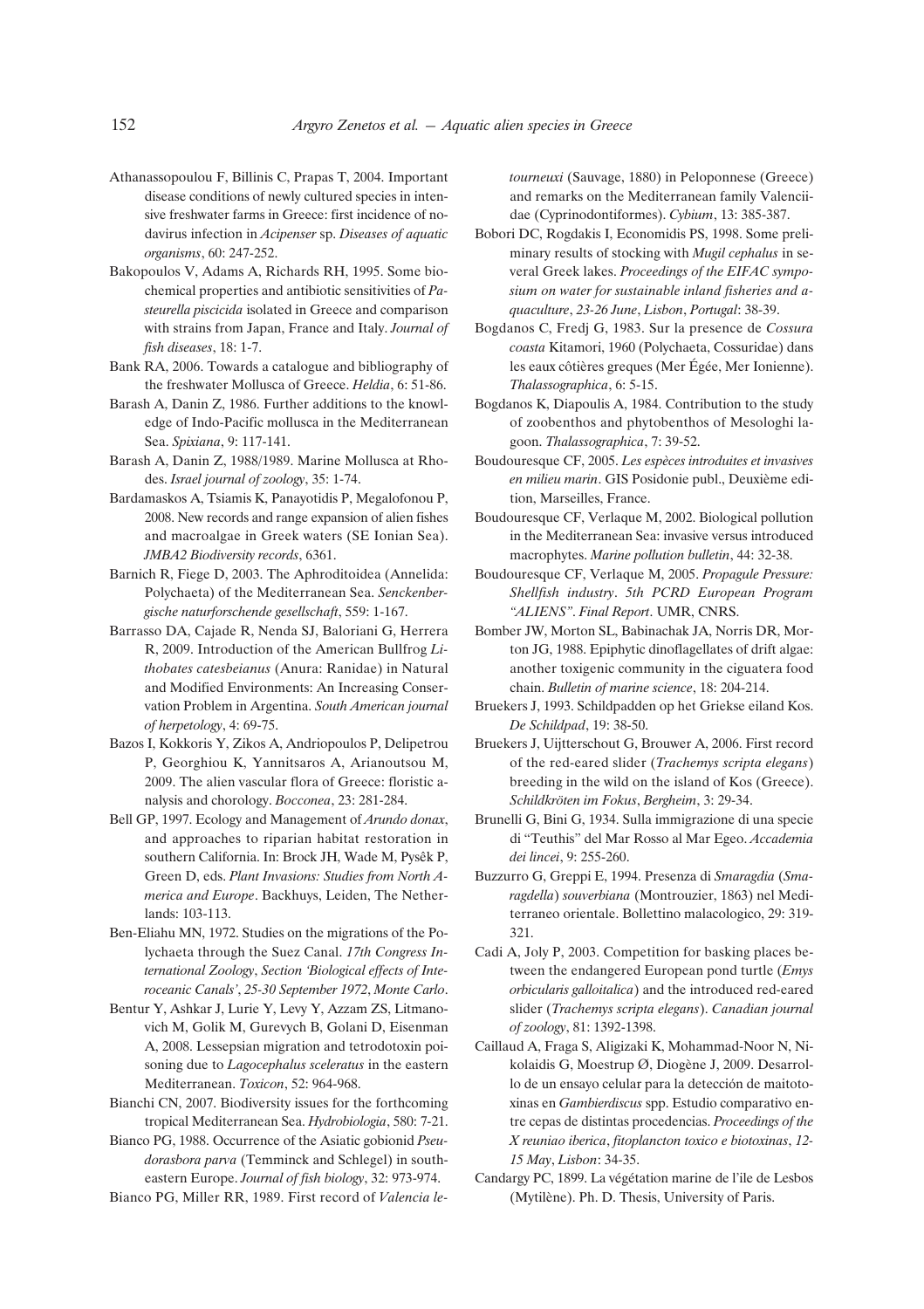- Carter J, Leonard BP, 2002. A review of the literature on the worldwide distribution, spread of, and efforts to eradicate the coypu (*Myocastor coypus*). *Wildlife society bulletin*, 30: 162-175.
- Cherif OH, 1970. Die Miliolacea der West-Kuste von Naxos (Griechenland) und ihre Lebensbereiche. Ph. D. Thesis, University of Clausthal.
- Chilton L, Turland NJ, 1997. *Flora of Crete: a Supplement*. Marengo Publications, Retford.
- CIESM, 2007. Impact of mariculture on coastal ecosystems. Ciesm workshop monographs no 32, Monaco: www. ciesm.org/online/monographs/lisboa07.pdf.
- Conides A, Koussouris T, Gritzalis K, Bertahas I, 1995. Zebra mussel, *Dreissena polymorpha*: population dynamics and notes on control strategies in a reservoir in Western Greece. *Lake and reservoir management*, 11: 329-336.
- Corsini M, Economidis PS, 1999. Distribution extension of two Lessepsian migrants found in the marine area of the island of Rhodes (Aegean Sea, Greece). *Cybium*, 23: 195-199.
- Corsini M, Kondilatos G, 2006. On the occurrence of two brachyurans, *Myra subgranulata* and *Herbstia condyliata*, on Rhodes Island (SE Aegean Sea). *Crustaceana*, 79: 167-174.
- Corsini M, Kondilatos G, Economidis PS, 2002. Lessepsian migrant *Fistularia commersonii* from the Rhodes marine area. *Journal of fish biology*, 61: 1061-1062.
- Corsini M, Margies P, Kondilatos G, Economidis PS, 2005. Lessepsian migration of fishes to the Aegean Sea: First record of *Tylerius spinosissimus* (Tetraodontidae) from the Mediterranean and six more fish records from Rhodes. *Cybium*, 29: 347-354.
- Corsini M, Margies P, Kondilatos G, Economidis PS, 2006. Three new exotic fish records from the SE Aegean Greek waters. *Scientia marina*, 70: 319-323.
- Corsini-Foka M, Economidis PS, 2007. Allochthonous and vagrant ichthyofauna in Hellenic marine and estuarine waters. *Mediterranean marine science*, 8: 67-89.
- Corsini-Foka M, Kalogirou S, 2008. On the finding of the Indo-Pacific fish *Scomberomorus commerson* in Rhodes (Greece). *Mediterranean marine science*, 9: 167- 171.
- Corsini-Foka M, Sioulas A, 2008. On two old specimens of *Alopias superciliosus* (Chondrichthyes: Alopiidae) from the Aegean waters. *JMBA2 Biodiversity records*, 6422.
- Corsini-Foka M, Kondilatos G, Economidis PS, 2004. Occurrence of the lessepsian species *Portunus pelagicus* (Crustacea) and *Apogon pharaonis* (Pisces) in the marine area of Rhodes Island. *Mediterranean marine science*, 5: 5-17.
- Corsini-Foka M, Margies P, Santorinios E, 2006a. First record of the exotic brachyuran *Leucosia signata* from Rhodes. *Proceedings of the 8th Panhellenic symposium*

*of oceanography & fisheries*, *4-8 June*, *Thessaloniki: 373-376*.

- Corsini-Foka M, Margies P, Kondilatos G, Economidis PS, 2006b. *Torquigener flavimaculosus* Hardy and Randall, 1983 (Pisces: Tetraodontidae) at the Rhodes Island marine area: a new Lessepsian fish in the Hellenic waters. *Mediterranean marine science*, 7: 73-76.
- Cortés-Altamirano R, Sierra-Beltrán AP, 2003. Morphology and taxonomy of *Prorocentrum mexicanum* and reinstatement of *Prorocentrum rhathymum* (Dinophyceae). *Journal of phycology*, 39: 221-225.
- Cosenza G, Fasulo G, 1997. The littoral shelled Mollusks of the Island of Crete. *La Conchiglia*, 284: 51-58.
- Crivelli AJ, Catsadorakis G, Malakou M, Rosecchi E, 1997. Fish and fisheries of the Prespa lakes. *Hydrobiologia*, 35: 107-125.
- Daskos A, Zenetos A, 2007. Additions to the knowledge of alien Opisthobranchia of Greece. *Aquatic invasions*, 2: 258-260.
- Debenay JP, Millet B, Angelidis MO, 2005. Relationships between foraminiferal assemblages and hydrodynamics in the Gulf of Kalloni, Greece. *Journal of foraminiferal research*, 35: 327-343.
- Delamotte M, Vardala-Theodorou E, 1994. *Shells from the Greek Seas*. The Goulandris Natural History Museum, Athens.
- Diapoulis A, Haritonidis S, 1987. Marine algae of the west Greek coasts. *Acta adriatica*, 28: 85-101.
- Diapoulis A, Verlaque M, Huve P, Boudouresque CF, 1985. Sur la présence du genre *Sarconema* (Solieraceae, Rhodophyta) en Grèce. *Vie milieu*, 35: 57-59.
- Dimitrakis KG, 1989. *Shells from the Greek Seas*. Orfanides Press, Athens.
- Dolapsakis N, Kilpatrick M, Economou-Amilli A, Tafas T, 2006. Morphology and rDNA phylogeny of a Mediterranean *Coolia monotis* Dinophyceae) strain from Greece. *Scientia marina*, 70: 67-76.
- Dolapsakis NP, Tzovenis I, Kantourou P, Bitis I, Economou-Amilli A, 2008. Potentially harmful microalgae from lagoons of the NW Ionian Sea, Greece. *Journal of biological research-Thessaloniki*, 9: 89-95.
- Dounas C, Steudel C, 1994. Stomatopod Crustacea from the Island of Crete. *Crustaceana*, 66: 252-254.
- Economidis PS, 1973. Catalogue of the fishes of Greece. *Hellenic oceanography and limnology*, 11: 421-598.
- Economidis PS, 1974. Morphological, taxonomical and zoogeographical study of the freshwater fishes of E. Macedonia and W. Thrace. Ph. D. Thesis, Aristotle University of Thessaloniki.
- Economidis PS, 1986. Yes or no to fish introductions? The pros and cons of introducing alien species in productive aquatic systems. *Alieftika nea*, 64: 47-51.
- Economidis PS, 1991. Check list of freshwater fishes of Greece (recent status of threat and protection). *Bulletin of the hellenic society for the protection of nature*,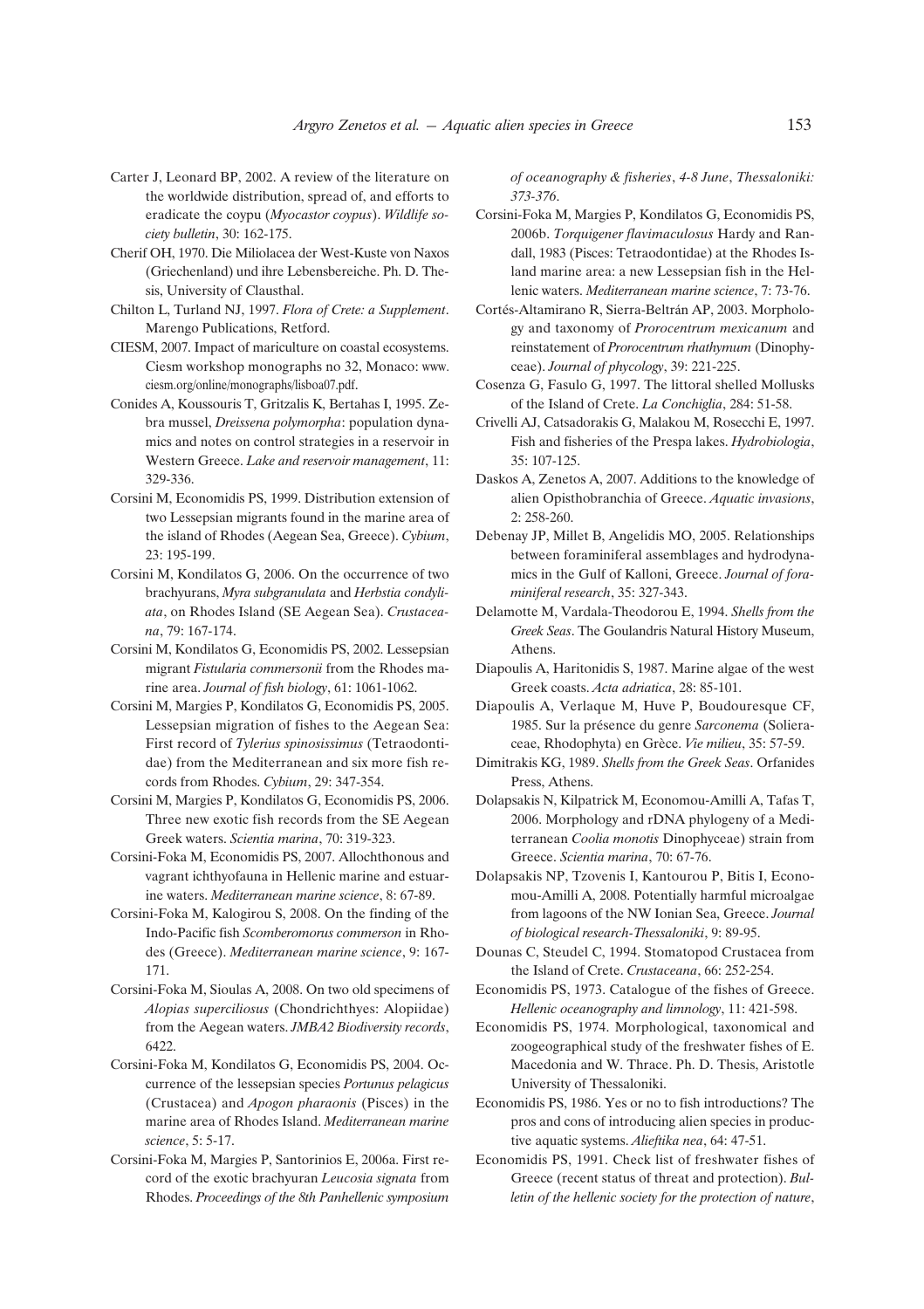Special Publication. Hellenic society for the protection of nature, Athens.

- Economidis PS, 2000. Introduction of cultivated organisms into aquatic ecosystems. *Proceedings of the FORUM of Research and Technology on the Effects of species introductions on the production*, *the environment and the genetic information*, *11-12 May*, *Athens*: 9-22.
- Economidis PS, Kattoulas ME, Stephanidis A, 1981. Fish fauna of the Aliakmon river and the adjacent waters (Macedonia, Greece). *Cybium*, 5: 89-95.
- Economidis PS, Dimitriou E, Pagoni R, Michaloudi E, Natsis L, 2000a. Introduced and translocated fish species in the inland waters of Greece. *Fisheries management and ecology*, 7: 239-250.
- Economidis PS, Koutrakis ETh, Bobori DC, 2000b. Distribution and conservation of *Acipenser sturio* L., 1758 and related species in Greek waters. *Boletín instituto espan*˜*ol de oceanografía*, 16: 81-88.
- Economidis PS, Bobori D, Michaloudi E, Artemiadou V, Spaneli V, 2001. *Fisheries management and rational exploitation of the aquatic resources of Greece: Report for the Prefectures Florina*, *Pella*, *Kilkis*, *Kozani*, *Kastoria*, *Thessaloniki*, *Grevena and Imathia*. *EU Fisheries Development Programme PESCA*, *Technical Report*. Aristotle University of Thessaloniki, Thessaloniki.
- Economou AN, Daoulas Ch, Economidis P, 1991. Observations on the biology of *Leuciscus 'svallize'* in the Kremasta reservoir (Greece). *Hydrobiologia*, 213: 99-111.
- Economou AN, Giakoumi S, Koussouris T, Stoumboudi M, Barbieri R, Skoulikidis N, Berthahas I, Daoulas Ch, Psarras T, Papadakis V, 2001. *Fisheries management and rational exploitation of the aquatic resources of Greece: Report for the Prefectures Aetoloakarnania*, *Eurytania*, *Karditsa*, *Voiotia*, *Arkadia*, *Ilia and Achaia*. *EU Fisheries Development Programme PESCA*, *Technical Report*. NCMR, Athens.
- Economou AN, Zogaris S, Giakoumi S, Barbieri R, Stoumboudi M, 2004. Collection, compilation and evaluation of the ichthyological bibliography for the rivers and lakes of Greece. In: Diapoulis A, ed. *Collection and evaluation of biological data for rivers and lakes for the implementation of the WFD 2000/60/EC*. HCMR, Athens: 8-84.
- Economou AN, Giakoumi S, Vardakas L, Barbieri R, Stoumboudi M, Zogaris S, 2007a. The freshwater ichthyofauna of Greece – an update based on a hydrographic basin survey. *Mediterranean marine science*, 8: 91-166.
- Economou AN, Zogaris S, Giakoumi S, Chatzinikolaou Y, Kommatas D, Koutsikos N, Vardakas L, Tachos V, Dussling U, Blasel K, 2007b. *Development of a multiparametric index for the assessment of the ecological status of upland rivers*. *Technical Report*. HCMR, Athens.
- EEA, 2006. *Climate change and Sea Surface Temperature (SST)*. European Environment Agency interim re-

port: 1-16.

- EEA, 2007. *Europe's environment The fourth assessment*. *State of the environment*, *European Environment Agency*, *Report No 1/2007*. Office for Official publications of the European Community, Luxembourg: http://www.eea.europa.eu/publications/state\_of\_environment report\_2007\_1.
- EEA/SEBI2010, 2007. Expert Group on trends in invasive alien species. Halting the loss of biodiversity by 2010: Proposal for a first set of indicators to monitor progress in Europe. European Environment Agency Technical Report 11/2007: http://www.eea.europa.eu/publications/technical\_report\_2007\_11.
- Elliot M, 2003. Biological pollutants and biological pollution – an increasing cause for concern. *Marine pollution bulletin*, 46: 275-280.
- Eross ZP, Feher Z, Hunyadi A, 2005. Invasion of a North American alien, *Planorbella anceps* (Menke, 1830) (Mollusca: Gastropoda: Planorbidae) in the ancient Lake Prespa. *Tentacle*, 13: 6-7.
- Evaggelidis E, 2001. *The swan lake*, *the wetland of Agra-Vritton-Nisiou*. Edessa.
- Fauché M, Brongniart A, Chaubard LA, Bory de Saint-Vincent JBJM, 1832-1833. *Expédition scientifique de Morée*. *Section de sciences physiques*. *Vol. III*, *part 2*. Botanique, Paris, Estrasburgo.
- Forti A, 1928. Nuove segnalazioni di alghe passivamente transportate a traverso al canale di Suez, poi naturalizzate. *Nuovo giornale botanico italiano n.s.*, 34: 1443- 1451.
- Fountoulakis E, Sabelli B, 1999. Observations on the Malacofauna of the littoral of Saronikos Gulf. In: Hellenic Zoological Society, ed. *Contributions to the zoogeography and ecology of the eastern mediterranean region*. Hellenic Zoological Society, Athens: 465- 472.
- Fraga S, 2007. Global climate change and harmful algal blooms (HABs). *Proceedings of the 4th European Phycological Congress*, *23-27 July*, *Oviedo*: 41.
- Fraga S, Riobó P, Diogène J, Paz B, Franco JM, 2004. Toxic and potentially toxic benthic dinoflagellates observed in Macaronesia (NE Atlantic Archipelagos). *Proceedings of the 11th international conference on harmful algae*, *14-19 November*, *Capetown*: 115.
- Fritsch C, 1895. Uber die Auffindung einer marinen Hydrocharidae im Mittelmeer. *Verhandlungen der zoologisch botanischen gesamten Wien*, 45: 104-106.
- Fritzsche RA, Schneider M, 1995. Fistulariidae. Cornetas. In: Fischer W, Krupp F, Schneider W, Sommer C, Carpenter KE, Niem V, eds. *Guia FAO para Identification de Especies para lo Fines de la Pesca*. *Pacifico Centro-Oriental*. *Vol. 3*. FAO, Rome: 1104-1105.
- Galil BS, Kevrekidis K, 2002. Exotic decapods and a stomatopod off Rhodes Island (Greece) and the Eastern Mediterranean Transient. *Crustaceana*, 75: 925-930.
- Galil BS, Occhipinti-Ambrogi A, Gollasch S, 2008. Biodi-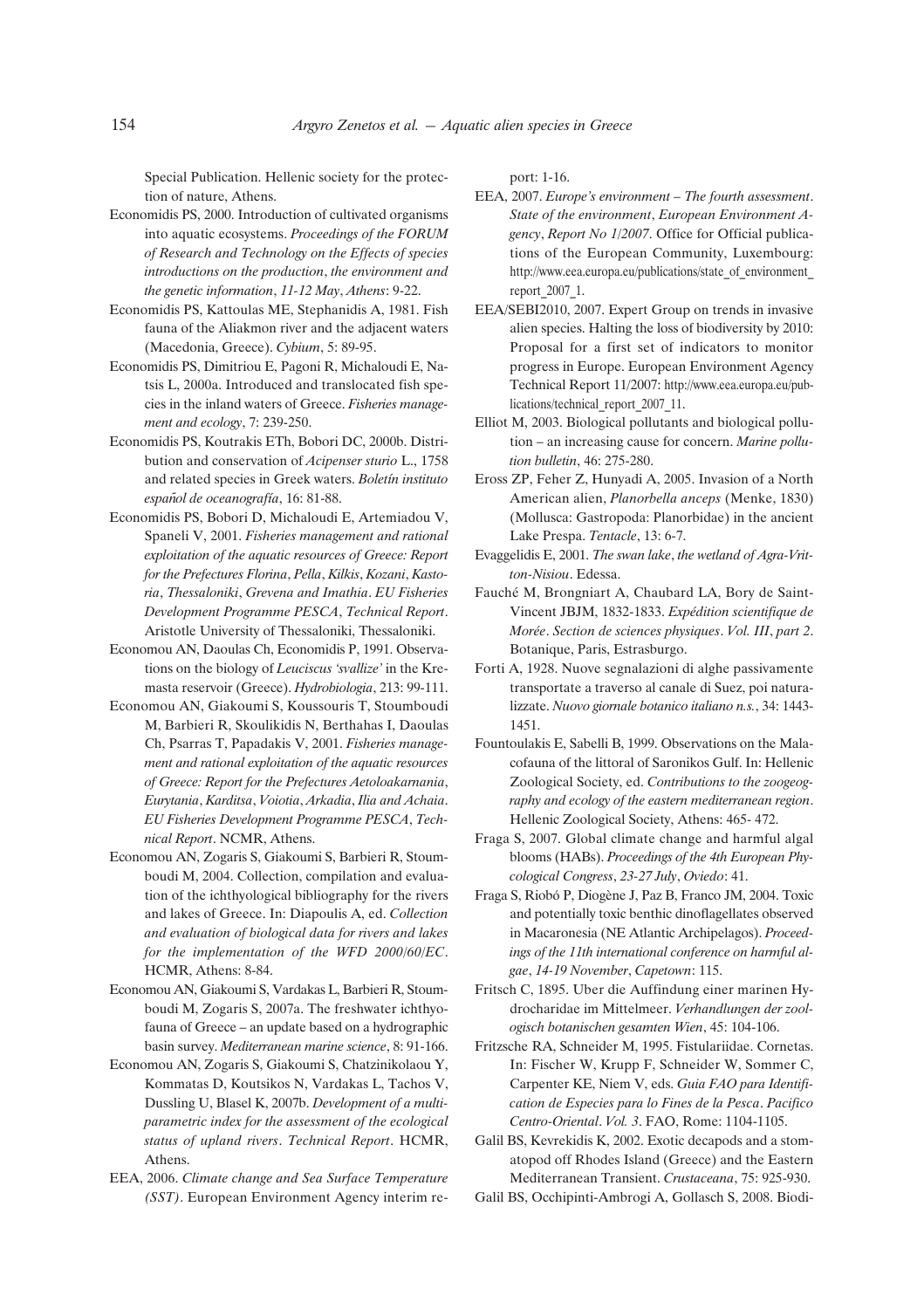versity impacts of species introductions via marine vessels. In: Ameer A, Linden O, eds. *Maritime traffic effects on biodiversity in the Mediterranean Sea: Review of impacts*, *priority areas and mitigation measures*. IUCN Centre for Mediterranean Cooperation, Malaga, Spain: 118-160.

- García-Berthou E, Moreno-Amich R, 2000. Food of introduced pumpkinseed sunfish: ontogenetic diet shift and seasonal variation. *Journal of fish biology*, 57: 29- 40.
- Garilli V, Vardala-Theodorou E, 2005. Occurrence of the western Atlantic *Cerithium litteratum* (Born, 1778) in the Aegean Sea. *Notizario SIM supplemento al bollettino malacologico*, 23: 34-36.
- Ghisotti F, 1974. *Rapana venosa* (Valenciennes), nuova ospite adriatica? *Conchiglie*, 10: 125-126.
- Giannakourou A, Orlova T, Assimakopoulou G, Pagou K, 2005. Dinoflagellate cysts in recent marine sediments from Thermaikos Gulf, Greece. Possible implications of resuspension events on the onset of phytoplankton blooms. *Continental shelf research*, 25: 2585-2596.
- Giannuzzi-Savelli R, Pusateri F, Palmeri A, Ebreo C, 2001. *Atlante delle conchiglie marine del Mediterraneo*. *Vol. 7: Bivalvia*. Edizioni La Conchiglia, Roma.
- Golani D, Orsi-Relini L, Massuti E, Quingnard J-P, 2002. *CIESM Atlas of Exotic Fishes in the Mediterranean*, *Vol. 1.* CIESM Publications, Monaco.
- Golani D, Orsi-Relini L, Massuti E, Quingnard JP, 2006. CIESM Atlas of Exotic Fishes in the Mediterranean. http://www.ciesm.org/atlas/appendix1.html.
- Gotsis-Skretas O, Pavlidou A, Ignatiades L, 2003. Spatial and temporal variability of phytoplankton communities in the Aegean Sea, with emphasis to the toxic dinoflagellate genus *Alexandrium*. In: Moncheva S, Balopoulos ETh, Vennekens-Capkova J, Slabakov C, Edwards A, Unluata U, eds. *Scientific and Policy challenges towards an effective management of the marine environment in support of regional sustainable development*. *Emphasis on the Black Sea and the Mediterranean regions*. European Commission, Conference Proceedings: 55.
- Grabowski M, Jabłońska A, 2009. First records of *Branchiura sowerbyi* Beddard, 1892 (Oligochaeta: Tubificidae) in Greece. *Aquatic invasions*, 4: 365-367.
- Greuter W, Raus Th, 1982. Med-Checklist Notulae, 6. *Willdenowia*, 12: 183-199.
- Greuter W, Raus Th, 2001. Med-Checklist Notulae, 20. *Willdenowia*, 31: 319-328.
- Greuter W, Raus Th, 2002. Med-Checklist Notulae, 21. *Willdenowia*, 32: 195-208.
- Greuter W, Raus Th, 2006. Med-Checklist Notulae, 24. *Willdenowia*, 36: 719-730.
- Grunow A, 1861. IV. Algas. Specimen florae cryptogamae septem insularum. *Verhandllungen der kaiserlichkongiglichen zoologish-botanischen gesellschaft Wien*, 11:

416-430.

- Hallegraeff G, Gollasch S, 2006. Anthropogenic introductions of microalgae. In: Granéli, E, Turner, JT, eds. *Ecology of harmful algae*. Springer-Verlag Berlin, Berlin: 379-390.
- Hallegraeff GM, Anderson DM, Cembella AD, 2003. *Manual on harmful marine microalgae*. IOC Manuals and Guides, UNESCO.
- Hamel G, 1931. Sur le *Cladostephus dubius* Bory. In: *Travaux cryptogamique debies a Louis Mangin*. Laboratorie de Cryptogamiques, MNHN, Paris: 309-312.
- Handrinos G, Akriotis T, 1997. *The birds of Greece*. Christopher Helm, London.
- Haritonidis S, Diapoulis A, 1990. Evolution of Greek marine phanerogam meadows over the last 20 years. *Posidonia newsletter*, 3: 5-10.
- Harmelin JG, 1969. Contribution a l'étude de l'endofaune des prairies *d'Halophila stipulacea* de Méditerranée orientale. *Recueil des travaux de la station marine d'Endoume*, 45: 305-316.
- Hellenic Ornithological Society, 2007. Hellenic Rarities Committee Annual Report. http://rarities.ornithologiki.gr/en/eaop/annual\_reports.htm.
- Hollaus SS, Hottinger L, 1997. Temperature dependance of endosymbiotic relationships? Evidence from the depth range of Mediterranean *Amphistegina lessonii* (Foraminiferida) truncated by the thermocline. *Ecologae geologicae helvetiae*, 90: 591-597.
- Hutchinson GE, 1975. *A treatise on Limnology III*. *Limnological Botany*. Wiley, New York.
- Huvé H, 1957. Sur une variété nouvelle pour la Méditerranée du *Caulerpa racemosa* (Forsskål) Agardh. Re*cueil des travaux de la station marine d'Endoume*, 21: 67-73.
- Ignatiades L, 1987. Phytoplankton data. In: Karydis M, Georgopoulos D, Ignatiades L, Nikolaidou A, Papathanassiou E, Siokou-Frangou I, eds. *Oceanographic and ecological survey of the SE Aegean Sea* (1983-1984). NCMR, Athens.
- IMAS-Fish, 2007. Integrated Database & GIS Fisheries Information System, Institute of Marine Biological Resources/HCMR World Wide Web electronic version. http://amfitrion.ncmr.gr:7778/imasfish.
- Kagalou I, Leonardos I, 2009. Typology, classification and management issues of Greek lakes: implication of the Water Framework Directive (2000/60/EC). *Environmental monitoring and assessment*, 150: 469-484.
- Kallianiotis A, Lekkas V, 2005. First documented report on the Lessepsian migrant *Etrumeus teres* De Kay, 1842 (Pisces: Clupeidae) in the Greek Seas. *Journal of biological research-Thessaloniki*, 4: 225-229.
- Kalogirou S, Corsini M, Kondilatos G, Wennhage H, 2007. Diet of the invasive piscivorous fish *Fistularia commersonii* in a recently colonized area of the eastern Mediterranean. *Biological invasions*, 9: 887-896.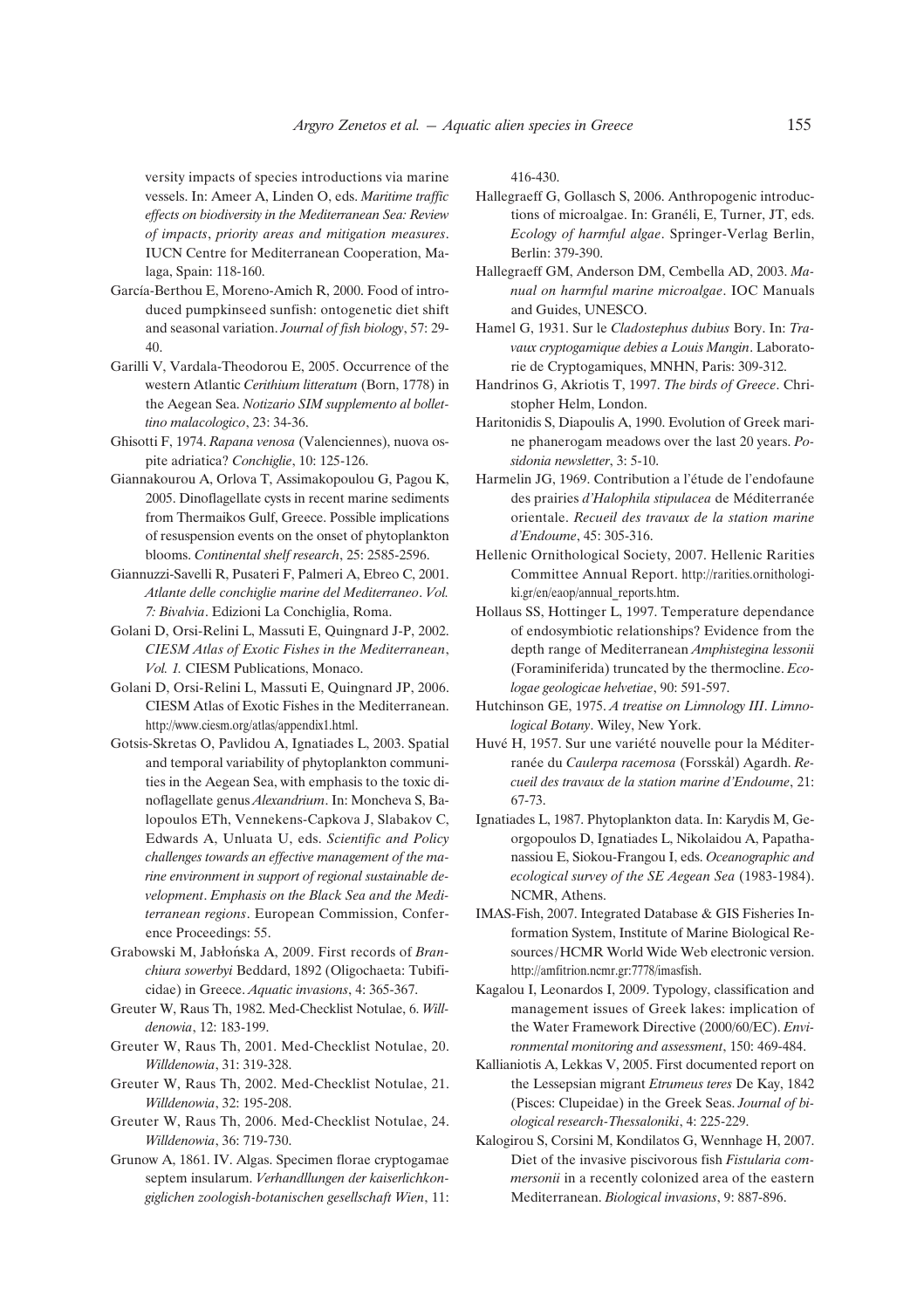- Kalopissis J, Kalopissis V, 1984. *Thalamita admete* Herbst dans les eaux du Golfe Saronique. *Biologia gallo-hellenica*, 11: 133-136.
- Kambouroglou V, Nicolaidou A, 2006. A new alien species in Hellenic waters: *Pseudonereis anomala* (Polychaeta, Nereididae) invades harbours in the Eastern Mediterranean. *Aquatic invasions*, 1: 59-60.
- Karvounaris ID, 1973. Hydrobiological and fisheries observations in Lake Doirani (Greek part). *Hellenic oceanography and limnology*, 11: 665-715.
- Kasapidis P, Peristeraki P, Tserpes G, Magoulas A, 2007. A new record of the Lessepsian invasive fish *Etrumeus teres* (Osteichthyes: Clupeidae) in the Mediterranean Sea (Aegean, Greece). *Aquatic invasions*, 2: 152-154.
- Katikou P, Georgantelis D, Sinouris N, Petsi A, Fotaras T, 2009. First report on toxicity assessment of the Lessepsian migrant pufferfish *Lagocephalus sceleratus* (Gmelin, 1789) from European waters (Aegean Sea, Greece). *Toxicon*, 54: 50-55.
- Katsaros D, Fousekis P, 1997. The role of aquaculture in sustainable development of a rural area: the case of Evrytania. *Proceedings of 8th panehellenic congress of ichthyologists*, *25-28 September*, *Thessaloniki*, *Greece*: 27.
- Kavallakis G, 1968. *Siganus luridus* and *Siganus rivulatus* in the Dodecaneses Islands. *Haliia*, 248: 307-308.
- Kevrekidis K, Kevrekidis T, 1996. The occurrence of *Penaeus japonicus* Bate (Decapoda, Penaeidae) in the Aegean Sea. *Crustaceana*, 69: 925-929.
- Kevrekidis K, Galil BS, Kevrekidis T, 1998. Three Lessepsian migrant penaeids (Decapoda) in Rodos island (Greece). *Crustaceana*, 71: 474-478.
- Kirmitzoglou I, Kitsos MS, Thessalou-Legaki M, Tselepides A, Koukouras A, 2006. Investigation of the progress and possible expansion of the limits of the lessepsian migratory current regarding Decapoda (Crustacea). *10th International Congress on the Zoogeography and Ecology of Greece and adjacent regions*, *26- 30 June*, *Patras*.
- Kokkinakis AK, 2006. Environmental hazards affecting the endangered fish fauna of mountainous rivers in West Macedonia (Greece). *3rd International Congress on Aquaculture*, *Fisheries Technology and Environmental Management*, *3-4 November*, *Athens*, *Greece*: 1-11.
- Kokkinakis AK, Koutrakis ET, Eleftheriadis EA, Bobori, DC, Economidis PS., 1999. Fresh water fish in the Western Strymonikos coastal zone (Macedonia, Greece) with two new records. *Proceedings of the 8th International Congress on the Zoogeography and Ecology of Greece and Adjacent Regions*, *17-21 May*, *Kavala*, *Greece*: 72.
- Kontoyiannis H, Krestenitis I, Petihakis G, Tsirtsis G, 2005. Coastal areas: circulation and hydrological features. In: Papathanassiou E, Zenetos A, eds. *SoHelMe*, *2005*. *State of the Hellenic Marine Environment*. HCMR

Publications, Athens: 95-103.

Koroneos J, 1979. *Les Mollusques de la Grèce*. Athens.

- Kosswig C, 1950. Erythräische Fische im Mittelmeer und an der Grenze der Agäis. *Syllegomena biologica*. *Festschrift Kleinschmidt*, *Leipzig Akademie Verlag*: 203- 212.
- Koukaras K, Nikolaidis G, 2004. *Dinophysis* blooms in Greek coastal waters (Thermaikos Gulf, NW Aegean Sea). *Journal of plankton research*, 26: 445-457.
- Koukouras A, Voultsiadou-Koukoura E, Chintiroglou H, Dounas C, 1985. Benthic bionomy of the North Aegean Sea. III. A comparison of the macrobenthic animal assemblages associated with seven sponge species. *Cahiers de biologie marine*, 26: 301-319.
- Koumpli-Sovantzi L, 1983. Studies on the Tracheophytes in the lakes and adjacent hydrobiotopes of Aetoloakarnania, Greece. Taxonomic, floristic, phytogeographical and ecological research. Ph. D. Thesis, University of Athens.
- Koumpli-Sovantzi L, 1989. The aquatic flora of Aetoloakarnania (W. Greece). *Willdenowia*, 18: 377-385.
- Koumpli-Sovantzi L, 2008. Ricefield flora in the area of Acheloos river estuaries (W. Greece). *Proceedings of the 10th Conference of Hellenic Botanical Society*, *5-8 May*, *Ioannina*: 319-323.
- Koussouris Th, Nicolaidou A, Bogdanos C, 1973. Preliminary study of phytobenthos in the Lindos area (Rhodes isl). *Hellenic oceanology and limnology*, 11: 715- 743.
- Koutrakis ET, Economidis PS, 2000. First record in the Mediterranean (North Aegean Sea, Greece) of the Pacific mullet *Mugil soiuy* Basilewsky, 1855 (Mugilidae). *Cybium*, 24: 299-302.
- Koutrakis ET, Economidis PS, 2006. Did sturgeons return to river Evros? *Alieftika Nea*, 306: 68-83.
- Koutrakis E, Perdikaris C, Machino Y, Savvidis G, Margaris N, 2007. Distribution, recent mortalities and conservation measures of crayfish in Hellenic fresh waters. *Bulletin français de la pêche et de la pisciculture*, 385: 25-44.
- Koutsoubas D, Voultsiadou-Koukoura E, 1991. Occurrence of *Rapana venosa* (Valenciennes, 1846) in the Aegean Sea. *Bollettino malacolologico*, 26: 201-204.
- Koutsoubas D, Arvanitidis C, Dounas C, Drummond L, 2000. Community and dynamics of the molluscan fauna in a Mediterranean lagoon (Gialova lagoon, SW Greece). *Belgian journal of zoology*, 130: 135-142.
- Krapp T, Lang C, Libertini A, Melzer RR, 2006. *Caprella scaura* Templeton, 1836 sensu lato (Amphipoda: Caprellidae) in the Mediterranean. *Organisms diversity & evolution*, 6: 77-81.
- Lambdon PW, Pyšek P, Basnou C, Hejda M, Arianoutsou M, Essl F, Jarošík V, Pergl J, Winter M, Anastasiu P, Andriopoulos P, Bazos I, Brundu G, Celesti-Grapow L, Chassot P, Delipetrou P, Josefsson M, Kark S,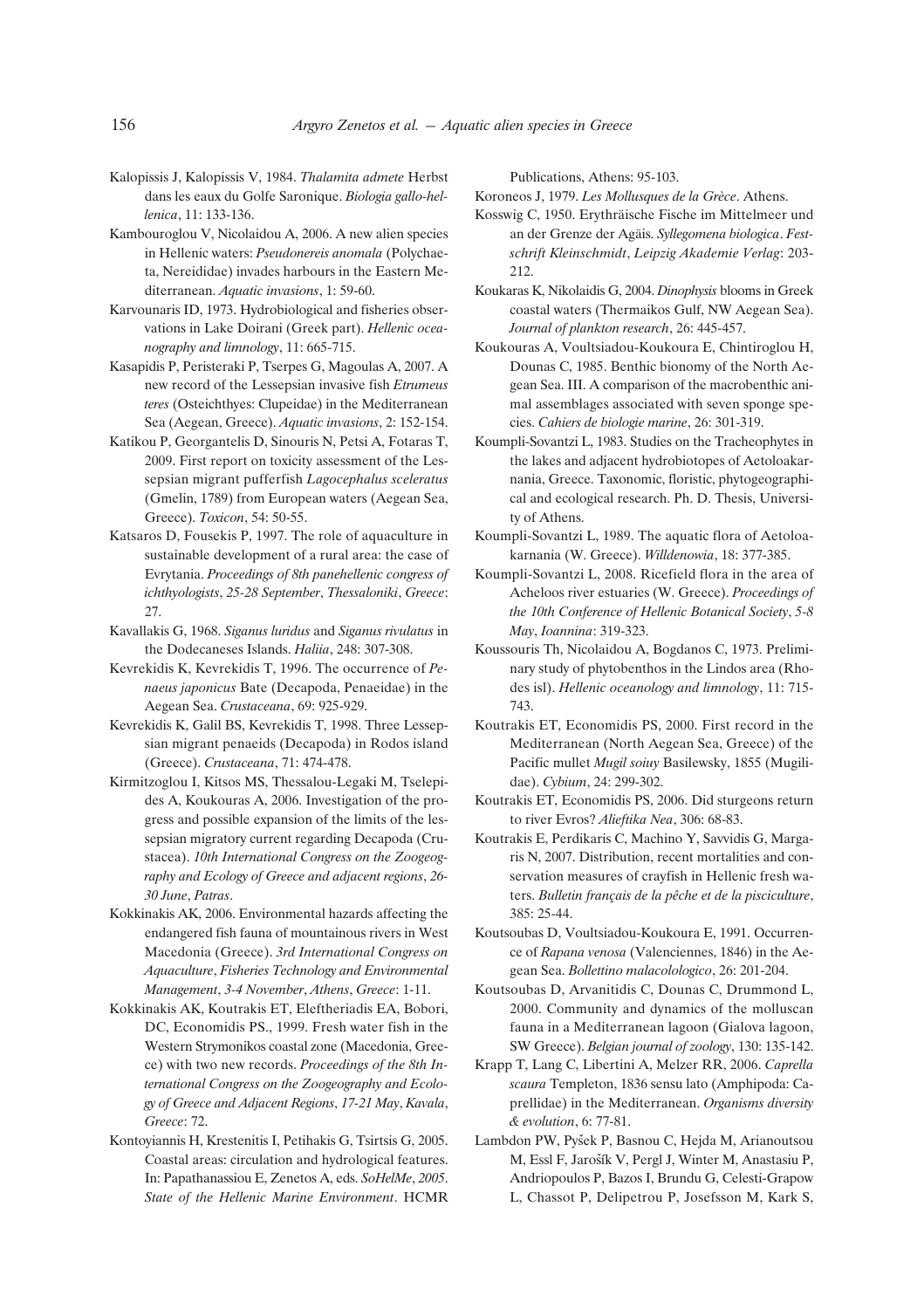Klotz S, Kokkoris Y, Kühn I, Marchante H, Perglová I, Pino J, Vila M, Zikos A, Roy D, Hulme PE, 2008. Alien flora of Europe: species diversity, temporal trends, geographical patterns and research needs. *Preslia*, 80: 101-149.

- Laskaridis K, 1948a. *Holocentrum rubrum* (Forsk) and *Lagocephalus lagocephalus* (L.), two newly reported members of the Greek fishfauna (Dodecanesian islands). *Proceedings of the hellenic hydrobiological institute*, 2: 127-129.
- Laskaridis K, 1948b. Contribution to the biology of the fish *Mulloides auriflamma* (Forsk.). *Proceedings of the hellenic hydrobiological institute*, 2: 103-118.
- Lazaridou E, 1994. Systematics, bionomy and ecological study of the marine phytobenthos of the Milos Island (Cyclades). Ph. D. Thesis, Aristotle University of Thessaloniki.
- Lefkaditou E, Corsini-Foka M, Kondylatos G, 2009. Description of the first Lessepsian squid migrant, *Sepioteuthis lessoniana* (CEPHALOPODA: Loliginidae), from the Aegean Sea (Eastern Mediterranean). *Mediterranean marine science*, 10: 87-97.
- Legakis A, 1992. The Invertebrates. In: Karandeinos M, ed. *The Red Data Book of threatened vertebrates of Greece*. Thymeli Publ., Athens: 329-339.
- Legakis A, 2004. How many species of animals exist in Greece? *Panhellenic conference on "Biodiversity and Global Change"*, *18-21 November*, *Lesvos*, *Greece*: 33.
- Leonardos ID, Kagalou I, Tsoumani M, Economidis PS, 2007. Fish fauna in a protected Greek lake: biodiversity, introduced fish species over a 80-year period and their impacts on the ecosystem. *Ecology of freshwater fish*, 17: 165-173.
- Lewinshon Ch, 1976. Crustacea Decapoda von der Insel Rhodos, Griechenland. *Zoologische mededelingen Leiden*, 49: 238-254.
- Lewis RJ, 2001. The changing face of ciguatera. *Toxicon*, 39: 97-106.
- Livadas GA, Sphangos IK, 1941. *Malaria in Greece (1930- 1940)*. *Research and fighting: biological methods*. Pyrsos, Athens: 69-107.
- Loeblich III AR, Sherley JL, Schmidt RJ, 1979. The correct position of flagellar insertion in *Prorocentrum* and description of *Prorocentrum rhathymum* sp. nov. (Pyrrhophyta). *Journal of plankton research*, 1: 113- 120.
- Machino Y, Holdich DM, 2006. Distribution of crayfish in Europe and adjacent countries: updates and comments. *Freshwater crayfish*, 15: 292-323.
- Mantziou G, Dretakis M, Lymberakis P, 1999. A history of recent introductions and probable extinctions of reptile and amphibian species of Crete. *Abstracts of the 10th ordinary general meeting of the Societas Europea Herpetologica*, *Herakleio*, *Crete*: 105.

Marinov T, 1959. Beitrag zur Erforschung der Polychaeten

vom Agaischen Meer. *Izvestiya akademii nauk Sofia*, 8: 293-295.

- Masó M, Garcés E, Pagès F, Camp J, 2003. Drifting plastic debris as a potential vector for dispersing Harmful Algal Bloom (HAB) species. *Scientia marina*, 67: 107- 111.
- Mitchell-Jones AJ, Amori G, Bogdanowicz W, Kryštufek B, Reinjders PJH, Spitzenberger F, Stubbe M, Thissen JBM, Vohralik V, Zima J, 1999. *The Atlas of European Mammals*. Academic Press, London.
- Mollo E, Gavagnin M, Carbone M, Castelluccio F, Pozone F, Roussis V, Templado J, Ghiselin MT, Cimino G, 2008. Factors promoting marine invasions: a chemoecological approach. *Proceedings of the national academy of sciences USA*, 105: 4582-4586.
- Monti M, Minocci M, Beran A, Iveša L, 2007. First record of *Ostreopsis* cfr. *ovata* on macroalgae in the Northern Adriatic Sea. *Marine pollution bulletin*, 54: 598- 601.
- Moosleitner H, 1986. Note on the occurrence of *Melibe* sp. (?) in the Mediteranean (Opisthobranchia: Fimbriidae). *La conchiglia*, 18: 20.
- Moraitou-Apostolopoulou M, 1969. Sur la presence en mer Egee d'*Arietellus pavoninus*/copepode pelagique cite pour la premiere fois en Mediterranee. *Biologia gallo-hellenica*, 2: 189-191.
- Morariu A, Hottinger L, 1988. Amphisteginids, specific identifications, dimorphism, coiling direction and provincialism. *Revue de paléobiologie*, 2: 695-698.
- Moravec F, 1992. Spreading of the nematode *Anguillicola crassus* (Dracunculoidea) among eel populations in Europe. *Folia parasitologica*, 39: 247-248.
- Morri C, Bianchi CN, Cocito S, Peirano A, De Biase AM, Aliani S, Pansini M, Boyer M, Ferdeghini F, Pestarino M, Dando P, 1999. Biodiversity of marine sessile epifauna at an Aegean island subject to hydrothermal activity: Milos, eastern Mediterranean Sea. *Marine biology*, 135: 729-739.
- Mouratidou T, Kaniou-Grigoriadou I, Samara C, Kouimtzis T, 2006. Detection of the marine toxin okadaic acid in mussels during a diarrhetic shellfish poisoning (DSP) episode in Thermaikos Gulf, Greece, using biological, chemical and immunological methods. *Science of the total environment*, 366: 894-904.
- NCMR, 1992. Phytoplankton. In: Papathanassiou E, ed. *Environmental study of Northern Evvoikos Gulf*. *Technical Report*. NCMR, Athens: 115-142.
- NCMR, 1997a. *STAR C/P Hull Fouling Report*. NCMR, Athens.
- NCMR, 1997b. Trawling impact on benthic ecosystems. In Zenetos A, ed. *DG-XIV Contract No 95/14*. *NCMR Technical Report*. NCMR, Athens: 1-112.
- Nicolaidou A, Pitta P, 1986. Fauna associated with marine plants in a brackish Lagoon of Amvrakikos Bay. *Biologia gallo-hellenica*, 12: 141-147.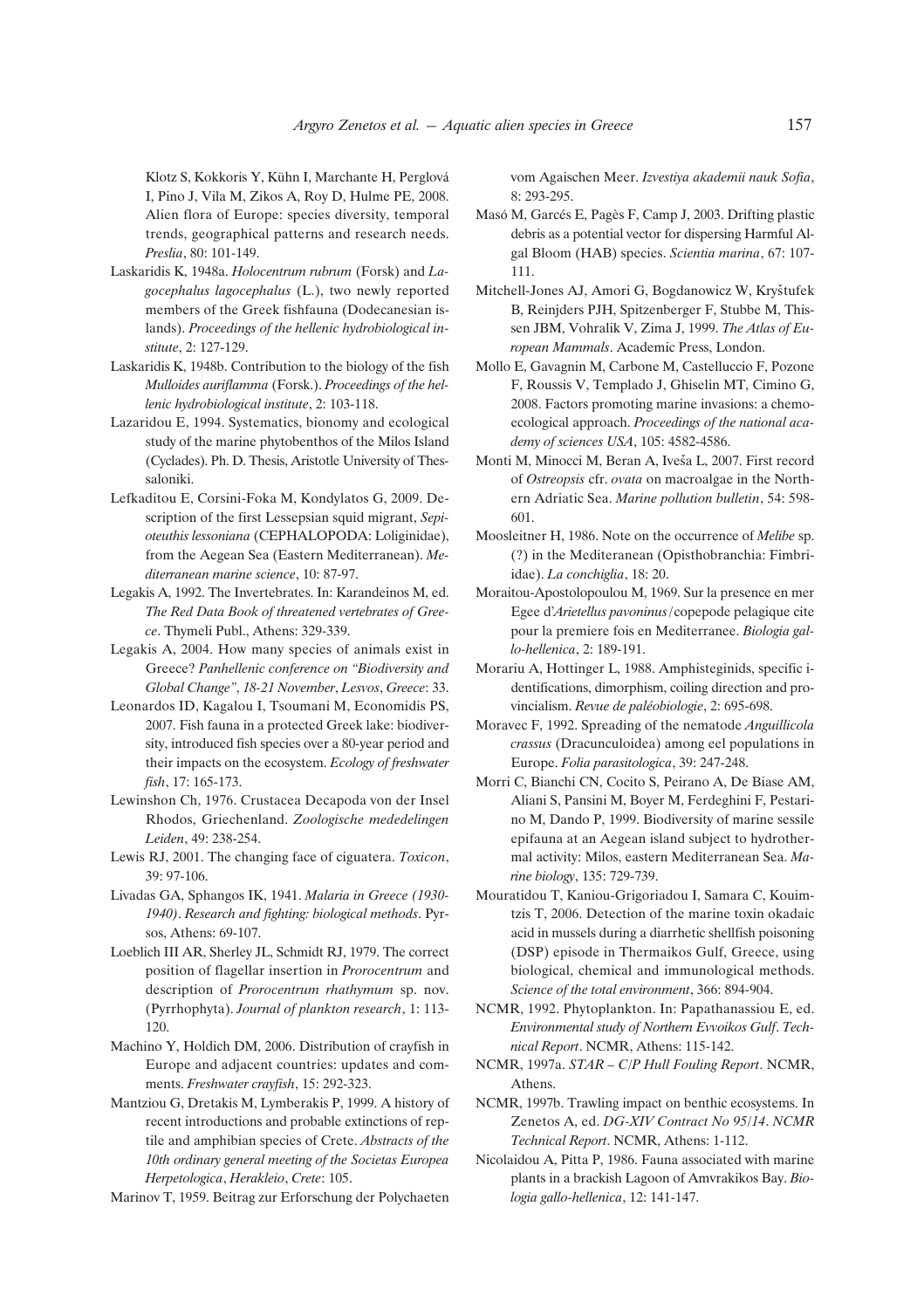- Nicolay K, 1986. Sempre più diffuso lo strombo del Mediterraneo. *La conchiglia*, 29: 202-203.
- Nikolaidis G, Koukaras K, Aligizaki K, Heracleous A, Kalopesa E, Moschandreou K, Tsolaki, E, Mantoudis A, 2005. Harmful microalgal episodes in Greek coastal waters. *Journal of biological research-Thessaloniki*, 3: 77-85.
- Nizamuddin M, 1981. Contribution to the marine algae of Libya. Dictyotales. *Bibliotheca phycologica*, 54: 1-122.
- Nordsieck F, 1973. A new Neritidae in the Mediterranean. *La conchiglia*, 5: 4.
- Occhipinti-Ambrogi A, 2007. Global change and marine communities: Alien species and climate change. *Marine pollution bulletin*, 55: 342-352.
- Ondrias IC, 1971. A list of the fresh and sea water fishes of Greece. *Hellenic oceanology and limnology*, 10: 23-96.
- Orfanidis S, 1992. Light requirements for growth of six shade-acclimated Mediterranean macroalgae. *Marine biology*, 112: 511-515.
- Ovalis P, Zenetos A, 2007. The establishment of two more alien mollusca (*Chama aspersa* Reeve, 1846 and *Chama asperella* Lamarck, 1819) in the eastern Mediterranean. *Mediterranean marine science*, 8: 97-100.
- Panagiotopoulos P, 1916. Fishculture and fishes of the Messolonghi lagune. *Bulletin of the hydrobiological station* (*Greece*), 1: 329-448.
- Panagopoulos D, Nicolaidou A, 1989-90. A population of *Desdemona ornata* Banse, 1957 (Polychaeta, Sabellidae) settled in a fully marine habitat of the Mediterranean. *Oebalia*, 16: 35-39.
- Panayotidis P, 1994. International Union for the Conservation of Nature and Natural Resources: http://www.iucn. org.
- Panayotidis P, 2006. On the enigmatic origin of the Mediterranean invasive *Caulerpa racemosa* (Caulerpales, Chlorophyta). *Mediterranean marine science*, 7: 119- 121.
- Panayotidis P, Montesanto B, 1994. *Caulerpa racemosa* (Chlorophyta) on the Greek coasts. *Cryptogamie algologie*, 15: 159-161.
- Pancucci-Papadopoulou MA, 1994. New records of echinoderm species in Greek waters. *Bios*, 2: 31-33.
- Pancucci-Papadopoulou MA, Naletaki M, 2007. A new alien species in the Mediterranean? On the presence of *Sirpus monodi* Gordon, 1953 (Brachyura, Pirimelidae) in Greece. *Mediterranean marine science*, 8: 91- 96.
- Pancucci-Papadopoulou MA, Murina GVV, Zenetos A, 1999. *The phylum Sipuncula in the Mediterranean Sea*. *Monographs on marine sciences*, *No 2*. NCMR Publications, Athens.
- Pancucci-Papadopoulou MA, Kevrekidis K, Corsini-Foka M, Simboura N, 2005a. Changes in species: invasion of exotic species. In: Papathanassiou E, Zenetos A, eds. *SoHelMe*, *2005 State of the Hellenic Marine Envi-*

*ronment*. HCMR Publications, Athens: 336-342.

- Pancucci-Papadopoulou MA, Zenetos A, Corsini-Foka M, Politou C-Y, 2005b. Update of marine alien species in Hellenic waters. *Mediterranean marine science*, 6: 147-158.
- Pancucci-Papadopoulou MA, Zenetos A, Corsini Foka M, 2006. Aliens in Hellenic Seas: emphasis on introductions in ports. *ICES/IOC/IMO Working Group on ballast and other ship vectors*, *13-15 March*, *Oostende*, *Belgium*: 65.
- Pancucci-Papadopoulou MA, Corsini-Foka M, Tsiamis C, Kalogirou S, 2009a. The occurrence of *Carupa tenuipes* Dana, 1851 (Crustacea: Brachyura: Portunidae) from Rhodos Island (SE Aegean Sea, Greece). *Aquatic invasions*, 4: DOI 10.3391/ai.2009.4.4.
- Pancucci-Papadopoulou MA, Simboura N, Argyrou M, 2009b. Application of BPL on alien species data from Greece and Cyprus and relationship with ecological quality status. *Workshop on alien species and the EC Water Framework Directive*, *16-18 June*, *Ispra*.
- Papaconstantinou C, 1990. The spreading of Lessepsian fish migrants into the Aegean Sea (Greece). *Scientia marina*, 54: 313-316.
- Papaconstantinou C, Caragitsou E, 1987. The first occurrence of the lessepsian fish immigrant *Pempheris vanicolensis* in territorial Greek waters. *Thalassographica*, 9: 78-79.
- Papastergiadou E, 1990. Phytosociological and ecological studies of aquatic macrophytes (hydrophytes), in Northern Greece. Ph. D. Thesis, Aristotle University of Thessaloniki.
- Papastergiadou E, Babalonas D, 1993 Aquatic flora of Northern Greece. I. Hydrophytes. *Willdenowia*, 23: 137- 142.
- Paschos I, Nathanailides C, Kagalou I, Leka E, Tsoumani M, 2001. Re-introduction of the extinct species *Acipencer naccarii* (Adriatic sturgeon) to the Kalamas river. *Proceedings of 10th Panehellenic Congress of Ichthyologists*, *Chania*, *Greece*: 241-244.
- Paschos I, Nathanailides C, Tsoumani M, Perdikaris C, Gouva E, Leonardos I, 2004. Intra and inter-specific mating options for gynogenetic reproduction of *Carassius gibelio* (Bloch, 1783) in Lake Pamvotis (NW Greece). *Belgian journal of zoology*, 134: 55-60.
- Patsoula E, Samanidou-Voyadjoglou A, Spanakos G, Kremastinou J, Nasioulas G, Vakalis NC, 2006. Molecular and morphological characterization of *Aedes albopictus* in Northwestern Greece and differentiation from *Aedes cretinus* and *Aedes aegypti*. *Journal of medical entomology*, 43: 40-54.
- Pearce I, Marshall J-A, Hallegraeff GM, 2001. Toxic epiphytic dinoflagellates from East Coast Tasmania, Australia. In: Hallegraeff GM, Blackburn SI, Bolch CJ, Lewis RJ, eds. *Harmful algal blooms 2000*. Intergovernmental Oceanographic Commission UNESCO: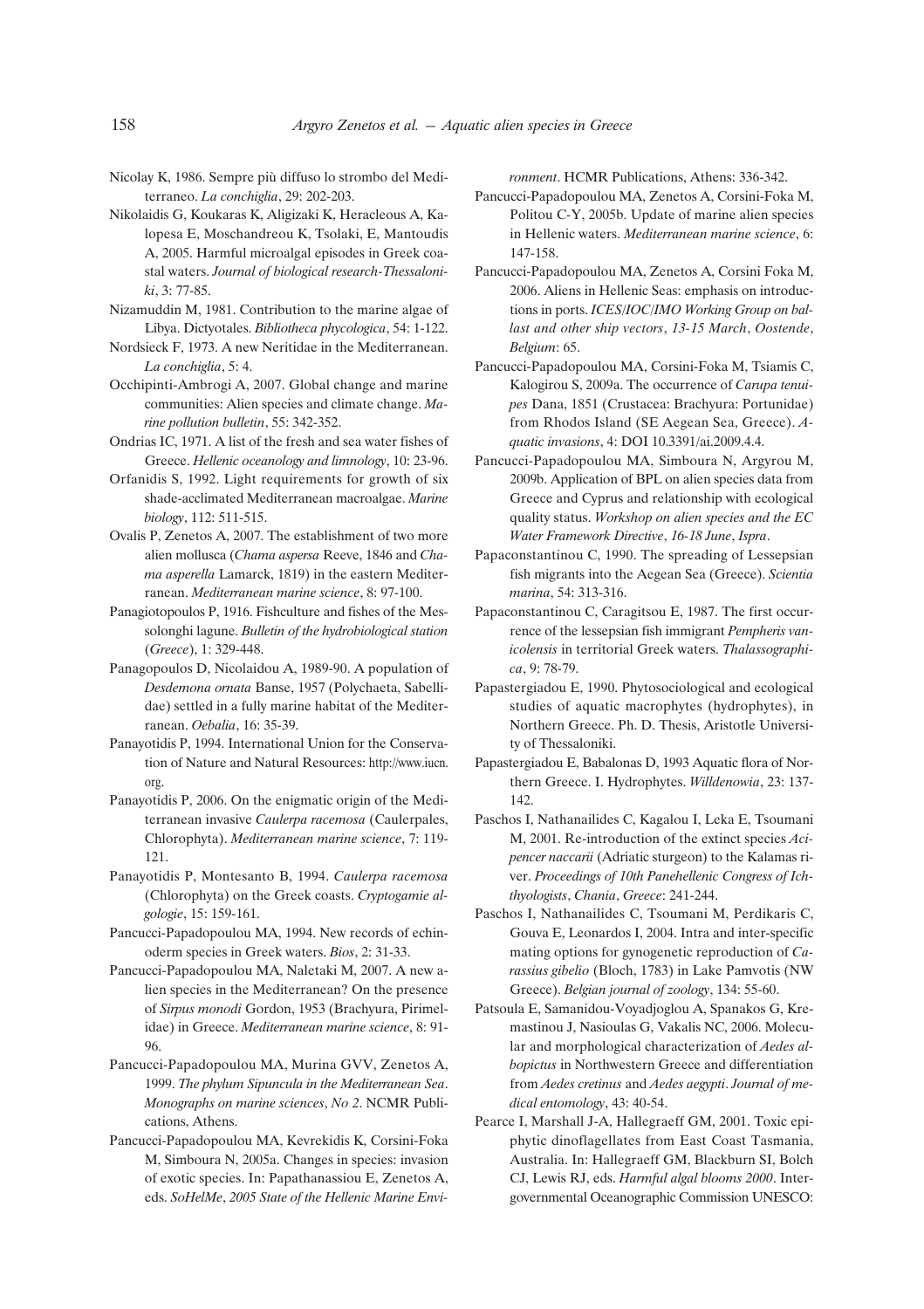54-57.

- Penna A, Vila M, Fraga S, Giacobbe MG, Andreoni F, Riobó P, Vernesi C, 2005. Characterization of Ostreopsis and Coolia (Dinophyceae) isolates in the Western Mediterranean Sea based on morphology, toxicity and internal transcribed spacer 5.8S rDNA sequences. *Journal of phycology*, 41: 212-225.
- Perdikaris K, Nathanailides K, Gouva E, Karipoglou C, Paschos I, 2005. Collapse of Epirus minnow (*Pseudophoxinus epiroticus*) population in Lake Pamvotis, Greece (Teleostei: Cyprinidae). *Ichthyological exploration of freshwaters*, 16: 371-374.
- Perdikaris C, Koutrakis E, Saraglidou V, Margaris N, 2007. Confirmation of occurrence of the narrow-clawed crayfish *Astacus leptodactylus* Eschscholtz, 1823 in the River Evros in Greece. *Bulletin français de la pêche et de la pisciculture*, 385: 45-52.
- Perès JM, 1959. Contribution a la connaisance des Polychetes benthiques des profondeurs moyennes de la Mediterranee *Recueil des travaux de la station marine d'endoume*, 25: 103-135.
- Pérez-Arellano J-L, Luzardo OP, Pérez Brito A, Hernández Cabrera M, Zumbado M, Carranza C, Angel-Moreno A, Dickey RW, Boada LD, 2005. Ciguatera Fish Poisoning, Canary Islands. *Emerging infectious diseases*, 11: 1981-1982.
- Peristeraki P, 2007. The expansion of *Lagocephalus sceleratus* in the Hellenic Seas. *1st Panhellenic Meeting on Aquatic Invasive Species in the eastern Mediterranean*, *5-6 November*, *Herakleio*, *Crete*.
- Petersen HE, 1918. *Algae* (excl. calcareous algae). Report of the Danish Oceanographic Expedition, 1908-1910, to Mediterranean and adjacent Seas. *Biology*, 2: 19.
- Petridis D, Sinis A, 1993. Benthic macrofauna of Tavropos reservoir (central Greece). *Hydrobiologia*, 262: 1-12.
- Por FD, 1978. *Lessepsian migration*. *The influx of Red Sea biota into Mediterranean by way of the Suez Canal*. Springer-Verlag, Heidelberg.
- Por FD, Dimentman C, 1989. *The legacy of Tethys: an aquatic biogeography of the Levant*. *Monographiae Biologicae 63*. Kluwer Academic Publishers, Dordecht, The Nehterlands.
- Quignard J-P, Pras A, 1986. Atherinidae. In: Whitehead PJP, Bauchot M-L, Hureau J-C, Nielsen J, Tortonese E, eds. *Fishes of the North-eastern Atlantic and the Mediterranean*, *Vol. 3*. Paris: 1207-1210.
- Quignard J-P, Tomasini JA, 2000. Mediterranean fish biodiversity. *Biologia marina mediterranea*, 7: 1-66.
- Raabe U, Koumpli-Sovantzi L, 2002. Studies on the flora of some endangered wetlands of Argolis (Greece). *Proceedings of the 9th Conference of Hellenic Botanical Society*, *9-12 May*, *Cephalonia*: 286-289.
- Radea C, Louvrou I, Economou-Amilli A, 2008. First record of the New Zealand mud snail *Potamopyrgus antipodarum* JE Gray 1843 (Mollusca: Hydrobiidae) in

Greece – Notes on its population structure and associated microalgae. *Aquatic invasions*, 3: 341-344.

- Ralli-Tzelepi ZN, 1946. Contribution a l'etude conchyliologique du littoral de l'Attique (Grèce). Ph. D. Thesis, University of Athens.
- Raus Th, 1991. Notes on rare vascular wetland plants of Greece. *Botanika chronika*, 10: 567-578.
- Raus Th, Raabe U, 2002. Paddy weeds a neglected subject of Greek floristics. *Proceedings of the 9th Conference of Hellenic Botanical Society*, *9-12 May*, *Cephalonia*: 290-300.
- Reinbold T, 1898. Meeresalgen von der Insel Rhodos. Gesammelt von Lehrer J. Nemetz. *Hedwigia*, 37: 87-90.
- Reischutz PL, 1981. Zur Verbreitung von *Ferrissia wautieri* (Mirolli, 1960) in Griechenland. *Mitteilungen der zoologisches gesellschaft braunau*, 3: 397-398.
- Reischutz A, Reischutz PL, 2004. Hellenika pantoia, 10: *Pseudosuccinea columella* (Say 1817) im Nomos Florina (NW-Makedonien, Griechenland). Nachrichtenblatt der Ersten Vorarlberger *Malakologischen gesellschaft*, 12: 9.
- Rosecchi E, Crivelli AJ, Catsadorakis G, 1993. The establishment and impact of *Pseudorasbora parva*, an exotic fish species introduced into lake Mikri Prespa (northwestern Greece). *Aquatic conservation: marine & freshwater ecosystems*, 3: 223-231.
- Ruiz GM, Fofonoff PW, Carlton JT, Wonham MJ, Hines AH, 2000. Invasion of coastal marine communities in North America: apparent patterns, processes, and biases. *Annual review of ecology and systematics*, 31: 481-531.
- Salomidi M, Bellou N, Pancucci-Papadopoulou MA, Zibrowius H, 2006. First observation of an invasive scleractinian coral in Greek waters. *41st European marine biology symposium*, *4-8 September*, *Cork*, *Ireland*.
- Sarika M, 2005. Aquatic and hydrophilus flora of Greece. Bibliographical review and addition of new records. *Proceedings of the 10th Conference of Hellenic Botanical Society 5-8 May*, *Ioannina*: 549-559.
- Sarika-Hatzinikolaou M, 1999. Floristic and phytosociolgical study on aquatic ecosystems of Epirus (NW Greece). Ph. D. Thesis, University of Athens.
- Sarika M, Dimopoulos P, Yannitsaros A, 2005. Contribution to the knowledge of the wetland flora and vegetation of Amvrakikos Gulf, W. Greece. *Willdenowia*, 35: 69-85.
- Sartoni G, Boddi S, 2002. *Ceramium bisporum* (Ceramiaceae, Rhodophyta), a new record for the Mediterranean algal flora. *Botanica marina*, 45: 566-570.
- Satsmadjis J, Friligos N, 1983. Red tide in Greek waters. *Vie milieu*, 33: 111-117.
- Schnetter R, Schnetter ML, 1981. Marine Benthosalgen von Kephalinia (Jonische Inseln). *Bibliotheca phycologica*, 51: 111-152.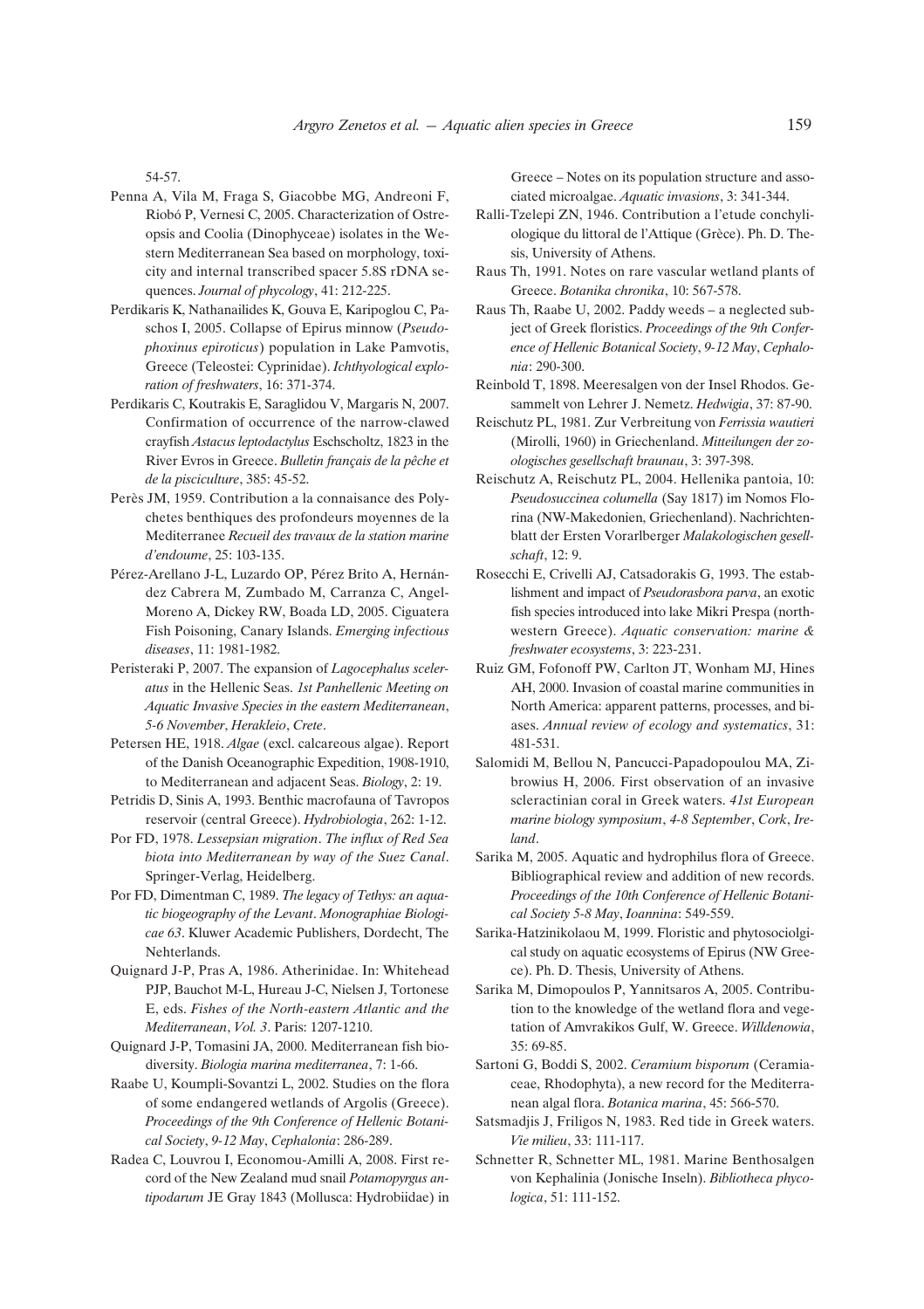- Serbetis C, 1947. The appearance of a new fish (*Mulloides flavolineatus*) in the Mediterranean Sea at Dodecanese area. *Proceedings of the academy of Athens*, 22: 209.
- Serbetis C, 1959. Un nouveau crustacé commestible en mer Egeé *Callinectes sapidus* Rath. (Decapod brach.). *General Fisheries Council for the Mediterranean* (*GFMC*), *Proceedings and technical papers*, 5: 505-507.
- Serbetis C, 1963. L'acclimatation de la *Meleagrina* (*Pinctada*) *margaritifera* (Lam.) en Grèce. *Rapports et procésverbaux des réunions*. *Commission internationale pour l'exploration scientifique de la mer méditerranée*, 17: 271-272.
- Settepassi F, 1967. *Atlante malacologico*. *Molluschi viventi nel Mediterraneo*. *Vol. 1*. Corporazione Arti Grafiche, Roma.
- Shiganova TA, Mirzoyan ZA, Studenikina EA, Volovik SP, Siokou-Frangou I, Zervoudaki S, Christou ED, Skirta AY, Dumont HJ, 2001. Population development of the invader ctenophore *Mnemiopsis leidyi*, in the Black Sea and in other seas of the Mediterranean basin. *Marine biology,* 139: 431-445.
- Shiganova TA, Christou ED, Siokou-Frangou I, 2007. First recording of the non-native species *Beroe ovata* Mayer 1912 in the Aegean Sea. *Mediterranean marine science*, 8: 5-14.
- Simboura N, 2008. First occurrence of the Indo-Pacific polychaete species *Glycinde bonhourei* Gravier, 1904 in the Hellenic seas (Northern Evvoikos Gulf). *Mediterranean marine science*, 9: 173-176.
- Simboura N, Zenetos A, 2005. Increasing Polychaete biodiversity as a consequence of increasing research effort in Greek waters: new records and exotic species. *Mediterranean marine science*, 6: 75-88.
- Simboura N, Sigala K, Voutsinas E, Kalkan E, 2008. First occurrence of the invasive alien species *Polydora cornuta* Bosc, 1802 (Polychaeta: Spionidae) on the coast of Greece (Elefsis Bay, Aegean Sea). *Mediterranean marine science*, 9: 121-126.
- Sinis AI, 2005. First record of *Tylosurus crocodilus* (Péron & Lesueur 1821) (Pisces: Belonidae) in the Mediterranean (North Aegean Sea, Greece). *Journal of biological research-Thessaloniki*, 4: 221-224.
- Sinis A, Petridis D, 1993. Population structure and reproductive strategy of the whitefish *Coregonus lavaretus* (L.) in two Greek lakes. *Archiv für hydrobiology*, 128: 483-497.
- Siokou-Frangou I, 1985. Sur la presence du copepode calanoide *Pseudocalanus elongatus* (Boeck) en mer Egee du Nord. *Rapports et procés-verbaux des réunions*. *Commission internationale pour l'exploration scientifique de la mer méditerranée*, 29: 231-233.
- Siokou-Frangou I, 1999. Pelagic copepods of the Saronikos Gulf. *Contributions to the Zoogeography and Ecology of the Eastern Mediterranean region*, *Proceedings of the*

*7th International congress on the zoogeography and ecology of Greece and adjacent regions*: 473-483.

- Siokou-Frangou I, Gotsis-Skretas O, Christou ED, Pagou K, 1999. Plankton characteristics in the Aegean, Ionian and NW Levantine seas. In: Malanotte-Rizzoli P, Eremeev VN, eds. *The Eastern Mediterranean as a laboratory basin for the assessment of contrasting ecosystems*. Kluwer Academic Publishers, The Netherlands: 205-223.
- Siokou-Frangou I, Sarantakos K, Christou ED, 2006. First record of the scyphomedusa *Rhopilema nomadica* Galil, 1990 (Cnidaria: Scyphozoa: Rhizostomeae) in Greece. *Aquatic invasions*, 1: 194-195.
- Skoufas G, Tsirika A, 2006. Preliminary results of the epibiotic flora on *Eunicella singularis* (Gorgonacea) colonies from the north Aegean Sea. In: RAC-SPA, eds. *Proceedings of the 2nd Mediterranean Symposium on Marine Vegetation*, *12-13 December*. HCMR, Athens: 244.
- Steidinger KA, 1983. A re-evaluation of toxic dinoflagellate biology and ecology. *Progress in phycological research*, 2: 147-188.
- Steidinger KA, Garcés E, 2006. Importance of life cycles in the ecology of harmful microalgae. In: Granéli, E, Turner, JT, eds. *Ecology of Harmful Algae*. Springer-Verlag, Berlin: 37-49.
- Stefanidou KD, 1996. Contribution to the study of the benthic amphipods, isopods, tanaidaceans and cumaceans (Peracarida, Crustacea) of the continental shelf of the North Aegean Sea. Ph. D. Thesis, Aristotle University of Thessaloniki.
- Stefanov T, 2007. Fauna and distribution of fishes in Bulgaria. In: Fet V, Popov A, eds. *Biogeography and Ecology of Bulgaria*: 109-139.
- Steinicke H, Trutnau L, 1993. Bemerkungen óber den Nattern-Plattschwanz, *Laticauda colubrina* (SCHNEI-DER, 1799) und óber das Auffinden eines Exempl $\alpha$ re auf Korfu. *Herpetofauna*, 15: 22-24.
- Sterniuk-Gronek L, 2005. *Aplysia dactylomela* from Greece. Australian Museum, Sydney: http://www.seaslugforum. net/find.cfm?id=14287.
- Stephanidis A, 1939. Freshwater fish of western Greece and Corfu Island. Ph. D. Thesis, University of Athens.
- Storsberg J, 1997. Ein weiterer Fund von *Acteocina mucronata* (Philippi, 1849) im östlichen Mittelmeer (Gastropoda: Cylichnidae). *Schriften zur malakozoologie aus dem haus dem natur-cismar*, 10: 7-9.
- Streftaris N, Zenetos A, 2006. Alien marine species in the Mediterranean – the 100 'Worst Invasives' and their impact. *Mediterranean marine science*, 7: 87-118.
- Streftaris N, Zenetos A, Papathanasiou E, 2005. Globalisation in marine ecosystems: the story of non-indigenous marine species across European seas. *Oceanography and marine biology: an annual review*, 43: 419- 453.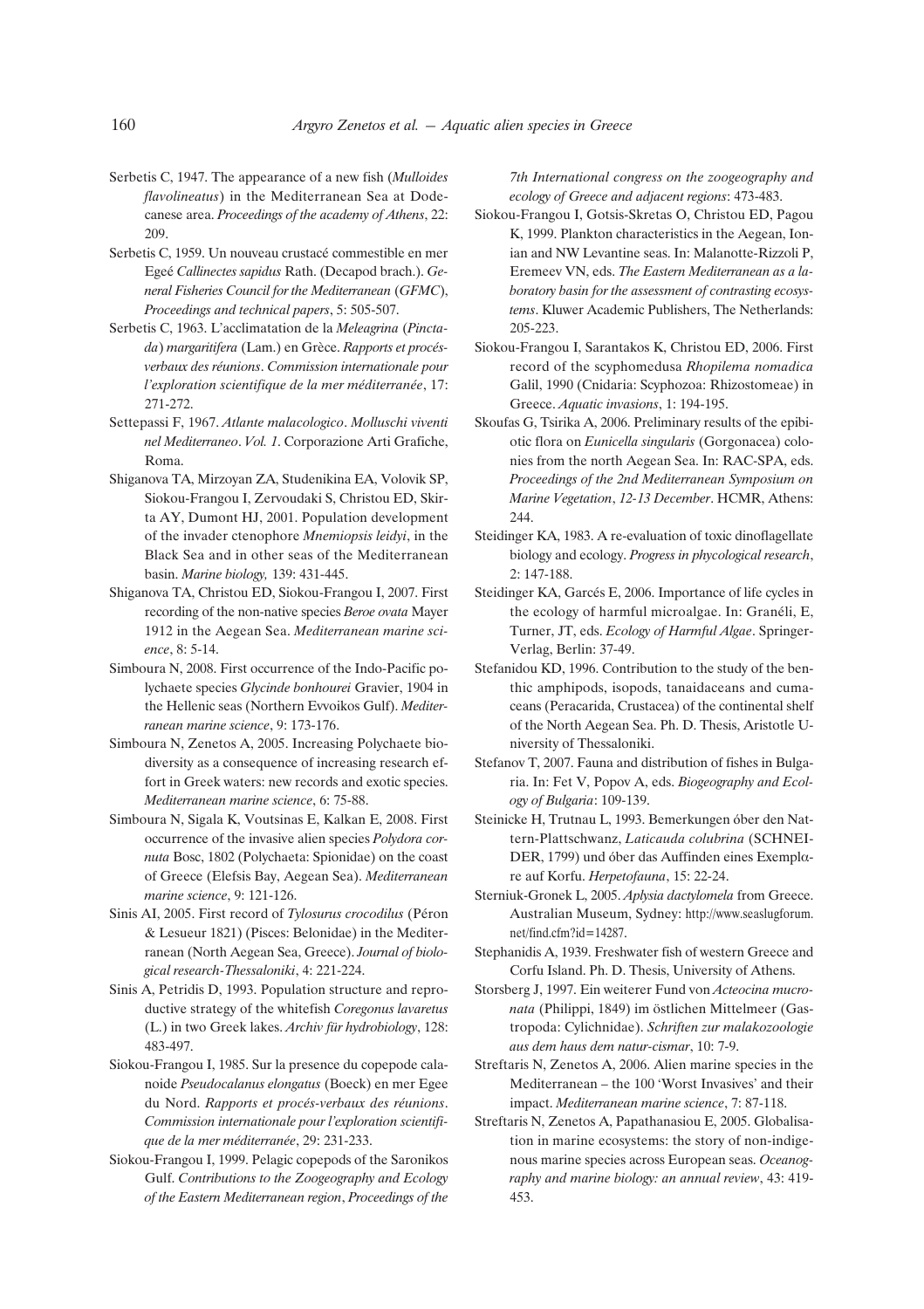Tenekides NS, 1989. *On a collection of shells from the Greek Seas*. Protopapa, Athens.

Theocharis V, 1986. La pêche à l'écrevisse dans la région d'Hipiros en Grèce. *L'Astaciculteur de France*, 8: 4- 10.

- Thessalou-Legaki M, Zenetos A, Kambouroglou V, Corsini-Foka M, Kouraklis P, Dounas C, Nicolaidou A, 2006. The establishment of the invasive crab *Percnon gibbesi* (H. Milne Edwards, 1853) (Crustacea: Decapoda: Grapsidae) in Greek waters. *Aquatic invasions*, 1: 133-136.
- Tortonese E, 1946. On some fishes from the Eastern Mediterranean (Island of Rhodes). *Annals and magazine of natural history*, 13: 710-715.
- Tsekos I, Economidis P, Haritonidis S, Sinis A, Nikolaidis G, Petridis D, Moustaka M, Zarfdjian ME, Kokkinakis A, 1992. *Hydrobiological study of the Tavropos reservoir*, *Prefecture of Karditsa*. *Technical Report*. Aristotle University of Thessaloniki, Thessaloniki.
- Tsiamis K, Panayotidis P, 2007a. First record of *Asparagopsis taxiformis* (Delile) Trevisan de Saint-Léon in Greece. *Aquatic invasions*, 2: 435-438.
- Tsiamis K, Panayotidis P, 2007b. Occurrence of *Codium fragile* subsp. *tomentosoides* (van Goor) P.C. Silva (Chlorophyta: Bryopsidophyceae: Bryopsidales: Codiaceae) in Greece. *Aquatic invasions*, 2: 74-76.
- Tsiamis K, Panayotidis P, Zenetos A, 2008. Alien marine macrophytes in Greece: a review. *Botanica marina*, 51: 237-246.
- Tsiamis K, Salomidi M, Montesantou V, Panayotidis P, Katsaros C, 2009. Vulnerability of benthic communities to alien macroalgae introduction: a case study from Andros Island's port (Central Aegean Sea, Greece). *Proceedings of the 9th panhellenic symposium on oceanography and fisheries*, *13-16 May*, *Patras*: 669-674.
- Tsiamis K, Montesanto B, Panayotidis P, Katsaros Ch, Verlaque M, 2010. Updated records and range expansion of alien marine macrophytes in Greece (2009). *Mediterraneam marine science*, in press.
- Tsirika A, Haritonidis S, 2005. A survey of the benthic flora in the National Marine Park of Zakynthos (Greece). *Botanica marina*, 48: 38-45.
- Uzunova E, Zlatanova S, 2007. A review of the fish introductions in Bulgarian freshwaters. *Acta ichthyologica et piscatoria*, 37: 55-61.
- Uzunov Y, 1976. Study on the water representatives of the class Oligochaeta in Bulgaria. *Hydrobiology*, 4: 71-75.
- Vardala-Theodorou E, 1999. The occurrence of the Indopacific Molluscan species *Fulvia fragilis* (Forsskal, 1775) and *Bulla ampulla* L., 1785 in Elefsis Bay. *Newsletter of the hellenic zoological society*, 31: 10-11.
- Vila M, Garcés E, Masó M, 2001. Potentially toxic epiphytic dinoflagellate assemblages on macroalgae in the NW Mediterranean. *Aquatic microbial ecology*, 26: 51-60.

Wallentinus I, 2002. Introduced marine algae and vascular

plants in European aquatic environments. In: Leppakoski E, Gollasch S, Olenin S, eds. *Invasive Aquatic species of Europe – distribution impacts and management*. Kluwer Academic Publishers, Dordrecht, Boston, London: 27-52.

- Wittenberg R, 2005. *An inventory of alien species and their threat to biodiversity and economy in Switzerland*. *CABI Bioscience Switzerland Centre report to the Swiss Agency for Environment*, *Forests and Landscape*. *The environment in practice no. 0629*. Federal Office for the Environment, Bern.
- Yannitsaros A, 1977. The genus *Paspalum* L. in Kriti. *Biologia gallo-hellenica*, 7: 87-92.
- Yannitsaros A, 1991. Adventive flora of Crete: history, phytogeography, ecology and agricultural aspects. *Botanica chronica*, 10: 299-307.
- Yésou P, Clergeau P, 2005. Sacred Ibis: a new invasive species in Europe. *Birding world*, 18: 517-526.
- Yokes MB, Karhan SÜ, Okus E, Yüksek A, Aslan-Yilmaz A, Yilmaz IN, Demirel N, Demir V, Galil BS, 2007. Alien Crustacean Decapods from the Aegean Coast of Turkey. *Aquatic invasions*, 2: 162-168.
- Young L, Polychronidis L, Zenetos A, 2007. Saronikos Gulf: Hot spot for alien mollusca. *1st Panhellenic Meeting on Aquatic Invasive Species in the eastern Mediterranean*, *5-6 November*, *Herakleio*, *Crete*.
- Zachariou-Mamalinga E, 1999. The occurrence of the Atlantic fish *Gaidropsarus granti* in the Mediterranean Sea (South-eastern Aegean Sea, Dodecanese, Greece, Eastern Mediterranean). *Annales musei goulandris*, 10: 261-266.
- Zachariou-Mamalinga H, Corsini M, 1994. The occurrence of the fish *Sphoeroides pachygaster* in the South-eastern Aegean Sea (Greece). *Annales musei goulandris*, 9: 479-483.
- Zenetos A, 1994. *Scapharca demiri* (Piani, 1981): First finding in the North Aegean Sea. *La conchiglia*, 271: 37- 38.
- Zenetos A, Gofas S, Russo G, Templado J, 2004. *Atlas of exotic Mediterranean Molluscs*. *Vol. 3*. *Mollusca*. CIESM Publications, Monaco.
- Zenetos A, Koutsoubas D, Vardala-Theodorou E, 2005a. Origin and vectors of introduction of exotic molluscs in Greek Waters. *Belgian journal of zoology*, 135: 279- 286.
- Zenetos A, Çinar ME, Pancucci-Papadopoulou MA, Harmelin JG, Furnari G, Andaloro F, Bellou N, Streftaris N, Zibrowius H, 2005b. Annotated list of marine alien species in the Mediterranean with records of the worst invasive species. *Mediterranean marine science*, 6: 63-118.
- Zenetos A, Vassilopoulou V, Salomidi M, Poursanidis D, 2007. Additions to the marine alien fauna of Greek Waters (2007 update). *JMBA2 Biodiversity records*, 5928.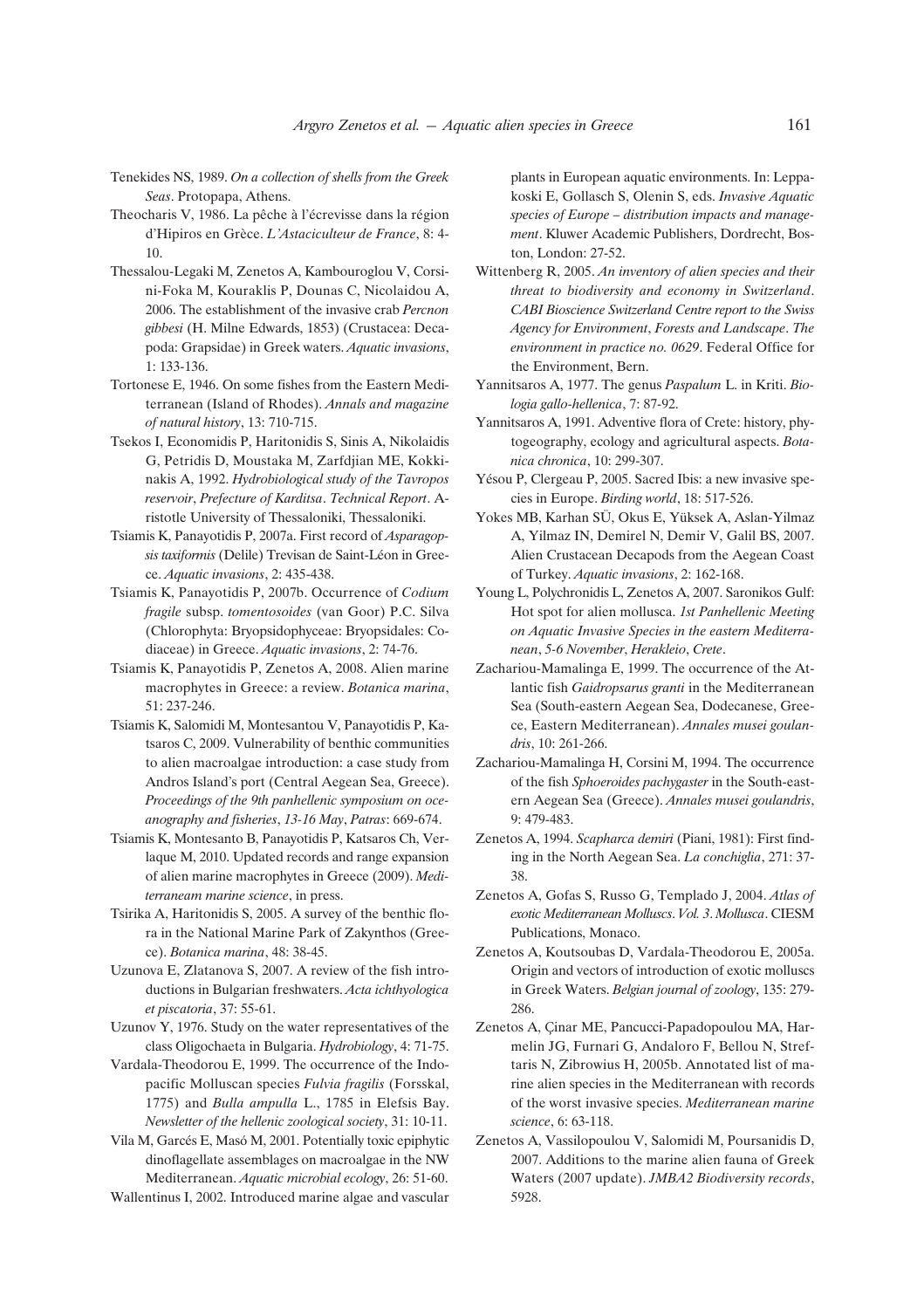- Zenetos A, Ovalis P, Houart R, 2008a. Eastward spread of *Ergalatax junionae* Houart, 2008 (Gastropoda, Mollusca), a recent alien species in the Mediterranean. *Journal of biological research-Thessaloniki*, 10: 221- 223.
- Zenetos A, Meriç E, Verlaque M, Galli P, Boudouresque C-F, Giangrande A, Cinar ME, Bilecenoğlu M, 2008b. Additions to the annotated list of marine alien biota in the Mediterranean with special emphasis on Foraminifera and Parasites. *Mediterranean marine science*, 9: 119-165.
- Zenetos A, Ovalis P, Vardala-Theodorou E, 2009a. The American piddock *Petricola pholadiformis* Lamarck, 1818 spreading in the Mediterranean Sea. *Aquatic invasions*, 4: 385-387.
- Zenetos A, Ovalis P, Kalogirou S, 2009b. Closing the gap: *Cerithium scabridum* Philippi, 1848 found in the South Aegean (Greece, Mediterranean Sea). *Journal of biological research-Thessaloniki*, 11: 107-110.
- Zervakis V, Tragou E, Kakagiannis G, Nittis K, 2007. Variability of the physical parameters in the environment of dispersion of Lessepsian migrants. *1st Panhellenic Meeting on Aquatic Invasive Species in the eastern Mediterranean*. *5-6 November*, *Herakleio*, *Crete*.
- Zibrowius H, 1992. Ongoing modification of the Mediterranean marine flora and fauna by the establishment of exotic species. *Mésogée*, 51: 83-107.
- Zogaris S, Papandropoulos D, Alivizatos Ch, Rigas Y, Hatzirvassanis V, Kardakari N, 2003. *Threatened Birds of Amvrakikos*. Oikos Nature Management Ltd, Koan, Athens.
- Zogaris S, Chatzinikolaou Y, Dimopoulos P, 2008. Riparian woodland flora in upland rivers of Western Greece. *Mediterranean marine science*, 9: 87-102.
- Zotos A, Sarika M, Lucas E, Dimopoulos P, 2006. *Ludwigia peploides* subsp. *montevidensis*, a new alien taxon for the flora of Greece and the Balkans. *Journal of biological research-Thessaloniki*, 5: 71-78.

#### *Electronic references*

- ALGAEBASE: Guiry, M.D. & Guiry, G.M. 2008. *Algae Base*. World-wide electronic publication, National University of Ireland, Galway. http://www.algaebase.org/
- DAISIE: European Invasive Alien Species Gateway: http:// www.europe-aliens.org/
- DIAS: The Database on Introductions of Aquatic Species (DIAS): http://www.fao.org/fishery/dias/en/
- ELNAIS: Hellenic Network on Aquatic Alien Species: http://www.elnais.ath.hcmr.com
- ERNAIS: European Research and Stakeholder Network on Aquatic Invasive Species: http://www.zin.ru/rbic/projects/ernais/
- FISHBASE: A Global Information System on Fishes: http:// www.fishbase.org
- MedOBIS: Mediterranean Ocean Biogeographic Information System. http://www.medobis.org
- SEASLUG: The seaslug Forum: http://www.seaslugforum.net/
- IUCN: International Union for the Conservation of Nature: http://www.iucn.org
- ISSG: Invasive Species Specialist Group (IUCN): http:// www.issg.org

**ANNEX follows, see pages 163-172**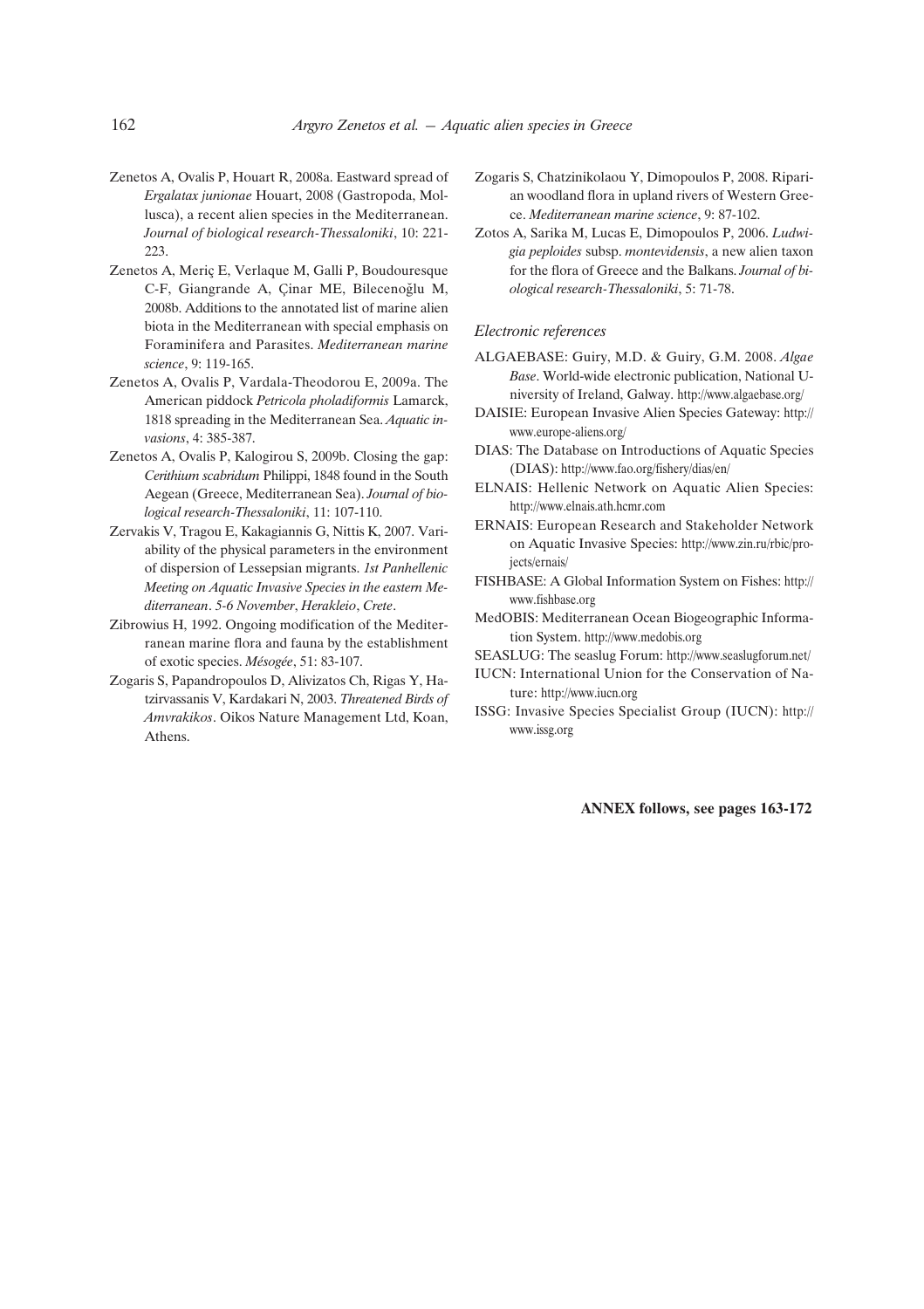|                                                                                                               |                      |                 | <b>ANNEX</b>              |                                    |                                 |                                                        |
|---------------------------------------------------------------------------------------------------------------|----------------------|-----------------|---------------------------|------------------------------------|---------------------------------|--------------------------------------------------------|
| <b>Species Name</b>                                                                                           | estuarine<br>Marine/ | Fresh-<br>water | donor area<br>Origin /    | Pathway                            | <b>Establishment</b><br>success | Source                                                 |
| PLANKTONIC MICROALGAE                                                                                         |                      |                 |                           |                                    |                                 |                                                        |
| Alexandrium insuetum Balech, 1985<br>Alexandrium taylori Balech, 1994                                         | 2003<br>2001         |                 | circumtropical<br>Pacific | shipping/ballast<br>unknown        | established<br>established      | Gotsis-Skretas et al., 2003<br>Nikolaidis et al., 2005 |
| Gynnodinium catenatum L.W. Graham, 1943                                                                       | 2001                 |                 | circumtropical            | shipping/ballast                   | cryptogenic/                    | Giannakourou et al., 2005                              |
|                                                                                                               |                      |                 |                           |                                    | established                     |                                                        |
| Karenia brevis C.C. Davis, 1948                                                                               | 1978                 |                 | Atlantic                  | shipping/ballast                   | established                     | Satsmadjis & Friligos, 1988                            |
| Karenia mikimotoi Miyake & Kominami ex Oda, 1935                                                              | 1989                 |                 | unknown                   | shipping/ballast                   | cryptogenic/<br>established     | <b>NCMR, 1992</b>                                      |
| Histioneis detonii Rampi, 1947                                                                                | 1984                 |                 | Indo-Pacific              | via Suez                           | casual                          | Ignatiades, 1987                                       |
| Phaeocystis pouchettii Lagerheim, 1896                                                                        | 1983                 |                 | cosmopolitan              | via Dardanelles                    | cryptogenic/<br>established     | Ignatiades, 1987                                       |
| Proboscia indica (Peragallo) Hernández-Becerril, 1995                                                         | 1983                 |                 | Indo-Pacific              | via Suez                           | cryptogenic/                    |                                                        |
| <b>BENTHIC MICROALGAE</b>                                                                                     |                      |                 |                           |                                    | established                     | Ignatiades, 1987                                       |
| Coolia monotis Meunier, 1919                                                                                  | 2002                 |                 | boreal                    | shipping/ballast                   | established                     | Dolapsakis et al., 2006                                |
| Gambierdiscus sp.                                                                                             | 2003                 |                 | Indo-Pacific              | via Suez                           | established                     | Aligizaki et al., 2008a                                |
|                                                                                                               |                      |                 |                           |                                    |                                 | Aligizaki & Nikolaidis, 2008                           |
| Ostreopsis ovata Fukuyo, 1981                                                                                 | 2003                 |                 | Indo-Pacific              | via Suez                           | established                     | Aligizaki & Nikolaidis, 2006                           |
| Ostreopsis cf. siamensis Schmidt, 1901                                                                        | 2003                 |                 | Indo-Pacific              | via Suez                           | established                     | Aligizaki & Nikolaidis, 2006                           |
| Prorocentrum borbonicum Ten-Hage, Turquet, Quod,                                                              | 2004                 |                 | Indian                    | unknown                            | established                     | Aligizaki et al., 2009a                                |
| Puiseux-Dao et Couté, 2000                                                                                    | 2003                 |                 | circumtropical            | unknown                            | established                     | Aligizaki & Nikolaidis, 2006                           |
| Prorocentrum levis Faust, Kibler, Vandersea, Tester et Litaker, 2008<br>Prorocentrum emarginatum Fukuyo, 1981 | 2004                 |                 | Caribbean Sea             | unknown                            | established                     | Aligizaki et al., 2009a                                |
| Prorocentrum rhathymum Loeblich III, Sherley & Schmidt 1979                                                   | (1991?) 2003         |                 | Caribbean Sea             | unknown                            | established                     | NCMR, 1992;                                            |
|                                                                                                               |                      |                 |                           |                                    |                                 | Aligizaki & Nikolaidis, 2006                           |
| Sinophysis caniculata Quod, Ten-Hage, Turque, Mascarell, Couté, 1999                                          | 2003                 |                 | Indo-Pacific              | via Suez                           | established                     | Aligizaki & Nikolaidis, 2008                           |
| MACROPHYTES                                                                                                   |                      |                 |                           |                                    |                                 |                                                        |
| Azolla filiculoides Lamarck                                                                                   |                      | 1973-81         | S America                 | Ornamental/<br>uknown              | established                     | Koumpli-Sovantzi, 1983                                 |
| Azolla caroliniana Wild.                                                                                      |                      | 1981            | America                   | Aquarium trade                     | established                     | Greuter & Raus, 1982                                   |
| Azolla mexicana C. Presl.                                                                                     |                      | $\dot{\phi}$    | S America                 | Ornamental/                        | established                     | <b>DAISIE</b>                                          |
|                                                                                                               |                      |                 |                           | uknown                             |                                 |                                                        |
| Halophila stipulacea Forsskål, 1775                                                                           | 1894                 |                 | Red Sea                   | via Suez                           | established                     | Fritsch, 1895                                          |
| Lenna aequinoctialis Welw.                                                                                    |                      | 2004            | Asia, S & N America       | unknown                            | unknown                         | Koumpli-Sovantzi, 2008                                 |
| Lemna minuscula Herter                                                                                        |                      | 1988            | America                   | unknown                            | established                     | Raus, 1991                                             |
| Najas gracillima Magnus                                                                                       |                      | 1988            | Asia (Japan)              | unknown                            | established                     | Papastergiadou, 1990                                   |
|                                                                                                               |                      |                 |                           |                                    |                                 | Papastergiadou 1990                                    |
| Najas graminea Delile                                                                                         |                      | 1989            | Subtropical, tropical     | unknown                            | unknown                         | Raus & Raabe, 2002                                     |
| Najas orientalis Triest & Uotila                                                                              |                      | 2001            | $E$ Asia                  | unknown                            | unknown                         | Raus & Raabe, 2002                                     |
| Utricularia gibba Linnaeus                                                                                    |                      | 1989-95         | America                   | botanical gardens<br>or namen tal/ | established                     | Sarika-Hatzinikolaou, 1999                             |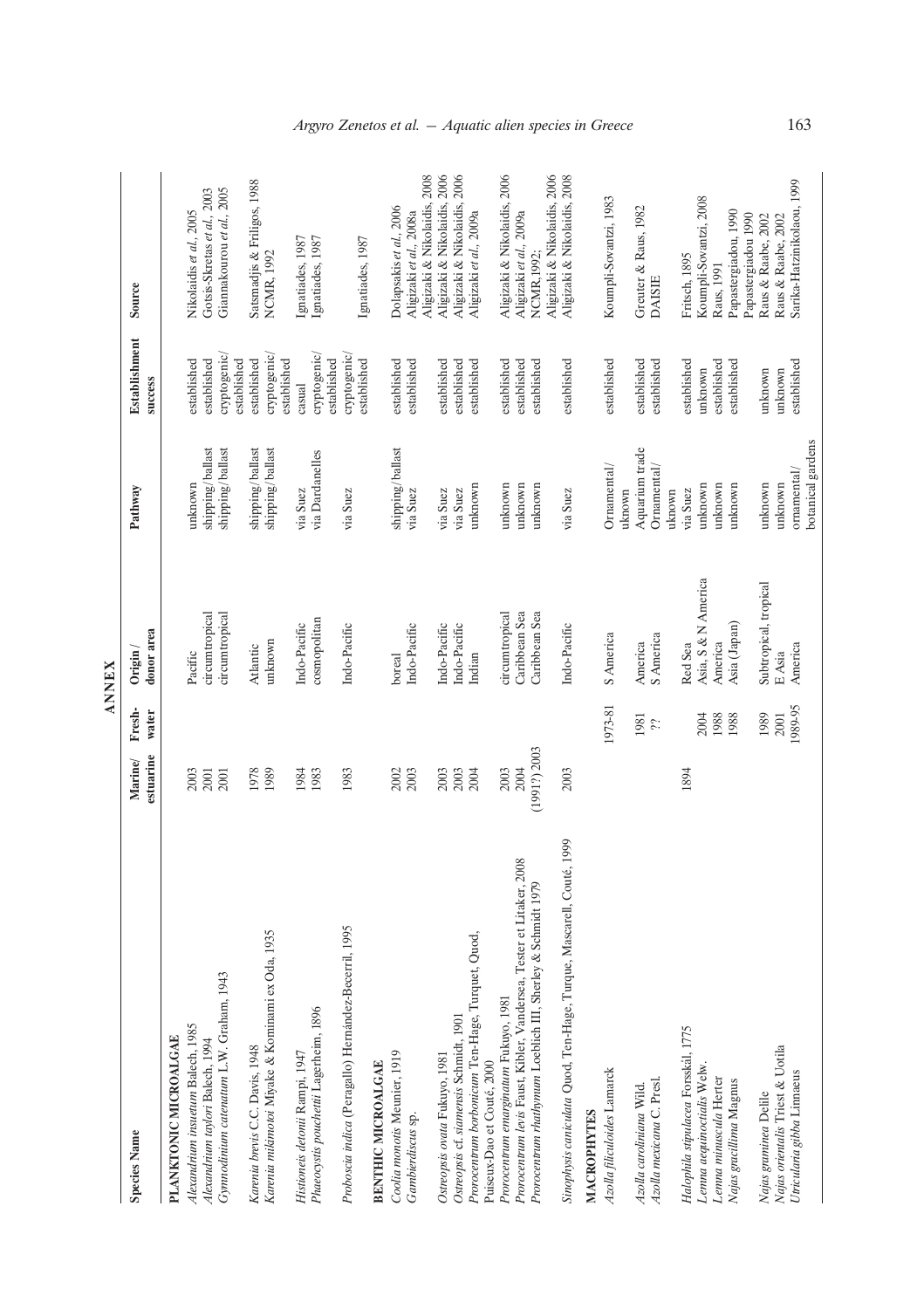| <b>Species Name</b>                                                            | Marine/   | Fresh-       | $O$ rigin /                            | Pathway                   | <b>Establishment</b> | Source                  |
|--------------------------------------------------------------------------------|-----------|--------------|----------------------------------------|---------------------------|----------------------|-------------------------|
|                                                                                | estuarine | water        | donor area                             |                           | success              |                         |
| Helophytes and some amphibian wetland species                                  |           |              |                                        |                           |                      |                         |
| Ammania auriculata Willd.                                                      |           | 2004         | America, Asia,                         | unknown                   | established          | Koumpli-Sovantzi, 2008  |
|                                                                                |           |              | Africa, Australia                      | (Paddy fields)            |                      |                         |
| Ammania baccifera Linnaeus.                                                    |           | 2002         | Tropical & subtropical<br>Africa, Asia | (Paddy fields)<br>unknown | established          | Greuter & Raus, 2002    |
| Ammania coccinea Roth                                                          |           | 2001         | America, Brazil                        | (Paddy fields)<br>unknown | established          | Raus & Raabe, 2002      |
| Ammania senegalensis Lam.                                                      |           | 2002         | Tropical & subtropical                 | unknown                   | established          | Greuter & Raus, 2002    |
|                                                                                |           |              | Africa, Asia                           | (Paddy fields)            |                      |                         |
| Arundo donax Linnaeus                                                          |           | 1973-81      | Asia                                   | unknown                   | established          | Koumpli-Sovantzi, 1983  |
| Arundo mediterranea Danin                                                      |           | 2005         | Africa                                 | unknown                   | established          | Greuter & Raus, 2006    |
| Bacopa rotundifolia (Michaux) Wettst.                                          |           | 2001         | N America                              | (Paddy fields)<br>unknown | established          | Raus & Raabe, 2002      |
| Bergia capensis Linnaeus                                                       |           | 2001         | Tropical & subtropical<br>Africa, Asia | (Paddy fields)<br>unknown | established          | Greuter & Raus, 2001    |
| Cyperus alternifolius Linnaeus                                                 |           | δċ.          | Africa                                 | unknown/ornament          | established          | <b>DAISIE</b>           |
|                                                                                |           |              |                                        |                           |                      | Chilton & Turland, 1997 |
| Cyperus esculentus Linnaeus                                                    |           | 1990         | America                                | unknown                   | established          | Yannitsaros, 1991       |
| Cyperus laevigatus Linnaeus. subsp. laevigatus L.                              |           | 1989-92      | subcosmop/tropic                       | unknown                   | unknown              | Sarika et al., 2005     |
| Diplachne fusca (Linnaeus) Beauv.                                              |           | 2002         | Tropical Africa, SE Asia,              | unknown                   | established          | Greuter & Raus, 2002    |
|                                                                                |           |              | Australia                              | (Paddy fields)            |                      |                         |
| Echinochloa colona (Linnaeus.) Link                                            |           | 1976         | tropical subtropical                   | unknown                   | established          | Yannitsaros, 1991       |
| Echinochloa crus-galli subsp. hispidula (Retz) Honda                           |           | 2002         | Asian Pacific                          | unknown                   | established          | Greuter & Raus, 2002    |
|                                                                                |           |              |                                        | (Paddy fields)            |                      |                         |
| Echinochloa oryzoides (Ard) Fritsch                                            |           | 2002         | Uncertain origin,                      | unknown                   | established          | Raus & Raabe, 2002      |
|                                                                                |           |              | homeless weed                          | (Paddy fields)            |                      |                         |
| Eclipta prostrata Linnaeus                                                     |           | 2001         | Tropical & warm                        | unknown                   | established          | Raus & Raabe, 2002      |
|                                                                                |           |              | temperate America                      | (Paddy fields)            |                      |                         |
| Eleocharis parvula (Roem & Schult) Bluff & al.                                 |           | 2002         | subcosmop                              | (Paddy fields)<br>unknown | unknown              | Greuter & Raus, 2002    |
| Epilobium adenocaulon Hausskn                                                  |           | 2001         | America                                | unknown                   | unknown              | Greuter & Raus, 2006    |
| Eragrostis pectinacea (Michx.) Nees                                            |           | $\dot{\phi}$ | America                                | unknown                   | established          | <b>DAISIE</b>           |
| Heteranthera limosa (Sw) Willd.                                                |           | 2001         | America                                | unknown                   | established          | Greuter & Raus, 2001    |
|                                                                                |           |              |                                        | (Paddy fields)            |                      |                         |
| Heteranthera reniformis Ruiz & Pavon                                           |           | 2001         | America                                | (Paddy fields)<br>unknown | established          | Raus & Raabe, 2002      |
|                                                                                |           |              |                                        |                           |                      |                         |
| Heteranthera rotundifolia (Kunth) Griseb.                                      |           | 2002         | America                                | (Paddy fields)<br>unknown | established          | Greuter & Raus, 2002    |
| Hemarthria altissima (Poir) Stapf & Hubbard                                    |           | 1974         | African                                | unknown                   | unknown              | Yannitsaros, 1991       |
| Lindernia dubia (L) Pennell                                                    |           | 1988         | N American                             | unknown                   | established          | Raus, 1991              |
| Littorella uniflora (Linnaeus) Asch (synonyms L. americana, Plantago uniflora) |           | $\ddot{o}$   | America                                | unknown                   | unknown              | <b>DAISIE</b>           |
|                                                                                |           |              |                                        |                           |                      | (Dirk Albach, Germany)  |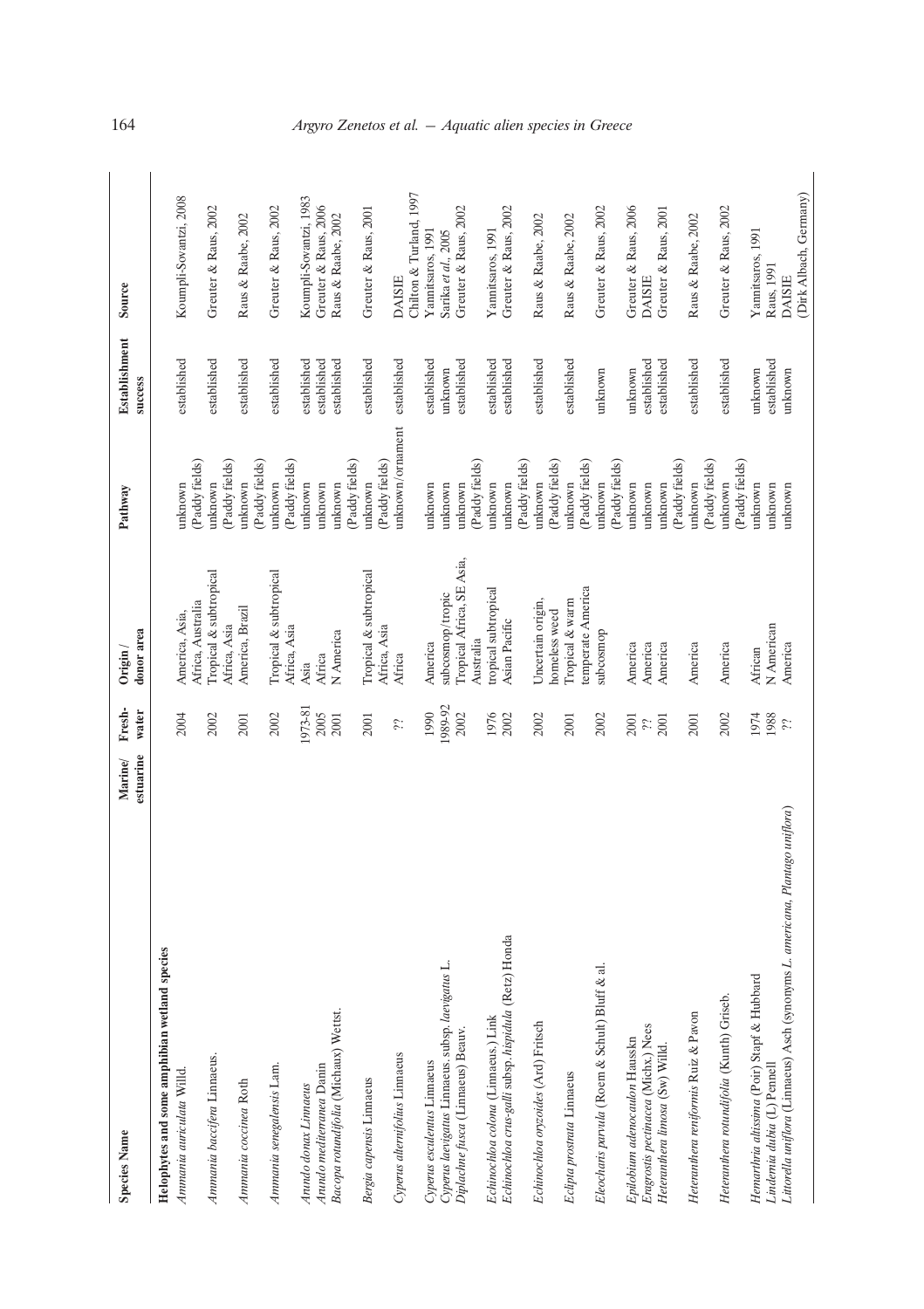| <b>Species Name</b>                                                         | estuarine<br>Marine/ | Fresh-<br>water | donor area<br>$O$ rigin / | Pathway                     | <b>Establishment</b><br>success | Source                      |
|-----------------------------------------------------------------------------|----------------------|-----------------|---------------------------|-----------------------------|---------------------------------|-----------------------------|
|                                                                             |                      |                 |                           |                             |                                 |                             |
| taven<br>Ludwigia peploides (Kunth) Raven subsp. montevidensis (Spreng) R   |                      | 2001            | S America                 | unknown                     | established                     | Zotos et al., 2006          |
| Oenothera indecora Cambess subsp. indecora                                  |                      | 2002            | S America                 | unknown                     | established                     | Greuter & Raus, 2006        |
| Oenothera laciniata Hill                                                    |                      | 2006            | N America                 | unknown                     | established                     | Greuter & Raus, 2006        |
| Aspalum dilatatum Poiret (synonym P. distachyon)                            |                      | 1976            | S. America                | Ornamental/                 | established                     | Yannitsaros, 1977           |
|                                                                             |                      |                 |                           | Botanical gardens           |                                 |                             |
| Paspalum notatum Flgg.                                                      |                      | 2002            | America                   | unknown                     | unknown                         | Greuter & Raus, 2002        |
| Paspalum paspalodes (Michx) Scribner (synonym Paspalum distichum (Linnaeus) |                      | 1973-81         | neotrop America           | unknown                     | established                     | Koumpli-Sovantzi, 1983      |
| Polygonum lapathifolium Linnaeus                                            |                      | 1990            | N Africa, SW Asia         | unknown                     | established                     | Yannitsaros, 1991           |
| Rotala ramosior (Linnaeus) Koehne                                           |                      | 2002            | America                   | unknown                     | established                     | Greuter & Raus, 2002        |
|                                                                             |                      |                 |                           | (paddy fields)              |                                 |                             |
| Macroalgae                                                                  |                      |                 |                           |                             |                                 |                             |
| Phaeophyceae                                                                |                      |                 |                           |                             |                                 |                             |
| Colpomenia peregrina Sauvageau, 1927                                        | 1986                 |                 | Indo-Pacific              | shipping/fouling            | established                     | Orfanidis, 1992             |
| Padina boryana Thivy in W.R.Taylor, 1966                                    | 1981                 |                 | Indo-Pacific              | via Suez                    | casual                          | Nizamuddin, 1981            |
| Pylaiella littoralis (Linnaeus) Kjellman, 1872                              | 1968                 |                 | circumboreal              | unknown                     | cryptogenic/                    | Anagnostidis, 1968          |
|                                                                             |                      |                 |                           |                             | questionable                    |                             |
| Stypopodium schimperi Verlaque & Boudouresque, 1991                         | 1994                 |                 | Red Sea                   | via Suez                    | established                     | Panayotidis, 1994           |
| Rhodophyceae                                                                |                      |                 |                           |                             |                                 |                             |
| Acanthophora nayadiformis (Delile) Papenfuss, 1968                          | 1861                 |                 | Indo-Pacific              | via Suez                    | cryptogenic/                    | Grunow, 1861                |
|                                                                             |                      |                 |                           |                             | questionable                    |                             |
| Antihamnionella elegans (Berthold) J.H. Price & D.M. John                   | 1981                 |                 | Indo-Pacific              | shipping                    | established                     | Schnetter & Schnetter, 1981 |
|                                                                             |                      |                 |                           |                             |                                 |                             |
| Antihamnionella spirographidis (Schiffner) E.M. Wollaston, 1968             | 1983                 |                 | Indo-Pacific              | shipping/fouling            | cryptogenic/                    | Diapoulis & Haritonidis,    |
|                                                                             |                      |                 |                           |                             | questionable                    | 1987                        |
| Asparagopsis armata (Harvey, 1855)                                          | 1972                 |                 | Pacific (Australia)       | shipping/fouling            | established                     | Koussouris et al., 1973     |
| Asparagopsis taxiformis (Delile) Trevisan de Saint-Léon, 1845               | 2006                 |                 | circumtropical            | via Suez, shipping          | established                     | Tsiamis & Panayotidis,      |
|                                                                             |                      |                 |                           | fouling                     |                                 | 2007a                       |
| Bonnemaisonia hamifera Hariot, 1891                                         | 1997                 |                 | Pacific                   | via Gibraltar/              | casual                          | Skoufas & Tsirika, 2006     |
|                                                                             |                      |                 |                           | shipping                    |                                 |                             |
| Ceramium bisporum D.L. Ballantine, 1990                                     | 1980                 |                 | W Atlantic                | shipping/fouling            | questionable                    | Sartoni & Boddi, 2002       |
| Ceramium strobiliforme G.W. Lawson & D.M. John, 1982                        | 2001                 |                 | Atlantic                  | shipping/fouling            | casual                          | Tsirika & Haritonidis, 2005 |
| Chondria coerulescens (J. Agardh) Falkenberg, 1901                          | 1982                 |                 | Atlantic                  | unknown                     | questionable                    | Athanasiadis, 1987          |
| Chondria curvilineata F.S Collins & Hervey                                  | 1980                 |                 | Indian                    | via Suez                    | casual                          | Athanasiadis, 1987          |
| Ganonema farinosum (J.V. Lamouroux) K.C. Fan & Yung C. Wang, 1974           | 1931                 |                 | Indian                    | via Suez                    | cryptogenic/                    | Hamel, 1931                 |
|                                                                             |                      |                 |                           |                             | questionable                    |                             |
| Hypnea cornuta (Kützing) J. Agardh, 1851                                    | 1894                 |                 | Red Sea                   | via Suez                    | casual                          | Reinbold, 1898              |
| Hypnea spinella (C. Agardh) Kützing, 1847                                   | 1928                 |                 | circumtropical            | shipping/fouling            | established                     | Forti, 1928                 |
| Hypnea valentiae (Turner) Montagne, 1841                                    | 1983                 |                 | Red Sea                   | aquaculture/via Suez        | casual                          | Bogdanos & Diapoulis, 1984  |
| Laurencia caduciramulosa Masuda & Kawaguchi, 1997                           | 2001                 |                 | Pacific                   | shipping                    | casual                          | Tsirika & Haritonidis, 2005 |
| Lophocladia lallemandii (Montagne) Schmitz, 1893                            | 1908                 |                 | Indo-Pacific              | via Suez/shipping/          | established                     | Petersen, 1918              |
|                                                                             |                      |                 |                           | fouling                     |                                 |                             |
| Neosiphonia harveyi (J. Bailey) M.S. Kim, H.G. Choi & G.W. Saunders         | 1991                 |                 | Pacific                   | Shipping/aquaculture Casual |                                 | Tsiamis et al., in press    |
|                                                                             |                      |                 |                           |                             |                                 |                             |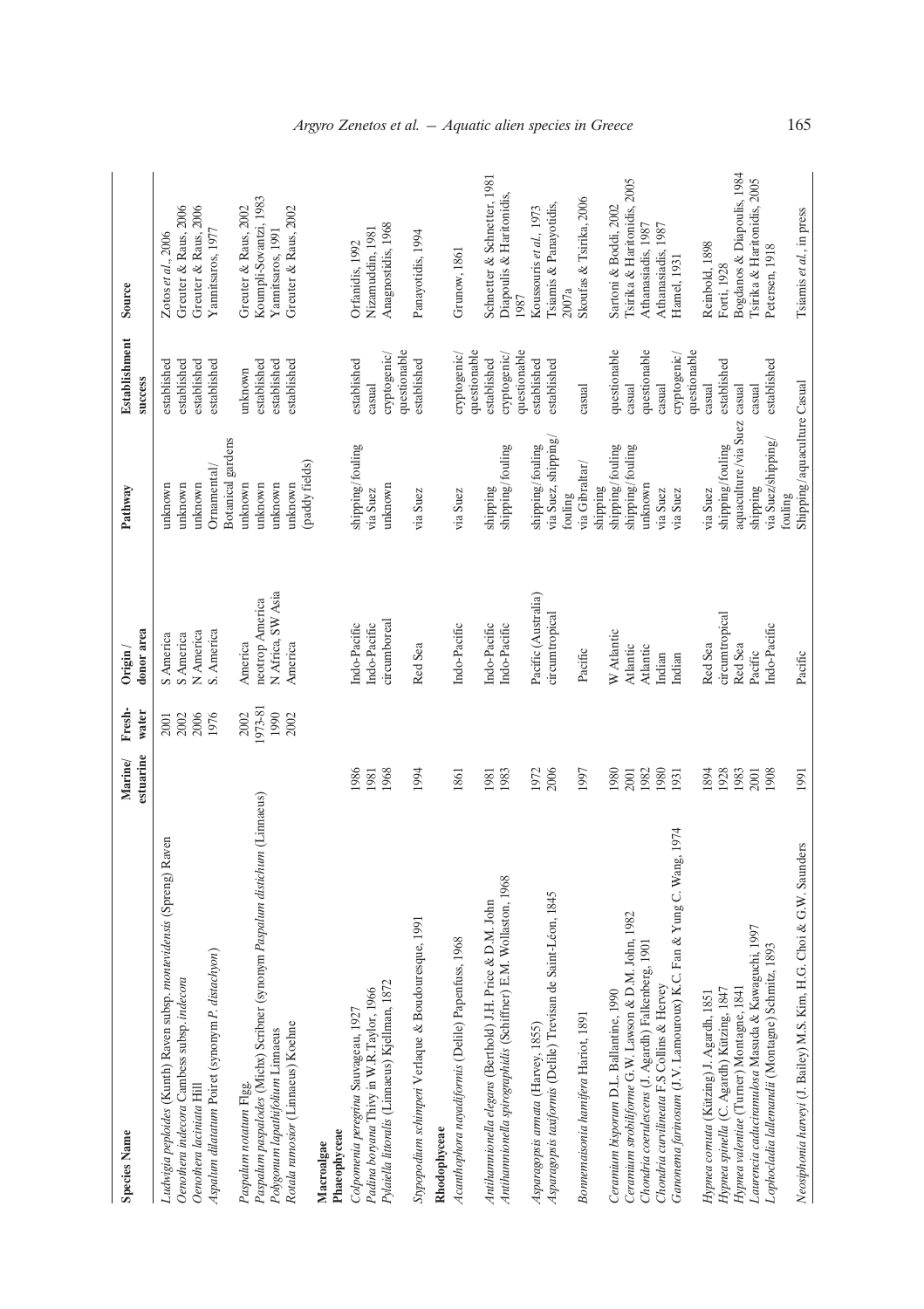| <b>Species Name</b>                                                                                      | Marine/      | Fresh-  | Origin /                | Pathway           | <b>Establishment</b>       | Source                                |
|----------------------------------------------------------------------------------------------------------|--------------|---------|-------------------------|-------------------|----------------------------|---------------------------------------|
|                                                                                                          | estuarine    | water   | donor area              |                   | success                    |                                       |
| Neosiphonia sphaerocarpa Børgesen, 1918                                                                  | 1990         |         | circumtropical          | shipping/fouling  | established                | Lazaridou, 1994                       |
| Polysiphonia atlantica Kapraun & J.N. Norris, 1982                                                       | 1988         |         | Atlantic, Indo-Pacific  | shipping          | Questionable               | Lazaridou, 1994                       |
| Polysiphonia fucoides (Hudson) Greville, 1824                                                            | 1968         |         | Atlantic                | unknown           | Questionable               | Anagnostidis, 1968                    |
| Sarconema scinaioides Børgesen, 1934                                                                     | 1980         |         | Indian                  | via Suez          | established                | Diapoulis et al., 1985                |
| Womersleyella setacea R.E. Norris, 1992                                                                  | 1988         |         | circumtropical          | shipping/fouling  | established                | Lazaridou, 1994                       |
| Chlorophyceae                                                                                            |              |         |                         |                   |                            |                                       |
| Caulerpa racemosa var. cylindracea (Sonder) Verlaque, Huisman &                                          | 1993         |         | Pacific?                | shipping          | cryptogenic/               | Panayiotidis & Montesanto,            |
| Boudouresque, 2003                                                                                       |              |         |                         |                   | established                | 1994                                  |
| Caulerpa racemosa var. lamourouxi (Montagne) Weber van Bosse<br>Codium fragile fragile (Suringar) Hariot | 1956<br>1992 |         | cosmopolitan<br>Pacific | via Suez          | established<br>established | Tsiamis & Panayiotidis,<br>Huvé, 1957 |
|                                                                                                          |              |         |                         | shipping          |                            | 2007b                                 |
| Ulva fasciata Delile, 1813                                                                               | 1832         |         | cosmopolitan            | shipping          | Questionable               | Fauché et al., 1832-1833              |
| <b>ZOOPLANKTON</b>                                                                                       |              |         |                         |                   |                            |                                       |
| Ctenophora                                                                                               |              |         |                         |                   |                            |                                       |
| Beroe ovata Mayer, 1912                                                                                  | 2004         |         | Atlantic/Black Sea      | via Dardanelles   | casual                     | Shiganova et al., 2007                |
| Mnemiopsis leidyi (Agassiz, 1865)                                                                        | 1990         |         | Atlantic/Black Sea      | via Dardanelles   | established                | Shiganova et al., 2001                |
| Crustacea                                                                                                |              |         |                         |                   |                            |                                       |
| Arietellus pavoninus (G. O. Sars, 1905)                                                                  | 1967         |         | circumtropical          | via Suez/shipping | established                | Moraitou-Apostolopoulou,<br>1969      |
|                                                                                                          |              |         |                         |                   |                            |                                       |
| Calanopia elliptica (Dana, 1846)                                                                         | 1988         |         | Indo-Pacific            | via Suez          | casual                     | Siokou-Frangou et al., 1999           |
| Centropages furcatus (Dana, 1852)                                                                        | 1988         |         | Indo-Pacific            | via Suez          | casual                     | Siokou-Frangou et al., 1999           |
| Paracartia grani (G. O. Sars, 1904)                                                                      | 1988         |         | circumboreal            | shipping/ballast  | established                | Siokou-Frangou, 1999                  |
| Pseudocalanus elongatus (Boeck, 1865)                                                                    | 1982         |         | circumboreal            | via Dardanelles   | established                | Siokou-Frangou, 1985                  |
| Cnidaria                                                                                                 |              |         |                         |                   |                            |                                       |
| Rhopilema nomadica Galil, 1990                                                                           | 2006         |         | Red Sea                 | via Suez          | casual                     | Siokou-Frangou et al., 2006           |
| Phylloriza punctata von Lendenfeld, 1884                                                                 | 2005         |         | Pacific                 | via Suez/shipping | established                | Abed-Navandi & Kikinger,              |
|                                                                                                          |              |         |                         |                   |                            | 2007                                  |
| <b>MACROZOOBENTHOS</b><br><b>Bivalvia</b>                                                                |              |         |                         |                   |                            |                                       |
| Anadara transversa (Say, 1822)                                                                           | 1993         |         | W. Atlantic             | shipping/fouling  | established                | Zenetos, 1994                         |
| Anadara granosa (Linnaeus, 1758)                                                                         | 2006         |         | Indo W Pacific          | shipping          | casual                     | Young et al., 2007                    |
| Brachidontes pharaonis (Fischer P., 1870)                                                                | 1975         |         | Indian                  | via Suez/shipping | established                | Koroneos, 1979                        |
| Chama asperella Lamarck, 1819                                                                            | 2007         |         | Red Sea                 | via Suez/shipping | established                | Ovalis & Zenetos, 2007                |
| Chama aspersa Reeve, 1846                                                                                | 2007         |         | Red Sea                 | via Suez/shipping | established                | Ovalis & Zenetos, 2007                |
| Circe scripta (Linnaeus, 1758)                                                                           | 2007         |         | Indo W Pacific          | shipping          | casual                     | Young et al., 2007                    |
| Crassostrea gigas (Thunberg, 1793)                                                                       | 1989         |         | Pacific                 | aquaculture       | established                | Dimitrakis, 1989                      |
| Dreissena polynorpha (Pallas, 1771)                                                                      |              | unknown | Ponto Caspian?          | unknown           | cryptogenic/               | Albrecht et al., 2007                 |
|                                                                                                          |              |         |                         |                   | established                |                                       |
| Fulvia fragilis (Forsskål in Niebuhr, 1775)                                                              | 1998         |         | Indian                  | via Suez/shipping | established                | Vardala-Theodorou, 1999               |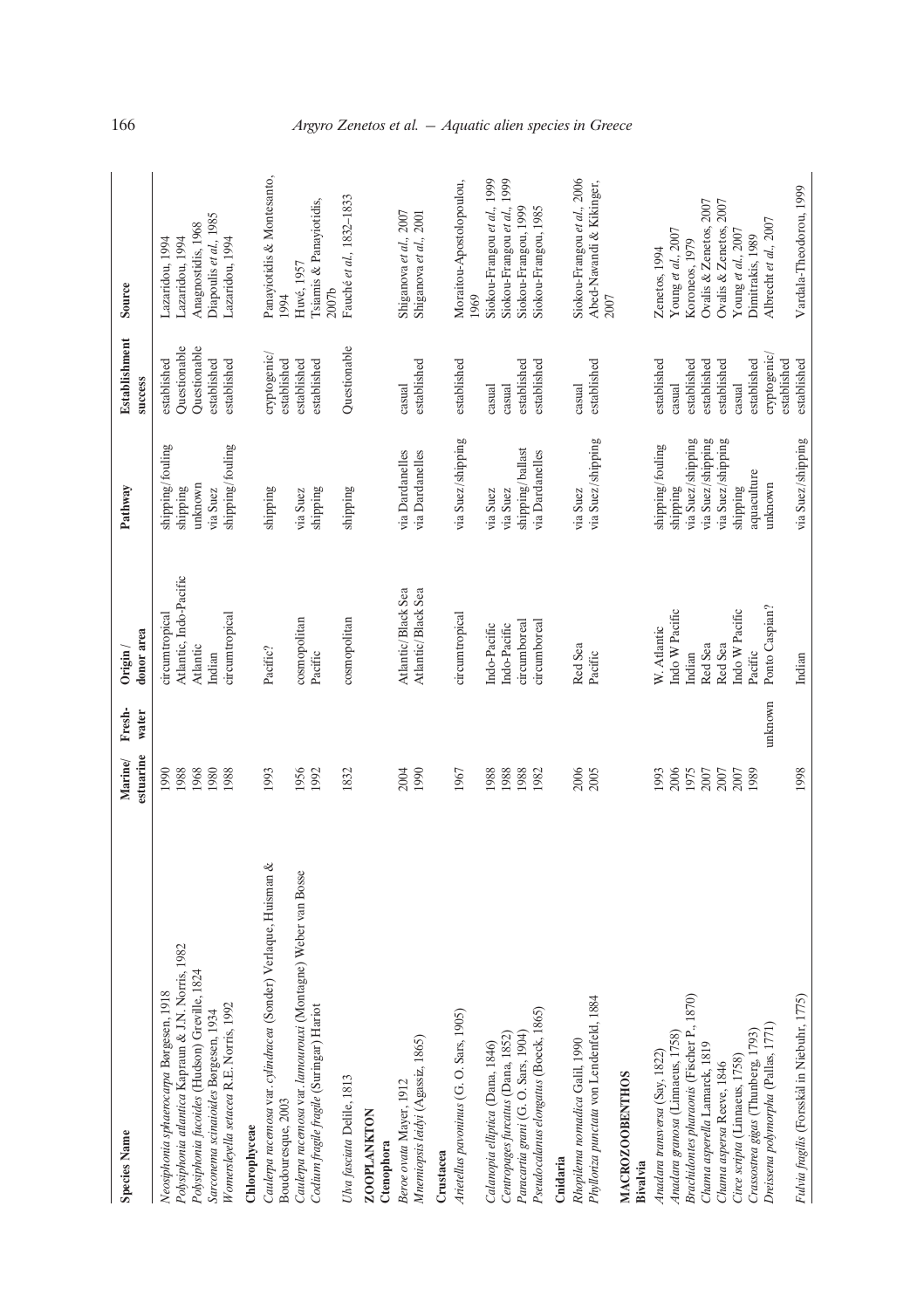| <b>Species Name</b>                                                                                                                                                                                                                                                                                | estuarine<br>Marine/                 | Fresh-<br>water               | donor area<br>$O$ rigin /                                                                                                              | Pathway                                                                                                       | <b>Establishment</b><br>success                                                                             | Source                                                                                                                                                                              |
|----------------------------------------------------------------------------------------------------------------------------------------------------------------------------------------------------------------------------------------------------------------------------------------------------|--------------------------------------|-------------------------------|----------------------------------------------------------------------------------------------------------------------------------------|---------------------------------------------------------------------------------------------------------------|-------------------------------------------------------------------------------------------------------------|-------------------------------------------------------------------------------------------------------------------------------------------------------------------------------------|
| Gastrochaena cymbium (Spengler, 1783)<br>Petricola pholadiformis Lamarck, 1818<br>Malvufundus regulus (Forskål, 1775)<br>Mya arenaria Linnaeus, 1758                                                                                                                                               | 1999<br>1984<br>1985<br>1974         |                               | Indo-Pacific<br>Indo-Pacific<br>Atlantic<br>Atlantic                                                                                   | Suez/shipping<br>shipping<br>via Suez<br>via Suez                                                             | established<br>casual<br>casual<br>casual                                                                   | Giannuzzi-Savelli et al., 2001<br>Delamotte & Vardala-<br>Zenetos et al., 2004<br>Tenekides, 1989                                                                                   |
| Pseudochama corbieri (Jonas, 1846)<br>Sinanodonta woodiana (Lea, 1834)<br>Pinctada radiata (Leach, 1814)                                                                                                                                                                                           | 1939<br>1963                         | 2000s                         | Indo-Pacific<br>Indo-Pacific<br>E Asia                                                                                                 | via Suez/aquaculture established<br>unknown<br>via Suez                                                       | established<br>casual                                                                                       | Albrecht et al., 2006<br>Ralli-Tzelepi, 1946<br>Theodorou, 1994<br>Serbetis, 1963                                                                                                   |
| Bursatella leachii (De Blainville, 1817)<br>Acteocina mucronata (Philippi, 1849)<br>Chromodoris annulata (Eliot, 1904)<br>Aplysia dactylomela (Rang, 1828)<br>Bulla ampulla (Linnaeus, 1758)<br>Opistobranchia<br>Gastropoda                                                                       | 1998<br>1975<br>2004<br>2005<br>1991 |                               | Indian (Persian Gulf)<br>circumtropical<br>circumtropical<br>Indo-Pacific<br>Red Sea                                                   | via Suez/shipping<br>via Suez/shipping<br>via Suez/shipping<br>shipping<br>via Suez                           | established<br>established<br>established<br>casual<br>casual                                               | Vardala-Theodorou, 1999<br>Daskos & Zenetos, 2007<br>Sterniuk-Gronek, 2005<br>Barash & Danin, 1986<br>Storsberg, 1997                                                               |
| Haminoea cyanomarginata Heller & Thompson, 1983<br>Syphonota geographica (Adams & Reeve, 1850)<br>Cylichnina girardi (Audouin, 1826)<br>Polycerella emertoni Verrill, 1881<br>Melibe viridis (Kelaart, 1858)                                                                                       | 1994<br>1970<br>2001<br>1995<br>2002 |                               | circumtropical<br>Indo-Pacific<br>Indo-Pacific<br>Red Sea<br>Atlantic                                                                  | shipping/fouling<br>shipping/ballast<br>unknown<br>via Suez<br>via Suez                                       | established<br>established<br>established<br>casual<br>casual                                               | Cosenza & Fasulo, 1997<br>Koutsoubas et al., 2000<br>Zenetos et al., 2004<br>Moosleitner, 1986<br>Mollo et al., 2008                                                                |
| Cellana rota (Gmelin, 1791)<br>Prosobranchia                                                                                                                                                                                                                                                       | 1989                                 |                               | Indo-Pacific                                                                                                                           | via Suez                                                                                                      | casual                                                                                                      | Fountoulakis & Sabelli,<br>1999                                                                                                                                                     |
| Coralliobia madreporarum (Sowerby, 1832)<br>Cerithium scabridum Philippi, 1848<br>Cerithium literatum (Born, 1778)                                                                                                                                                                                 | 1978<br>2007<br>1978                 |                               | Indo-Pacific<br>Indo-Pacific<br>Atlantic                                                                                               | via Gibraltar/<br>unknown<br>shipping<br>via Suez                                                             | established<br>casual<br>casual                                                                             | Delamotte & Vardala-<br>Zenetos et al., 2009b<br>Garilli & Vardala-<br>Thedorou, 2005                                                                                               |
| Crepidula fornicata (Linnaeus, 1758)<br>Conus inscriptus Reeve, 1843                                                                                                                                                                                                                               | 2007<br>1994                         |                               | Atlantic<br>Indian                                                                                                                     | via Gibraltar/<br>shipping<br>shipping                                                                        | established<br>casual                                                                                       | Delamotte & Vardala-<br>Young et al., 2007<br>Theodorou, 1994<br>Theodorou, 1994                                                                                                    |
| Potamopyrgus antipodarum (Gray, 1843)<br>Pseudosuccinea columella (Say, 1817)<br>Nerita sanguinolenta Menke, 1829<br>Nassarius stolatus (Gmelin, 1791)<br>Ergalatax junionae Houart, 2008<br>Ferrissia wautieri (Mirolli, 1960)<br>Helisoma anceps (Menke, 1830)<br>Murex forskoehli Roeding, 1798 | 2006<br>1966<br>2007<br>1968         | 2000s<br>1996<br>1981<br>2005 | New Zealand/Europe<br>Indian (Persian Gulf)<br>Indian (Persian Gulf)<br>Indo-Pacific<br>N America<br>N America<br>N America<br>Red Sea | via Suez/shipping<br>via Suez/shipping<br>ornamental<br>unknown<br>unkwown<br>unknown<br>shipping<br>via Suez | Questionable<br>cryptogenic<br>established<br>established<br>established<br>established<br>casual<br>casual | Reischutz & Reischutz,<br>Zenetos et al., 2008a<br>Young et al., 2007<br>Radea et al., 2008<br>Eross et al., 2005<br>Nordsieck, 1973<br>Reischutz, 1981<br>Settepassi, 1967<br>2004 |
| Rapana rapiformis (Von Born, 1778)                                                                                                                                                                                                                                                                 | 1970                                 |                               | Indo-Pacific                                                                                                                           | via Suez                                                                                                      | Questionable                                                                                                | Barash & Danin, 1988/89                                                                                                                                                             |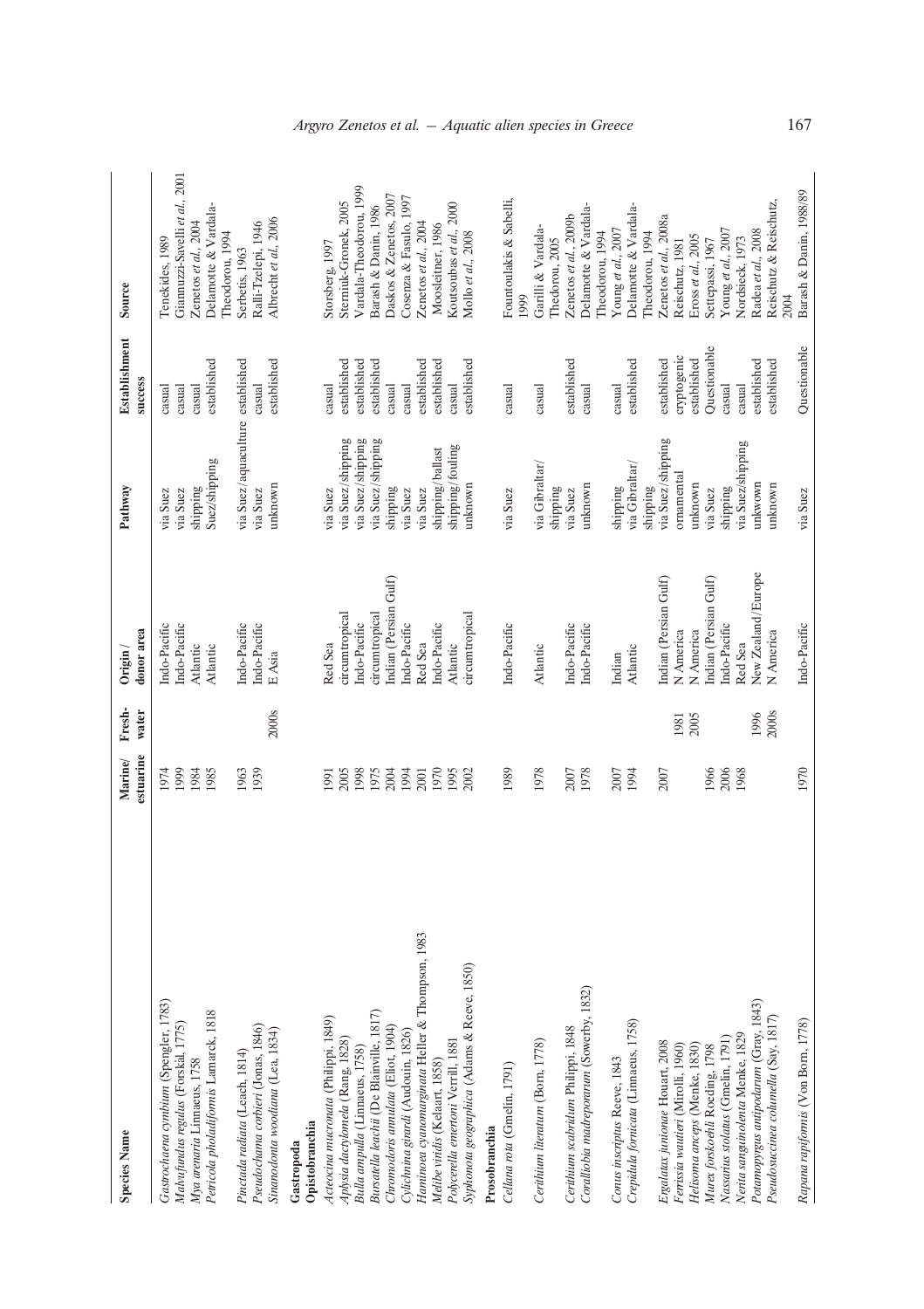| <b>Species Name</b>                                                                           | estuarine<br>Marine/ | Fresh-<br>water | donor area<br>$O$ rigin /               | Pathway                       | <b>Establishment</b><br>success | Source                                                |
|-----------------------------------------------------------------------------------------------|----------------------|-----------------|-----------------------------------------|-------------------------------|---------------------------------|-------------------------------------------------------|
| Rapana venosa (Valenciennes, 1846)                                                            | 1988                 |                 | Pacific/Black Sea                       | via Dardanelles<br>shipping   | casual                          | Koutsoubas & Voultsiadou-<br>Koukoura, 1991           |
| Strombus persicus Swainson, 1821 (Roeding, 1798)<br>Smaragdia souverbiana (Montrouzier, 1863) | 1993<br>1986         |                 | Indian (Persian Gulf)<br>Indo-Pacific   | via Suez/shipping<br>via Suez | Questionable<br>established     | Buzzurro & Greppi, 1994<br>Nicolay, 1986              |
| Trochus erithreus Brocchi, 1821                                                               | 1994                 |                 | Indian (Persian Gulf)                   | via Suez                      | established                     | Cosenza & Fasulo, 1997                                |
| Cephalopoda                                                                                   |                      |                 |                                         |                               |                                 |                                                       |
| Sepioteuthis lessoniana Lesson, 1830                                                          | 2009                 |                 | Indo-Pacific                            | Via Suez                      | $\operatorname{casual}$         | Lefkaditou et al., 2009                               |
| Foraminifera                                                                                  |                      |                 |                                         |                               |                                 |                                                       |
| Amphistegina lessonii D'Orbigny, 1826                                                         | 1997                 |                 | Indo-Pacific                            | via Suez                      | established                     | Hollaus & Hottinger, 1997                             |
| Amphistegina lobifera Larsen, 1976                                                            | 1967                 |                 | Indo-Pacific                            | via Suez                      | established                     | Cherif, 1970                                          |
| Heterocyclina tuberculata (Mobius)                                                            | 1993                 |                 | Indo-Pacific                            | via Suez                      | casual                          | Debenay et al., 2005                                  |
| Sorites orbiculus Ehrenberg (Forskål, 1775)<br>Heterostegina depressa D'Orbigny               | 1988<br>1967         |                 | Indo-Pacific<br>Indo-Pacific            | via Suez<br>via Suez          | established<br>established      | Morariu & Hottinger, 1988<br>Cherif, 1970             |
| Spiroculina antillarum D'Orbigny                                                              | 1993                 |                 | Indo-Pacific                            | via Suez                      | established                     | Debenay et al., 2005                                  |
| Crustacea                                                                                     |                      |                 |                                         |                               |                                 |                                                       |
| Alpheus rapacida (de Man, 1908)                                                               | 1998                 |                 | Indo W Pacific                          | via Suez                      | casual                          | Pancucci-Papadopoulou<br>et al., 2005a                |
| Balanus trigonus Darwin, 1854                                                                 | 2001                 |                 | circumtropical                          | shipping/fouling              | established                     | <b>MEDOBIS</b>                                        |
| Calappa pelii Herklots, 1851                                                                  | 2005                 |                 | Atlantic                                | via Gibraltar/                | casual                          | Pancucci-Papadopoulou                                 |
|                                                                                               |                      |                 |                                         | unknown                       |                                 | et al., 2005b                                         |
| Callinectes sapidus Rathbun, 1896                                                             | 1947                 |                 | Atlantic                                | via Gibraltar/                | established                     | Serbetis, 1959                                        |
|                                                                                               |                      |                 |                                         | shipping                      |                                 |                                                       |
| Caprella scaura Templeton, 1836                                                               | 2002                 |                 | Indo-Pacific                            | unknown                       | casual                          | Krapp et al., 2006                                    |
| Carupa tenuipes Dana, 1851                                                                    | 2009                 |                 | Indo-Pacific                            | via Suez                      | casuas                          | Pancucci-Papadopoulou                                 |
|                                                                                               |                      |                 |                                         |                               |                                 | et al., 2009a                                         |
| Charybdis hellerii (A. Milne-Edwards, 1867)                                                   | 1996<br>2004         |                 | Indian (Persian Gulf)<br>Indo W Pacific | via Suez/shipping<br>via Suez | established<br>established      | Galil & Kevrekides, 2002<br>Kirmitzoglou et al., 2006 |
| Erugosquilla massavensis (Kossmann, 1880)<br>Charybdis longicollis Leene, 1938                | 1963                 |                 | Indian (Persian Gulf)                   | via Suez                      | established                     | Dounas & Steudel, 1994                                |
|                                                                                               |                      |                 |                                         |                               |                                 | Corsini & Kondilatos, 2006                            |
| Ixa monodi Holthuis and Gottlieb, 1956                                                        | 1999                 |                 | Red Sea                                 | via Suez                      | ca<br>sual                      | Galil & Kevrekides, 2002                              |
| Leucosia signata Paulson, 1875                                                                | 2005                 |                 | Indo-Pacific                            | via Suez                      | casual                          | Corsini-Foka et al., 2006a                            |
| Marsupenaeus japonicus (Bate, 1888)                                                           | 1995                 |                 | Indo-Pacific                            | via Suez,                     | established                     | Kevrekidis & Kevrekidis,                              |
|                                                                                               |                      |                 |                                         | aquaculture                   |                                 | 1996                                                  |
| Megabalanus tintinnabulum (Linnaeus, 1758)                                                    | 1996                 |                 | circumtropical                          | shipping/fouling              | Questionable                    | <b>NCMR</b> , 1997a                                   |
| Metapenaeopsis aegyptia Galil & Golani, 1990                                                  | 1996                 |                 | Indo-Pacific                            | via Suez                      | established                     | Kevrekidis et al., 1998                               |
| Metapenaeopsis mogiensis consobrina (Nobili, 1904)                                            | 1995                 |                 | Indo W Pacific                          | via Suez                      | established                     | Kevrekidis et al., 1998                               |
| Myra subgranulata Galil & Golani, 1990                                                        | <b>2004</b>          |                 | Indian                                  | via Suez                      | casual                          | Corsini- & Kondilatos, 2006                           |
| Pacifastacus leniusculus (Dana, 1852)                                                         |                      | 1987            | N America                               | trade                         | established                     | Koutrakis et al., 2007                                |
| Percnon gibbesi (H. Milne Edwards, 1853)                                                      | 2004                 |                 | Atlantic                                | via Gibraltar                 | established                     | Thessalou-Legaki et al.,                              |
|                                                                                               |                      |                 |                                         |                               |                                 | 2006                                                  |
| Portunus pelagicus (Linnaeus, 1758)                                                           | 1991                 |                 | Indo-Pacific                            | via Suez                      | established                     | Corsini-Foka et al., 2004                             |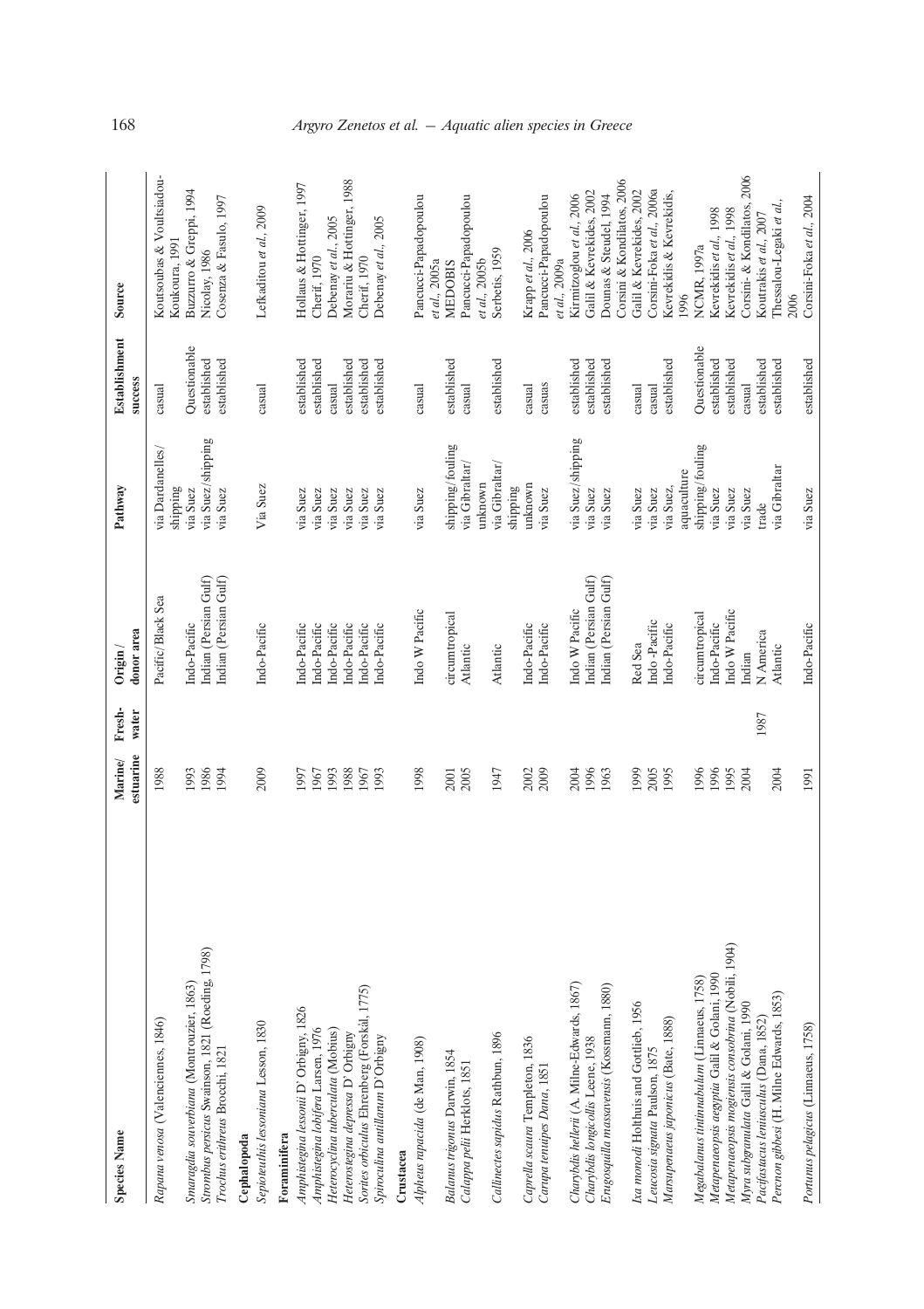| <b>Species Name</b>                                                            | estuarine<br>Marine/ | Fresh-<br>water | donor area<br>$O$ rigin $/$ | Pathway                                | <b>Establishment</b><br>success | Source                                    |
|--------------------------------------------------------------------------------|----------------------|-----------------|-----------------------------|----------------------------------------|---------------------------------|-------------------------------------------|
| Sirpus monodi Gordon, 1953                                                     | 2002                 |                 | Atlantic                    | via Gibraltar/<br>shipping             | casual                          | Pancucci-Papadopoulou &<br>Naletaki, 2007 |
| Stenothoe gallensis Walker, 1904                                               | 1970s                |                 | circumtropical              | shipping                               | established                     | Stefanidou, 1996                          |
| Thalamita poissonii (Audouin, 1826)                                            | 1983                 |                 | circumtropical              | unknown                                | questionable<br>cryptogenic/    | Kalopissis & Kalopissis,<br>1984          |
| Trachysalambria palaestinensis (Steinitz, 1932)                                | 1995                 |                 | Red Sea                     | via Suez                               | established                     | Kevrekidis et al., 1998                   |
| Aspidoshiphon mexicanus (Murina, 1967)<br>Sipuncula                            | 1991                 |                 | circumtropical              | unknown                                | casual                          | Pancucci-Papadopoulou<br>et al., 1999     |
| Polychaeta                                                                     |                      |                 |                             |                                        |                                 |                                           |
| Branchiomma luctuosum (Grube 1869)                                             | 1991                 |                 | Indo-Pacific                | via Suez/shipping                      | established                     | Arvanitidis, 2000                         |
| Cossura coasta Litamori, 1960                                                  | 1975                 |                 | unknown                     | via Suez                               | cryptogenic/<br>established     | Bogdanos & Fredj, 1983                    |
| Desdemona ornata Banse, 1957                                                   | 1986                 |                 | Indo-Pacific                | via Suez/shipping                      | established                     | Nicolaidou, 1989-90<br>Panagopoulos &     |
| Ficopomatus enignaticus (Fauvel, 1923)                                         | 1959                 |                 | Subtropical                 | shipping/fouling                       | established                     | Marinov, 1959                             |
| Glycinde bonhourei Gravier, 1904                                               | 2007                 |                 | Red Sea                     | via Suez                               | casual                          | Simboura, 2008                            |
| Hydroides dianthus (Verrill, 1873)                                             | 1981                 |                 | Atlantic                    | Accid/aquaculture                      | established                     | Nicolaidou & Pitta, 1986                  |
| Hydroides diramphus Mörch, 1863                                                | 1981                 |                 | circumtropical              | Accid/aquaculture                      | casual                          | Nicolaidou & Pitta, 1986                  |
| Hydroides elegans (Haswell, 1883)                                              | 1990                 |                 | circumtropical              | shipping/fouling                       | established                     | Arvanitidis, 2000                         |
| Lysidice collaris Grube, 1870                                                  | 1975                 |                 | Pacific                     | via Suez                               | Questionable                    | Koukouras et al., 1985                    |
| Metasychis gotoi (Izuka, 1902)                                                 | 1955                 |                 | Indo-Pacific                | via Suez                               | established                     | Peres, 1959                               |
| Notomastus aberans Day, 1957                                                   | 1964                 |                 | Indo-Pacific                | via Suez                               | casual                          | Harmelin, 1969                            |
| Paradyte cf. crinoidicola (Potts, 1910)                                        | 1964                 |                 | Indo-Pacific                | via Suez                               | casual                          | Barnich & Fiege, 2003                     |
| Polydora cornuta Bosc, 1802                                                    | 2008                 |                 | Atlantic/Pacific            | shipping                               | casual                          | Simboura et al., 2008                     |
| Prionospio pulchra Imajima, 1990                                               | 2000                 |                 | Atlantic/Pacific            | unknown                                | $\operatorname{casual}$         | Pancucci-Papadopoulou                     |
|                                                                                |                      |                 |                             |                                        |                                 | et al., 2005 a                            |
| Pseudonereis anomala (Gravier, 1900)                                           | 2003                 |                 | Indo-Pacific                | via Suez/shipping                      | established                     | Kambouroglou &<br>Nicolaidou, 2006        |
| Spirobranchus tetraceros (Schmarda, 1861)                                      | 1970                 |                 | Indo-Pacific                | via Suez                               | established                     | Ben Eliahu, 1972                          |
| Spirorbis marioni Caullery & Mesnil, 1897                                      | 1997                 |                 | Pacific                     | shipping/fouling                       | established                     | <b>NCMR, 1997b</b>                        |
| Oligochaeta                                                                    |                      |                 |                             |                                        |                                 |                                           |
| Brachiura sowerby Beddard, 1892                                                |                      | 2008            | Australasia                 | other                                  | Established                     | Grabowski & Jabłońska,<br>2009            |
| Cnidaria                                                                       |                      |                 |                             |                                        |                                 |                                           |
| Cassiopeia andromeda (Forsskål, 1775)<br>Oculina patagonica (De Angelis, 1908) | 2005<br>1955         |                 | Indo-Pacific<br>Atlantic    | via Gibraltar/<br>via Suez<br>shipping | established<br>casual           | Salomidi et al., 2006<br>Zibrowius, 1992  |
| Bryozoa                                                                        |                      |                 |                             |                                        |                                 |                                           |
| Hippopodina feegeensis (Busk, 1884)                                            | 1996                 |                 | Indo-Pacific                | via Suez                               | established                     | Morri et al., 1999                        |
|                                                                                |                      |                 |                             |                                        |                                 |                                           |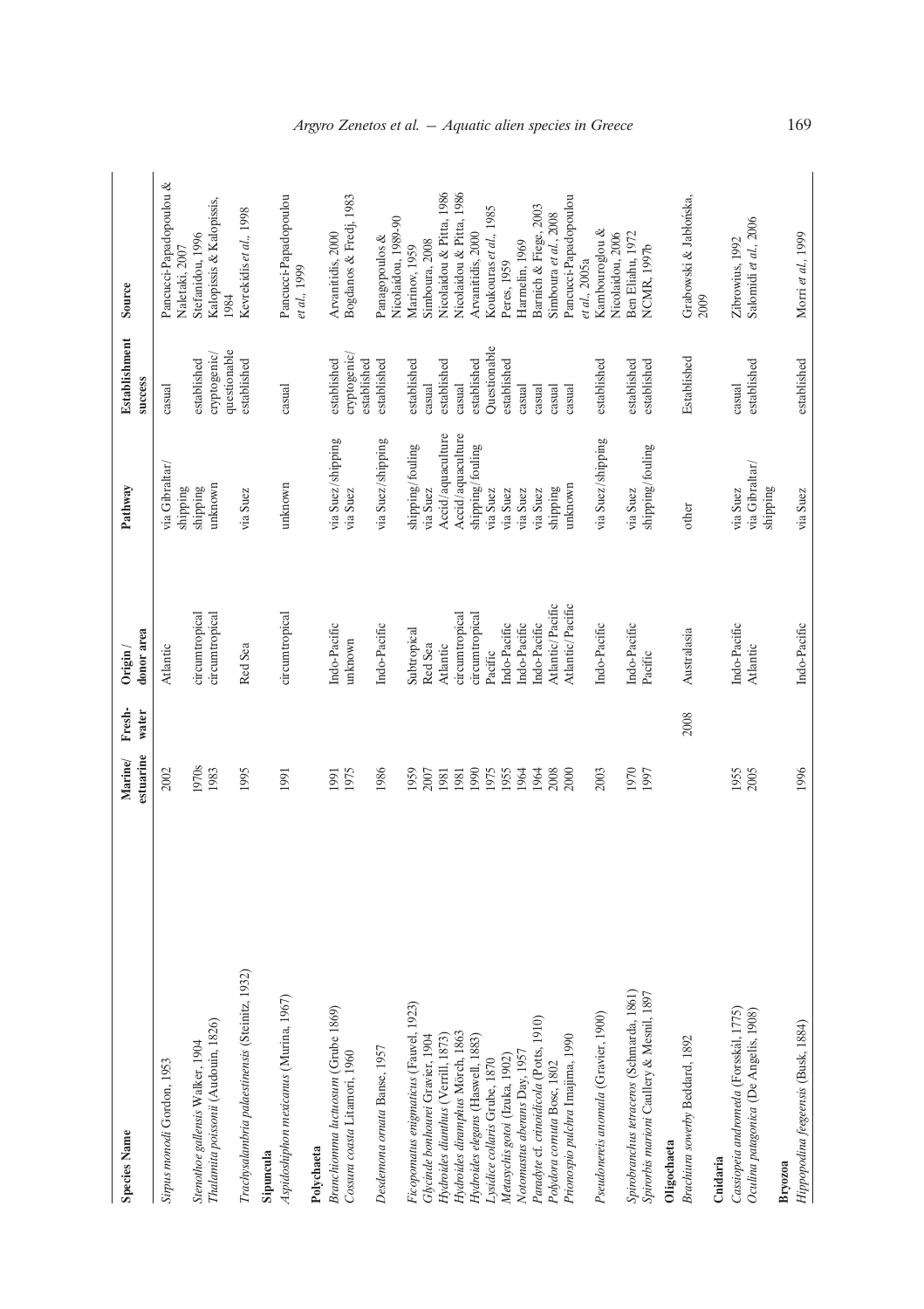| <b>Species Name</b>                                                                | estuarine<br>Marine/ | Fresh-<br>water | donor area<br>$O$ rigin / | Pathway                                 | <b>Establishment</b><br>success | Source                                               |
|------------------------------------------------------------------------------------|----------------------|-----------------|---------------------------|-----------------------------------------|---------------------------------|------------------------------------------------------|
| Ophiactis savignyi (Müller and Troschel, 1842)<br>Echinodermata                    | 1993                 |                 | circumtropical            | via Suez                                | casual                          | Pancucci-Papadopoulou,<br>1994                       |
| Synaptula reciprocans (Forsskål, 1775)                                             | 2004                 |                 | Indo-Pacific              | via Suez                                | established                     | Pancucci-Papadopoulou<br>et al., 2005b               |
| <b>FISHES</b>                                                                      |                      |                 |                           |                                         |                                 |                                                      |
| Acipenser gueldenstaedtii Brandt & Ratzeburg, 1833<br>Acipenser baeri Brandt, 1869 | 1990s<br>1990s       | 1990s<br>1990s  | Eurasia<br>Asia           | stocking/aquaculture casual<br>stocking | casual                          | Economidis et al., 2000b<br>Economidis et al., 2000b |
| Acipenser naccarii Bonaparte, 1836                                                 |                      | 2000            | Europe                    | stocking                                | questionable                    | Paschos et al., 2001                                 |
| Acipenser ruthenus Linnaeus, 1758                                                  |                      | 1990s           | Eurasia                   | stocking                                | casual                          | Economidis et al., 2000a, b                          |
| Alepes djedaba (Forsskål, 1775)                                                    | 1916<br>1952         |                 | Indo-Pacific              | via Suez/shipping                       | casual                          | Corsini-Foka & Sioulas,<br>Panagiotopoulos, 1916     |
| Alopias superciliosus (Lowe, 1841)                                                 |                      |                 | circumtropical            | unknown                                 | questionable                    | 2008                                                 |
| Anguilla japonica Temminck & Schlegel, 1847                                        | 2006                 |                 | Pacific                   | aquaculture                             | Questionable                    | Economidis, 2007<br>Corsini-Foka &                   |
| Apogon pharaonis (Bellotti, 1874)                                                  | 2002                 |                 | Indo-Pacific              | via Suez                                | established                     | Corsini-Foka et al., 2004                            |
| Atherinomorus lacunosus (Forster, 1801)                                            | 1986                 |                 | Indo-Pacific              | via Suez                                | casual                          | Quignard & Pras, 1986                                |
| Callionymus filamentosus Valenciennes, 1837                                        | 2003                 |                 | Indo-Pacific              | via Suez                                | casual                          | Corsini et al., 2005                                 |
| Carassius auratus (Linnaeus, 1758)                                                 |                      | 1990s           | Asia                      | trade                                   | established                     | Economidis et al., 2000a                             |
| Carassius gibelio (Bloch, 1782)                                                    |                      | 1958            | Eurasia                   | stocking                                | questionable,                   | Karvounaris, 1973                                    |
|                                                                                    |                      |                 |                           |                                         | established                     |                                                      |
| Clarias gariepinus (Burchell, 1822)                                                |                      | 1993            | Africa                    | aquaculture                             | Questionable                    | Economidis et al., 2000a                             |
| Coregonus lavaretus (Linnaeus, 1758)                                               |                      | 1950s           | Europe                    | aquaculture                             | established                     | Sinis & Petridis, 1993                               |
| Ctenopharyngodon idella Valenciennes, 1844                                         |                      | 1980s           | Asia                      | stocking                                | casual                          | Economidis, 1991                                     |
| Cyprinus carpio Linnaeus, 1758                                                     |                      | 1920            | Eurasian                  | stocking                                | cryptogenic/                    |                                                      |
| Enchelycore anatina (Lowe, 1839)                                                   | 2002                 |                 | Atlantic                  | via Gibraltar/                          | established<br>casual           | Athanassopoulos, 1935<br>Golani et al., 2002         |
|                                                                                    |                      |                 |                           | shipping                                |                                 |                                                      |
| Etrumeus teres (DeKay, 1848)                                                       | 2003                 |                 | Indo-Pacific              | via Suez                                | established                     | Kallianiotis & Lekkas, 2005                          |
| Fistularia commersonii (Rüppell, 1835)                                             | 2001                 |                 | Indo-Pacific              | via Suez                                | established                     | Corsini et al., 2002                                 |
| Gaidropsarus granti (Regan, 1903)                                                  | 1988                 |                 | Atlantic                  | via Gibraltar                           | casual                          | Zachariou-Mamalinga, 1999                            |
| Gambusia holbrooki Girard, 1859                                                    |                      | 1927            | America                   | stocking                                | established                     | ivadas & Sphangos, 1941                              |
| Hemiramphus far (Forsskål, 1775                                                    | 1943                 |                 | Indo-Pacific              | via Suez                                | established                     | Tortonese, 1946                                      |
| Huso huso (Linnaeus, 1758)                                                         | 2006                 | 2006            | Europe                    | stocking                                | casual                          | Koutrakis & Economidis,<br>2006                      |
| Hypophthalmichthys molitrix (Valenciennes, 1844)                                   |                      | 1970s           | Asia                      | stocking                                | casual                          | Economidis, 1991                                     |
| Hypophthalmichthys nobilis (Richardson, 1845)                                      |                      | 1980s           | Asia                      | aquaculture                             | casual                          | Economidis, 1991                                     |
| Ictalurus punctatus (Rafinesque, 1818)                                             |                      | 2000s           | N America                 | aquaculture                             | Questionable                    | Economou et al., 2007a                               |
| Iniistius pavo Valenciennes, 1840                                                  | 2004                 |                 | Indo-Pacific              | via Suez                                | casual                          | Corsini et al., 2006                                 |
| Lagocephalus sceleratus (Gmelin, 1788)                                             | 2005                 |                 | Indo-Pacific              | via Suez                                | established                     | Corsini et al., 2005                                 |
| Lagocephalus spadiceus (Richardson, 1844)                                          | 1930                 |                 | Indo-Pacific              | via Suez                                | established                     | Ananiadis, 1952                                      |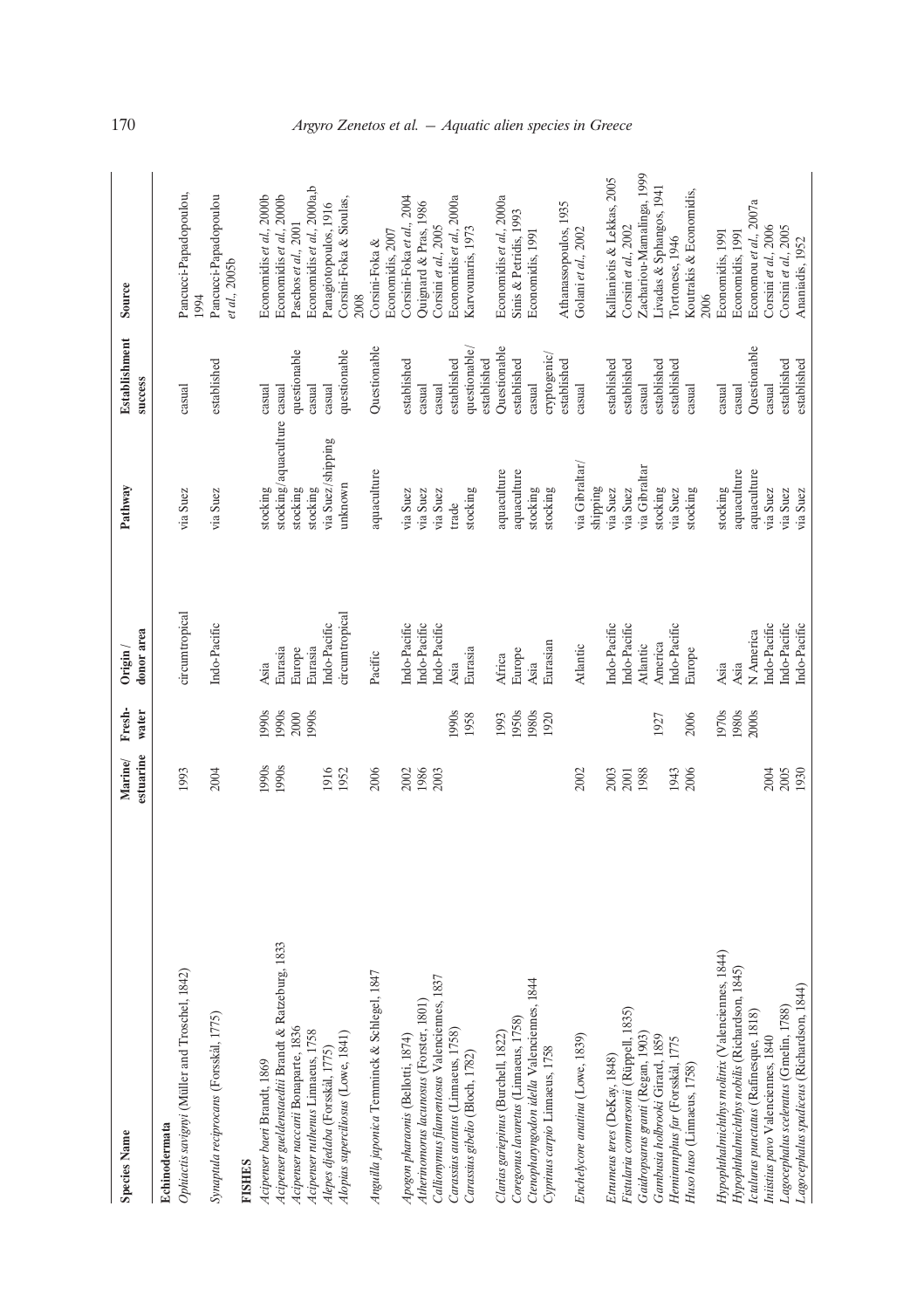| <b>Species Name</b>                               | estuarine<br>Marine/ | Fresh-<br>water | donor area<br>Origin / | Pathway           | <b>Establishment</b><br>success | Source                     |
|---------------------------------------------------|----------------------|-----------------|------------------------|-------------------|---------------------------------|----------------------------|
|                                                   |                      |                 |                        |                   |                                 |                            |
| Lagocephalus suezensis Clark & Gohar, 1953        | 2003                 |                 | Red Sea                | via Suez          | established                     | Corsini et al., 2005       |
| Leiognathus klunzingeri (Steindachner, 1898)      | 1937                 |                 | Indo-Pacific           | via Suez          | established                     | Kosswig, 1950              |
| Lepomis gibbosus (Linnaeus, 1758)                 |                      | 1981            | America                | trade             | established                     | Economidis et al., 1981    |
|                                                   |                      |                 |                        |                   |                                 |                            |
| Liza carinata (Valenciennes, 1836)                | 2006                 |                 | Indian                 | aquaculture       | Questionable                    | Corsini-Foka &             |
|                                                   |                      |                 |                        |                   |                                 | Economidis, 2007           |
| Liza haematocheila (Temminck & Schlegel, 1845)    | 1995                 |                 | Black Sea              | via Dardanelles   | established                     | Koutrakis & Economidis,    |
|                                                   |                      |                 |                        |                   |                                 | 2000                       |
| Micropterus salmoides (Lacepède, 1802)            | 2003                 | 2003            | America                | aquaculture       | casual                          | Corsini-Foka &             |
|                                                   |                      |                 |                        |                   |                                 | Economidis, 2007           |
| Oncorhynchus kisutch (Walbaum, 1792)              |                      | 1980s           | America                | aquaculture       |                                 |                            |
|                                                   |                      |                 |                        |                   | casual                          | Tsekos et al., 1992        |
| Oncorhynchus mykiss (Walbaum, 1792)               |                      | 1951            | America                | aquaculture       | casual                          | Economidis, 1974           |
| Oreochromis niloticus niloticus Linnaeus 1758     |                      | 1990s           | Africa                 | aquaculture       | casual                          | Katsaros & Fousekis, 1997  |
| Pagrus major (Temminck & Schlegel, 1843)          | 2006                 |                 | Pacific                | aquaculture       | casual                          | Corsini-Foka &             |
|                                                   |                      |                 |                        |                   |                                 | Economidis, 2007           |
| Parabramis pekinensis (Basilewski, 1855)          |                      | 1959            | Asia                   | aquaculture       | casual                          | Rosecchi et al., 1993      |
|                                                   | 1937                 |                 |                        | via Suez          |                                 |                            |
| Parexocoetus mento (Valenciennes, 1846)           |                      |                 | Indo-Pacific           |                   | established                     | Kosswig, 1950              |
| Pempheris vanicolensis Cuvier, 1831               | 1985                 |                 | Indo-Pacific           | via Suez          | established                     | Papaconstantinou &         |
|                                                   |                      |                 |                        |                   |                                 | Caragitsou, 1987           |
| Petroscirtes ancylodon Rüppell, 1838              | 2004                 |                 | Indo-Pacific           | via Suez          | established                     | Corsini et al., 2005       |
| Poecilia latipinna Lesuer, 1821                   |                      | 2005            | America                | trade             | established                     | Koutsikos et al            |
|                                                   |                      |                 |                        |                   |                                 |                            |
|                                                   |                      |                 |                        |                   |                                 | in preparation)            |
| Polyodon spathula (Walbaum 1792)                  |                      | 1990s           | America                | stocking          | casual                          | Leonardos et al., 2007     |
| Pseudorasbora parva (Temminck & Schlegel, 1846)   |                      | 1970s           | Asia                   | Accidental        | established                     | Bianco, 1988               |
| Pteragogus pelycus Randall, 1981                  | 1992                 |                 | Indo-Pacific           | via Suez          | established                     | Corsini & Economidis, 1999 |
| Salmo letnica (Karaman, 1924)                     |                      | 1970s           | Europe                 | stocking          | established                     | Crivelli et al., 1997      |
| Salmo salar Linnaeus, 1758                        |                      | 1984            | Europe                 | aquaculture       | casual                          | Economidis et al., 2000a   |
| Salmo trutta Linnaeus, 1758                       |                      | 2004            |                        |                   | established                     |                            |
|                                                   |                      |                 | Europe                 | aquaculture       |                                 | Economou et al., 2007      |
| Salvelinus fontinalis (Mitchill, 1814)            |                      | 1980s           | America                | aquaculture       | casual                          | Tsekos et al., 1992        |
| Sargocentron rubrum (Forsskål, 1775)              | 1947                 |                 | Indo-Pacific           | via Suez          | established                     | Laskaridis, 1948a          |
| Saurida undosquamis (Richardson, 1848)            | 1971                 |                 | Indo-Pacific           | via Suez          | established                     | Ondrias, 1971              |
| Scomberomorus commerson Lacepède, 1800            | 2008                 |                 | Indo-Pacific           | via Suez          | establihsed                     | Corsini-Foka & Kalogirou,  |
|                                                   |                      |                 |                        |                   |                                 | 2008                       |
| Seriola fasciata (Bloch, 1793)                    | 2004                 |                 | Atlantic               | via Gibraltar     | establihsed                     | Corsini et al., 2006       |
| Siganus luridus (Rüppell, 1829)                   | 1964                 |                 | Indo-Pacific           | via Suez          | established                     | Kavallakis, 1968           |
| Siganus rivulatus Forsskål, 1775                  | 1932                 |                 | Indo-Pacific           | via Suez          | established                     | Brunelli & Bini, 1934      |
| Sphoeroides pachygaster (Müller & Troschel, 1848) | 1992                 |                 | Atlantic               | via Gibraltar     | established                     | Zachariou-Mamalinga &      |
|                                                   |                      |                 |                        |                   |                                 | Corsini, 1994              |
| Sphyraena chrysotaenia Klunzinger, 1884           | 1995                 |                 | Indo-Pacific           | via Suez          | established                     | Corsini & Economidis, 1999 |
| Sphyraena flavicauda Rüppell, 1838                | 2003                 |                 | Indo-Pacific           | via Suez          | casual                          | Corsini et al., 2005       |
| Stephanolepis diaspros Fraser-Brunner, 1940       | 1943                 |                 | Indo-Pacific           | via Suez/shipping | established                     | Tortonese, 1946            |
|                                                   |                      |                 |                        |                   |                                 |                            |
| Torquigener flavimaculosus Hardy & Randall, 1983  | 2006                 |                 | Indo-Pacific           | via Suez          | established                     | Corsini-Foka et al., 2006b |
| Tylerius spinosissimus (Regan, 1908)              | 2004                 |                 | Indo-Pacific           | via Suez          | casual                          | Corsini et al., 2005       |